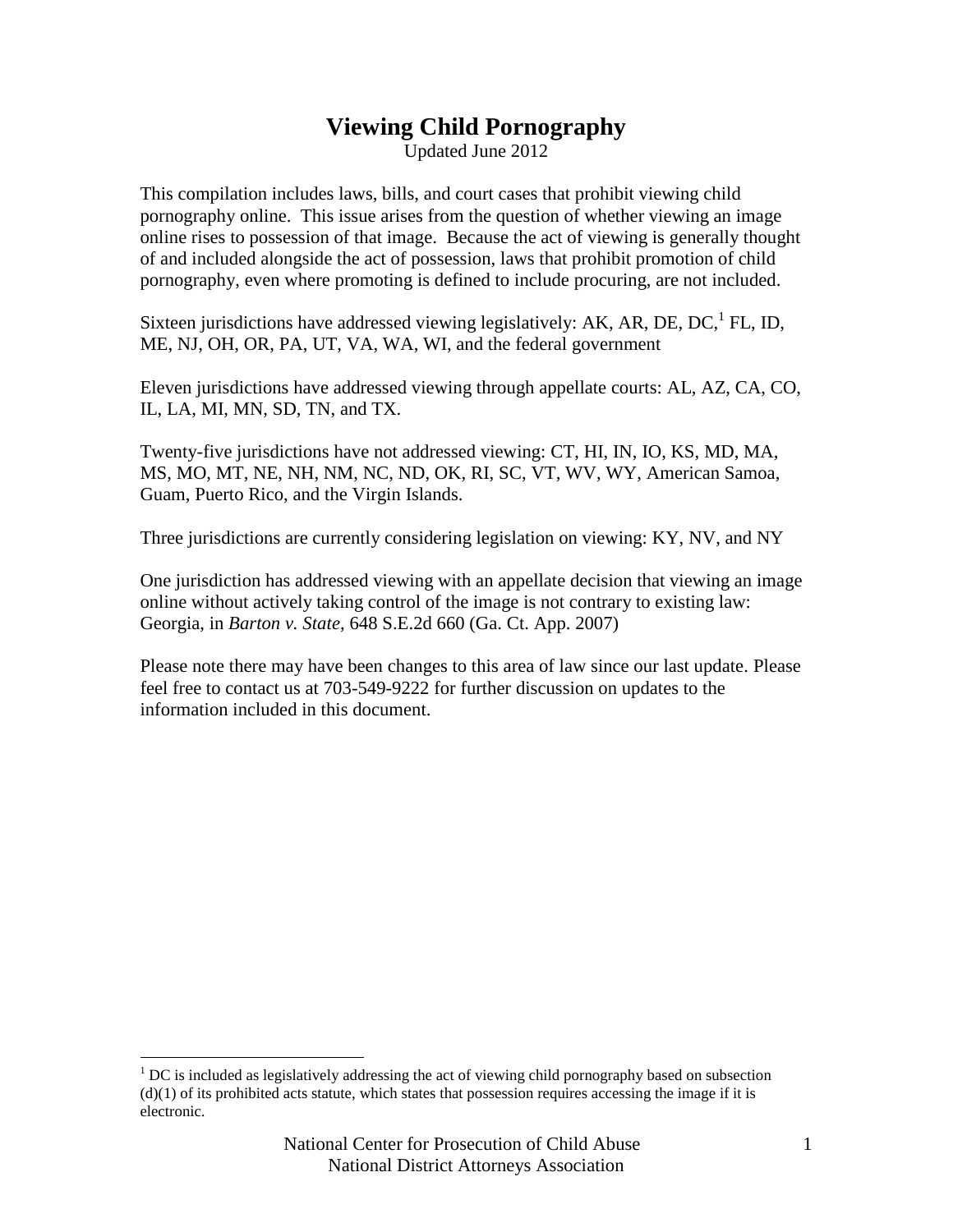| ALA. CODE § 13A-12-192 (2012). POSSESSION AND POSSESSION WITH INTENT TO DISSEMINATE OBSCENE  |   |
|----------------------------------------------------------------------------------------------|---|
| MATTER CONTAINING VISUAL DEPICTION OF PERSONS UNDER 17 YEARS OF AGE INVOLVED IN OBSCENE      |   |
|                                                                                              |   |
|                                                                                              |   |
|                                                                                              |   |
|                                                                                              |   |
|                                                                                              |   |
| ARIZ. REV. STAT. ANN. § 13-3553 (2012). SEXUAL EXPLOITATION OF A MINOR; EVIDENCE;            |   |
|                                                                                              |   |
|                                                                                              |   |
|                                                                                              |   |
| ARK. CODE ANN. § 5-27-602 (2012). DISTRIBUTING, POSSESSING, OR VIEWING MATTER DEPICTING      |   |
|                                                                                              |   |
|                                                                                              |   |
|                                                                                              |   |
| CAL. PENAL CODE § 311.11 (2012). POSSESSION OR CONTROL OF MATTER DEPICTING MINOR ENGAGING    |   |
|                                                                                              |   |
| TECKLENBURG V. APPELLATE DIV. OF SUPERIOR COURT, 87 CAL. RPTR. 3D 460 (CAL. CT. APP. 2009) 8 |   |
|                                                                                              |   |
|                                                                                              |   |
| PEOPLE V. MARSH, NO. 08CA1884, 2011 WL 6425492, (COLO. APP. DEC. 22, 2011)11                 |   |
|                                                                                              |   |
|                                                                                              |   |
|                                                                                              |   |
| DEL. CODE ANN. TIT. 11, § 1109 (2012). DEALING IN CHILD PORNOGRAPHY; CLASS B FELONY. 11      |   |
|                                                                                              |   |
|                                                                                              |   |
|                                                                                              |   |
| FLA. STAT. ANN. § 827.071 (2012). SEXUAL PERFORMANCE BY A CHILD; PENALTIES (BOLD PORTION     |   |
|                                                                                              |   |
|                                                                                              |   |
|                                                                                              |   |
|                                                                                              |   |
|                                                                                              |   |
|                                                                                              |   |
|                                                                                              |   |
|                                                                                              |   |
| S.B. No. 1337 61st Leg., 2d Reg. Sess., (Id. 2012). (EFFECTIVE JULY 1, 2012)17               |   |
|                                                                                              |   |
|                                                                                              |   |
|                                                                                              |   |
|                                                                                              |   |
| 720 ILL. COMP. STAT. ANN. 5/11-20.1B (2012). AGGRAVATED CHILD PORNOGRAPHY26                  |   |
|                                                                                              |   |
|                                                                                              |   |
|                                                                                              |   |
|                                                                                              |   |
|                                                                                              |   |
|                                                                                              |   |
|                                                                                              |   |
| KY. REV. STAT. ANN. § 531.335 (2011). POSSESSION OF MATTER PORTRAYING A SEXUAL PERFORMANCE   |   |
|                                                                                              |   |
| H.B.126, 2012 HOUSE, REG. SESS. (2012) (THE FOLLOWING IS PROPOSED LEGISLATION WHICH HAS NOT  |   |
|                                                                                              |   |
|                                                                                              |   |
|                                                                                              |   |
|                                                                                              |   |
| National Center for Prosecution of Child Abuse                                               | 2 |
|                                                                                              |   |

#### National District Attorneys Association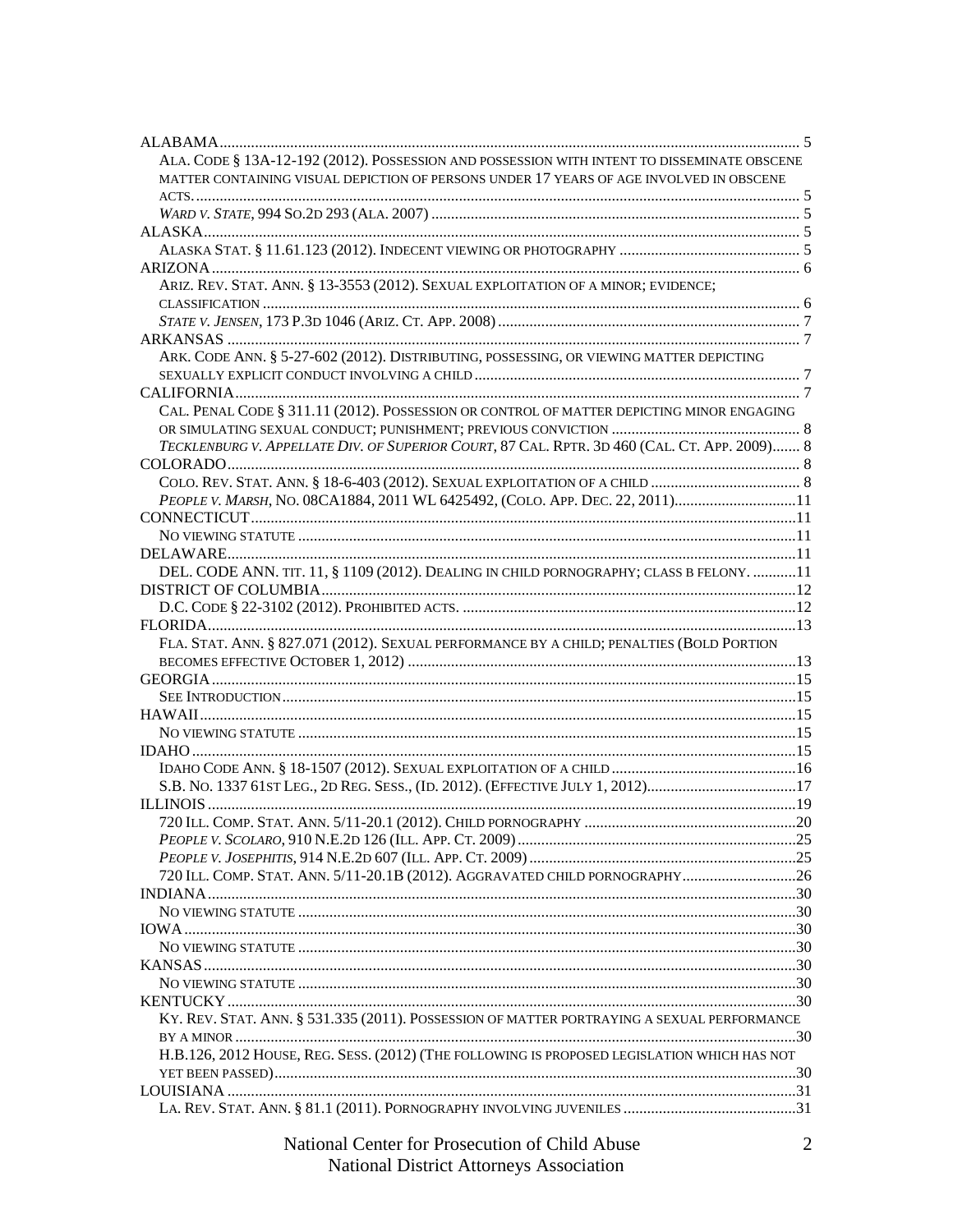| ME. REV. STAT. ANN. TIT. 17-A § 284 (2011). POSSESSION OF SEXUALLY EXPLICIT MATERIAL 36        |  |
|------------------------------------------------------------------------------------------------|--|
|                                                                                                |  |
|                                                                                                |  |
|                                                                                                |  |
|                                                                                                |  |
|                                                                                                |  |
| MICH. COMP. LAWS. ANN. §750.145C (2012). CHILD SEXUALLY ABUSIVE ACTIVITY OR MATERIAL;          |  |
| OFFENSES; PENALTIES; APPLICATION OF SECTION; AFFIRMATIVE DEFENSE; EXPERT TESTIMONY;            |  |
| REPORTING BY COMMERCIAL FILM OR PHOTOGRAPHIC PRINT PROCESSORS; LOCAL ORDINANCES 37             |  |
|                                                                                                |  |
|                                                                                                |  |
| MINN. STAT. ANN. § 617.247 (2012). POSSESSION OF PORNOGRAPHIC WORK INVOLVING MINORS 42         |  |
|                                                                                                |  |
|                                                                                                |  |
|                                                                                                |  |
|                                                                                                |  |
|                                                                                                |  |
|                                                                                                |  |
|                                                                                                |  |
|                                                                                                |  |
|                                                                                                |  |
|                                                                                                |  |
| A.B. 377, 2011 ASSEMB., REG. SESS. (2011) (THE FOLLOWING IS A PROPOSED BILL WHICH HAS NOT BEEN |  |
| PASSED. IT WOULD CHANGE NEV. REV. STAT. ANN. 200.730 BY ADDING THE BOLDED SECTION) 44          |  |
|                                                                                                |  |
|                                                                                                |  |
|                                                                                                |  |
|                                                                                                |  |
|                                                                                                |  |
|                                                                                                |  |
|                                                                                                |  |
|                                                                                                |  |
| S.B.7407, 2011 SEN., 235TH LEG. SESS. (2012) (THESE CURRENTLY UNENACTED IDENTICAL BILLS WOULD  |  |
|                                                                                                |  |
|                                                                                                |  |
|                                                                                                |  |
|                                                                                                |  |
|                                                                                                |  |
|                                                                                                |  |
| OHIO REV. CODE ANN. § 2907.323 (2012). ILLEGAL USE OF A MINOR IN NUDITY-ORIENTED MATERIAL OR   |  |
|                                                                                                |  |
|                                                                                                |  |
|                                                                                                |  |
|                                                                                                |  |
| OR. REV. STAT. ANN. § 163.686 (2012). ENCOURAGING CHILD SEXUAL ABUSE IN THE SECOND DEGREE50    |  |
| OR. REV. STAT. ANN. § 163.687 (2012). ENCOURAGING CHILD SEXUAL ABUSE IN THE THIRD DEGREE50     |  |
|                                                                                                |  |
|                                                                                                |  |
|                                                                                                |  |
|                                                                                                |  |
|                                                                                                |  |
|                                                                                                |  |
|                                                                                                |  |

#### National Center for Prosecution of Child Abuse National District Attorneys Association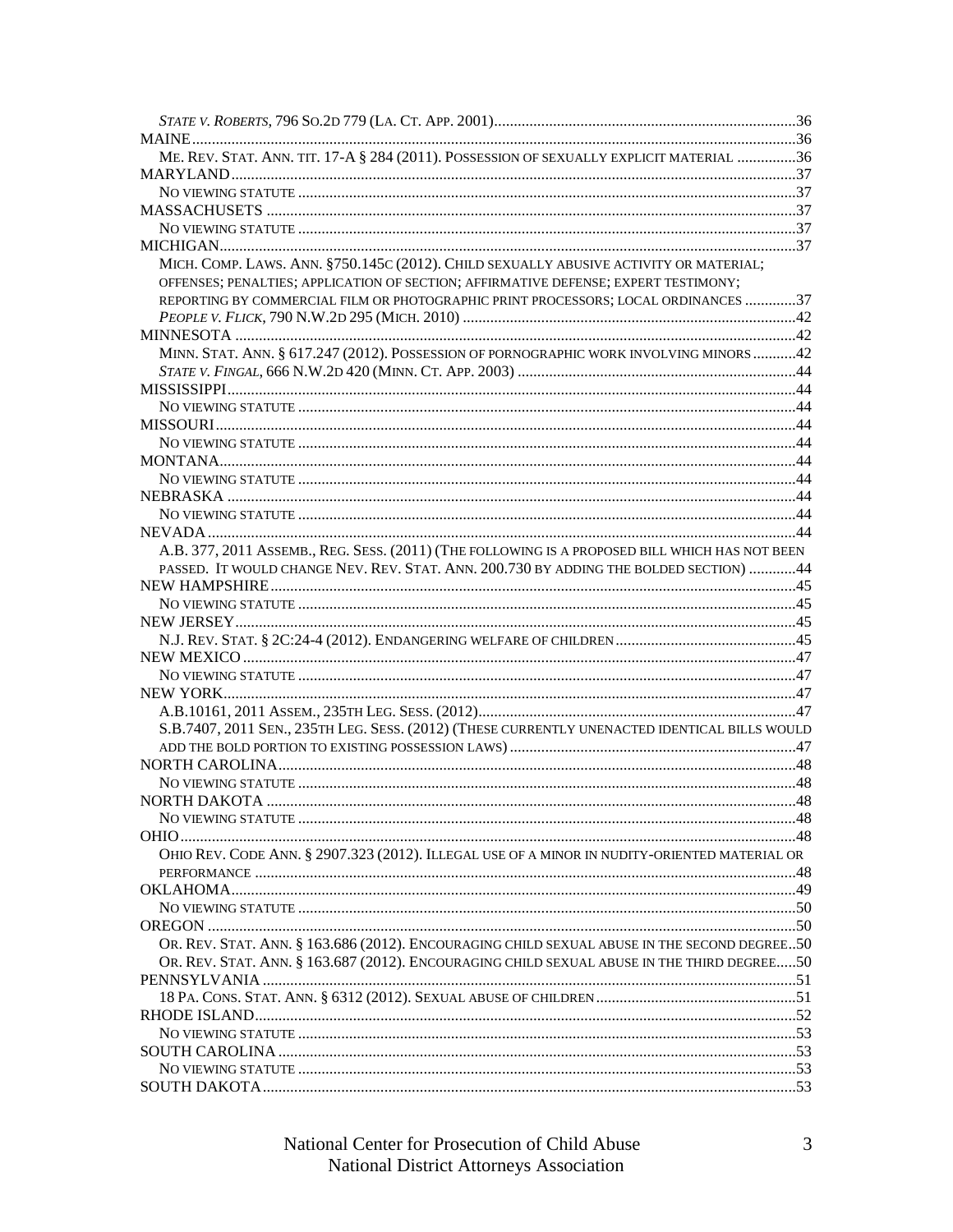| S.D. CODIFIED LAWS § 22-24A-3 (2011). POSSESSING, MANUFACTURING, OR DISTRIBUTING CHILD        |  |
|-----------------------------------------------------------------------------------------------|--|
|                                                                                               |  |
|                                                                                               |  |
|                                                                                               |  |
|                                                                                               |  |
|                                                                                               |  |
|                                                                                               |  |
| TEX. PENAL CODE ANN. § 43.26 (2012). POSSESSION OR PROMOTION OF CHILD PORNOGRAPHY54           |  |
|                                                                                               |  |
|                                                                                               |  |
|                                                                                               |  |
|                                                                                               |  |
|                                                                                               |  |
|                                                                                               |  |
| VA. CODE ANN. § 18.2-374.1 (2012). PRODUCTION, PUBLICATION, SALE, FINANCING, ETC., OF CHILD   |  |
|                                                                                               |  |
| VA. CODE ANN. § 18.2-374.1:1 (2012). POSSESSION, REPRODUCTION, DISTRIBUTION, AND FACILITATION |  |
|                                                                                               |  |
|                                                                                               |  |
| WASH. REV. CODE § 9.68A.075 (2012). VIEWING DEPICTIONS OF A MINOR ENGAGED IN SEXUALLY         |  |
|                                                                                               |  |
|                                                                                               |  |
|                                                                                               |  |
|                                                                                               |  |
|                                                                                               |  |
|                                                                                               |  |
|                                                                                               |  |
|                                                                                               |  |
| 18 USCS § 2252A (2012). CERTAIN ACTIVITIES RELATING TO MATERIAL CONSTITUTING OR CONTAINING    |  |
|                                                                                               |  |
|                                                                                               |  |
|                                                                                               |  |
|                                                                                               |  |
|                                                                                               |  |
|                                                                                               |  |
|                                                                                               |  |
|                                                                                               |  |
|                                                                                               |  |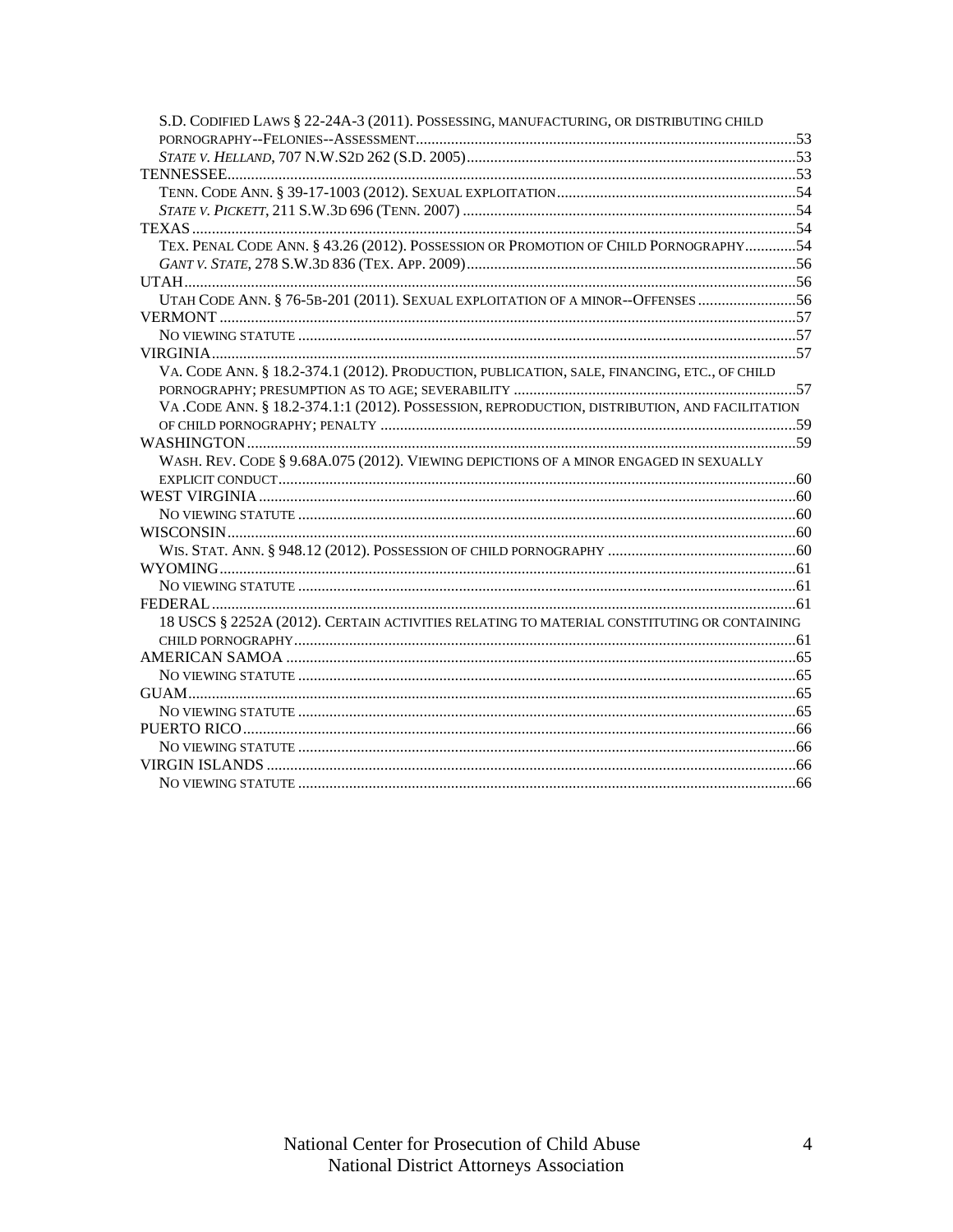# <span id="page-4-0"></span>**ALABAMA**

#### <span id="page-4-1"></span>**ALA. CODE § 13A-12-192 (2012). Possession and possession with intent to disseminate obscene matter containing visual depiction of persons under 17 years of age involved in obscene acts.**

(a) Any person who knowingly possesses with intent to disseminate any obscene matter that contains a visual depiction of a person under the age of 17 years engaged in any act of sado-masochistic abuse, sexual intercourse, sexual excitement, masturbation, breast nudity, genital nudity, or other sexual conduct shall be guilty of a Class B felony. Possession of three or more copies of the same visual depiction contained in obscene matter is prima facie evidence of possession with intent to disseminate the same.

(b) Any person who knowingly possesses any obscene matter that contains a visual depiction of a person under the age of 17 years engaged in any act of sado-masochistic abuse, sexual intercourse, sexual excitement, masturbation, genital nudity, or other sexual conduct shall be guilty of a Class C felony.

#### <span id="page-4-2"></span>*Ward v. State***, 994 So.2d 293 (Ala. 2007)**

As a matter of first impression, the Court used this case to extend the 13A-12-192 to include viewing child pornography online under the doctrine of constructive possession, where Ward intentionally sought out 288 images of child pornography and had the ability to copy, print, email, and otherwise control the images while viewing them.

# <span id="page-4-3"></span>**ALASKA**

#### <span id="page-4-4"></span>**ALASKA STAT. § 11.61.123 (2012). Indecent viewing or photography**

(a) A person commits the crime of indecent viewing or photography if, in the state, the person knowingly views, or produces a picture of, the private exposure of the genitals, anus, or female breast of another person and the view or production is without the knowledge or consent of

(1) the parent or guardian of the person viewed, or who is shown in the picture, if the person who is viewed or shown is under 16 years of age; and

(2) the person viewed or shown in the picture, if the person viewed or shown is at least 13 years of age.

(b) Each viewing of a person, and each production of a picture of a person, whose genitals, anus, or female breast are viewed or are shown in a picture constitutes a separate violation of this section.

(c) This section does not apply to viewing or photography conducted by a law enforcement agency for a law enforcement purpose.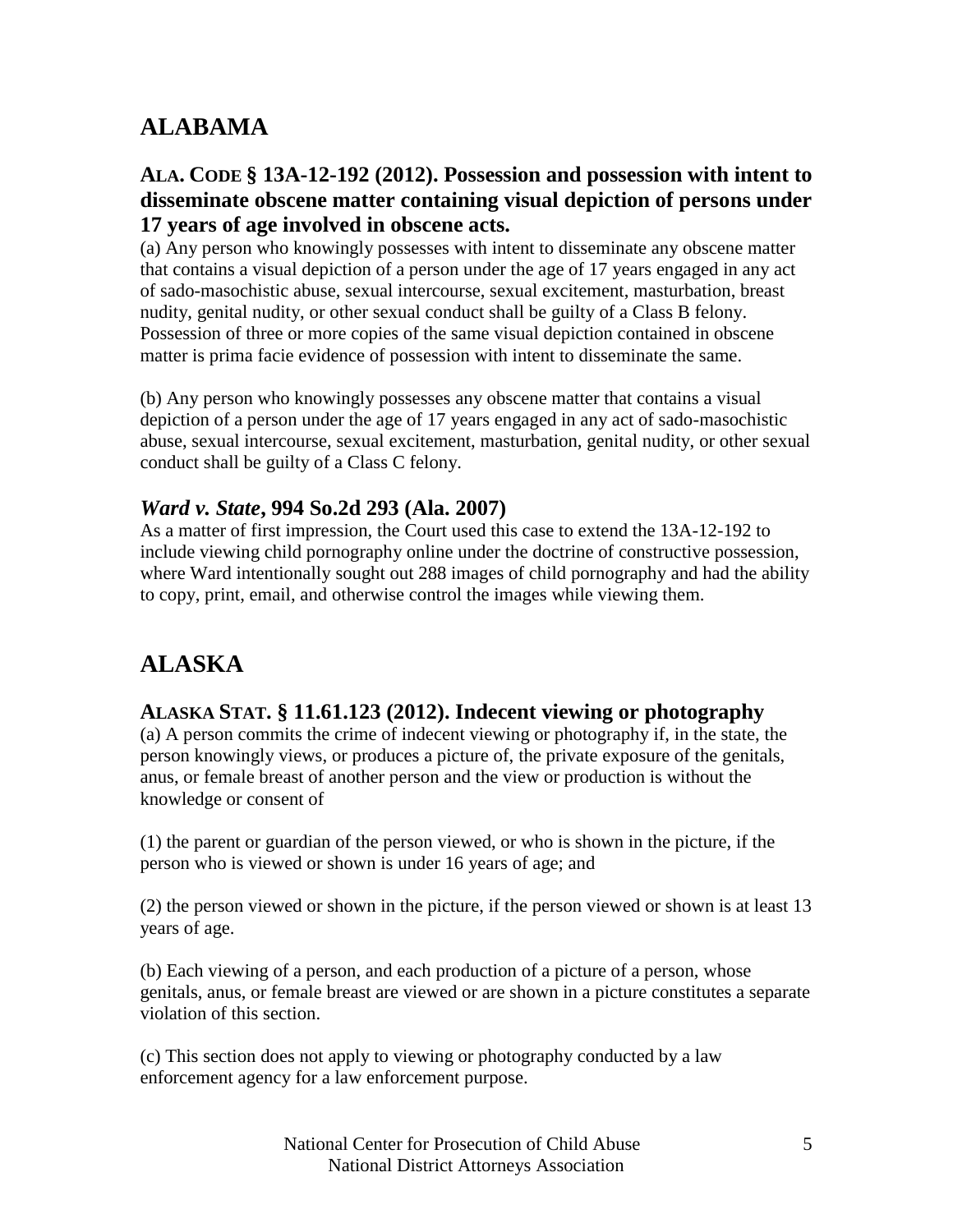(d) In a prosecution under this section, it is an affirmative defense that the viewing or photography was conducted as a security surveillance system, notice of the viewing or photography was posted, and any viewing or use of pictures produced is done only in the interest of crime prevention or prosecution.

(e) In this section,

(1) "picture" means a film, photograph, negative, slide, book, newspaper, or magazine, whether in print, electronic, magnetic, or digital format; and

(2) "private exposure" means that a person has exposed the person's body or part of the body in a place, and under circumstances, that the person reasonably believed would not result in the person's body or body parts being (A) viewed by the defendant; or (B) produced in a picture; "private exposure" does not include the exposure of a person's body or body parts in a law enforcement facility, correctional facility, designated treatment facility, or a juvenile detention facility; in this paragraph, "correctional facility" has the meaning given in [AS 33.30.901,](http://web2.westlaw.com/find/default.wl?mt=WestlawGC&db=1000003&rs=WLW12.04&docname=AKSTS33.30.901&rp=%2ffind%2fdefault.wl&findtype=L&ordoc=8532568&tc=-1&vr=2.0&fn=_top&sv=Split&tf=-1&pbc=582D744F&utid=%7bF73AE6BA-7B4E-4086-8848-1894C4558E02%7d) "designated treatment facility" has the meaning given in [AS 47.30.915,](http://web2.westlaw.com/find/default.wl?mt=WestlawGC&db=1000003&rs=WLW12.04&docname=AKSTS47.30.915&rp=%2ffind%2fdefault.wl&findtype=L&ordoc=8532568&tc=-1&vr=2.0&fn=_top&sv=Split&tf=-1&pbc=582D744F&utid=%7bF73AE6BA-7B4E-4086-8848-1894C4558E02%7d) and "juvenile detention facility" has the meaning given in [AS](http://web2.westlaw.com/find/default.wl?mt=WestlawGC&db=1000003&rs=WLW12.04&docname=AKSTS47.12.990&rp=%2ffind%2fdefault.wl&findtype=L&ordoc=8532568&tc=-1&vr=2.0&fn=_top&sv=Split&tf=-1&pbc=582D744F&utid=%7bF73AE6BA-7B4E-4086-8848-1894C4558E02%7d)  [47.12.990.](http://web2.westlaw.com/find/default.wl?mt=WestlawGC&db=1000003&rs=WLW12.04&docname=AKSTS47.12.990&rp=%2ffind%2fdefault.wl&findtype=L&ordoc=8532568&tc=-1&vr=2.0&fn=_top&sv=Split&tf=-1&pbc=582D744F&utid=%7bF73AE6BA-7B4E-4086-8848-1894C4558E02%7d)

(f) Indecent viewing or photography is a

(1) class C felony if the person viewed or shown in a picture was, at the time of the viewing or production of the picture, a minor;

(2) class A misdemeanor if the person viewed or shown in a picture was, at the time of the viewing or production of the picture, an adult.

# <span id="page-5-0"></span>**ARIZONA**

### <span id="page-5-1"></span>**ARIZ. REV. STAT. ANN. § 13-3553 (2012). Sexual exploitation of a minor; evidence; classification**

A. A person commits sexual exploitation of a minor by knowingly:

1. Recording, filming, photographing, developing or duplicating any visual depiction in which a minor is engaged in exploitive exhibition or other sexual conduct.

2. Distributing, transporting, exhibiting, receiving, selling, purchasing, electronically transmitting, possessing or exchanging any visual depiction in which a minor is engaged in exploitive exhibition or other sexual conduct.

B. If any visual depiction of sexual exploitation of a minor is admitted into evidence, the court shall seal that evidence at the conclusion of any grand jury proceeding, hearing or trial.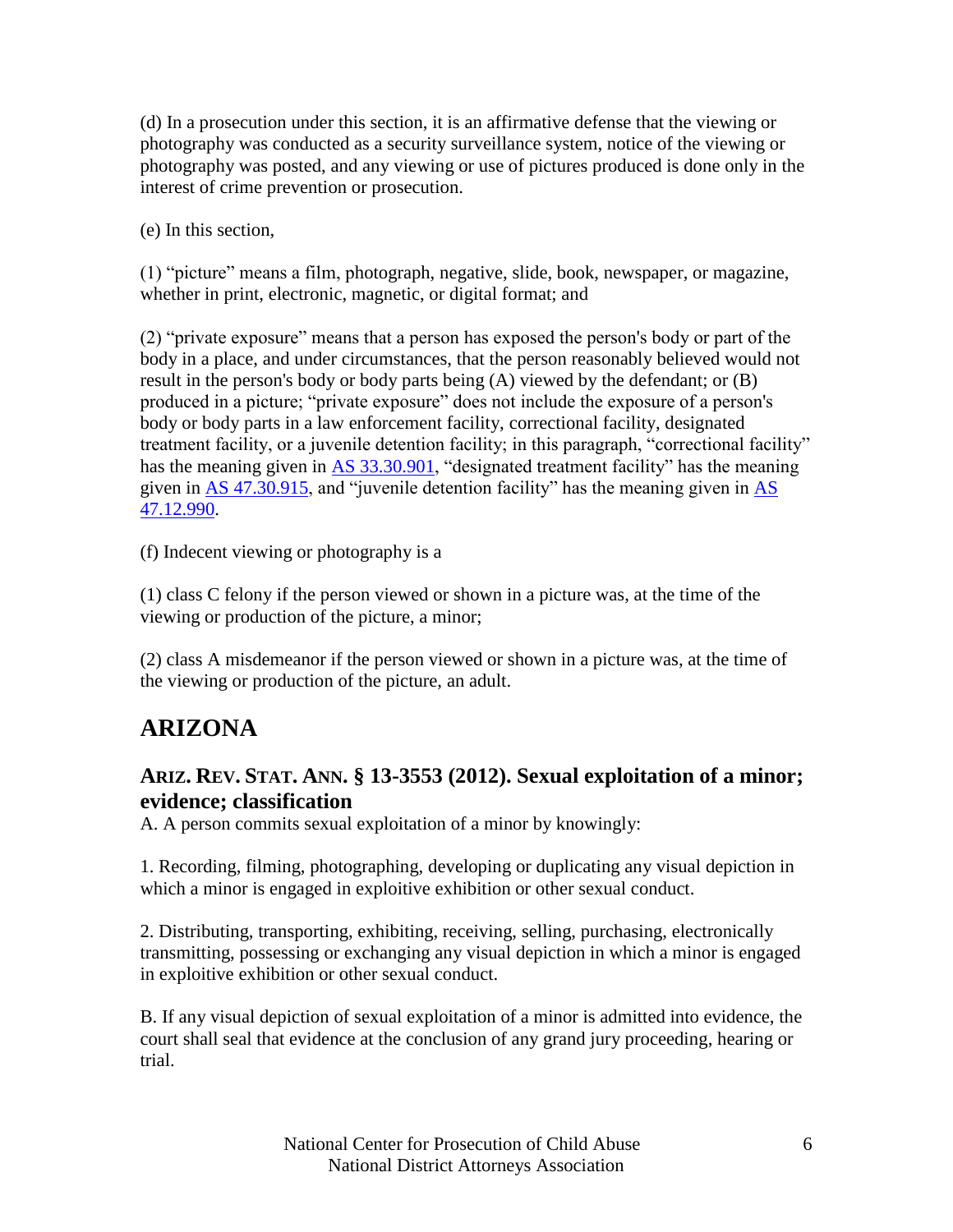C. Sexual exploitation of a minor is a class 2 felony and if the minor is under fifteen years of age it is punishable pursuant to [§ 13-705.](http://web2.westlaw.com/find/default.wl?mt=WestlawGC&db=1000251&rs=WLW12.04&docname=AZSTS13-705&rp=%2ffind%2fdefault.wl&findtype=L&ordoc=19850753&tc=-1&vr=2.0&fn=_top&sv=Split&tf=-1&pbc=4EB775C6&utid=%7bF73AE6BA-7B4E-4086-8848-1894C4558E02%7d)

#### <span id="page-6-0"></span>*State v. Jensen***, 173 P.3d 1046 (Ariz. Ct. App. 2008)**

The Arizona Court of Appeals found that actively seeking out and accessing child pornography online through search terms associated with the exploitation of minors meets the act of receiving depictions of sexual exploitation(s) of a minor under 13-  $3553(A)(2)$ .

## <span id="page-6-1"></span>**ARKANSAS**

#### <span id="page-6-2"></span>**ARK. CODE ANN. § 5-27-602 (2012). Distributing, possessing, or viewing matter depicting sexually explicit conduct involving a child**

(a) A person commits distributing, possessing, or viewing of matter depicting sexually explicit conduct involving a child if the person knowingly:

(1) Receives for the purpose of selling or knowingly sells, procures, manufactures, gives, provides, lends, trades, mails, delivers, transfers, publishes, distributes, circulates, disseminates, presents, exhibits, advertises, offers, or agrees to offer through any means, including the internet, any photograph, film, videotape, computer program or file, video game, or any other reproduction or reconstruction that depicts a child or incorporates the image of a child engaging in sexually explicit conduct; or

(2) Possesses or views through any means, including on the internet, any photograph, film, videotape, computer program or file, computer-generated image, video game, or any other reproduction that depicts a child or incorporates the image of a child engaging in sexually explicit conduct.

(b) Distributing, possessing, or viewing of matter depicting sexually explicit conduct involving a child is a:

(1) Class C felony for the first offense; and

(2) Class B felony for any subsequent offense.

(c) It is an affirmative defense to a prosecution under this section that the defendant in good faith reasonably believed that the person depicted in the matter was seventeen (17) years of age or older.

# <span id="page-6-3"></span>**CALIFORNIA**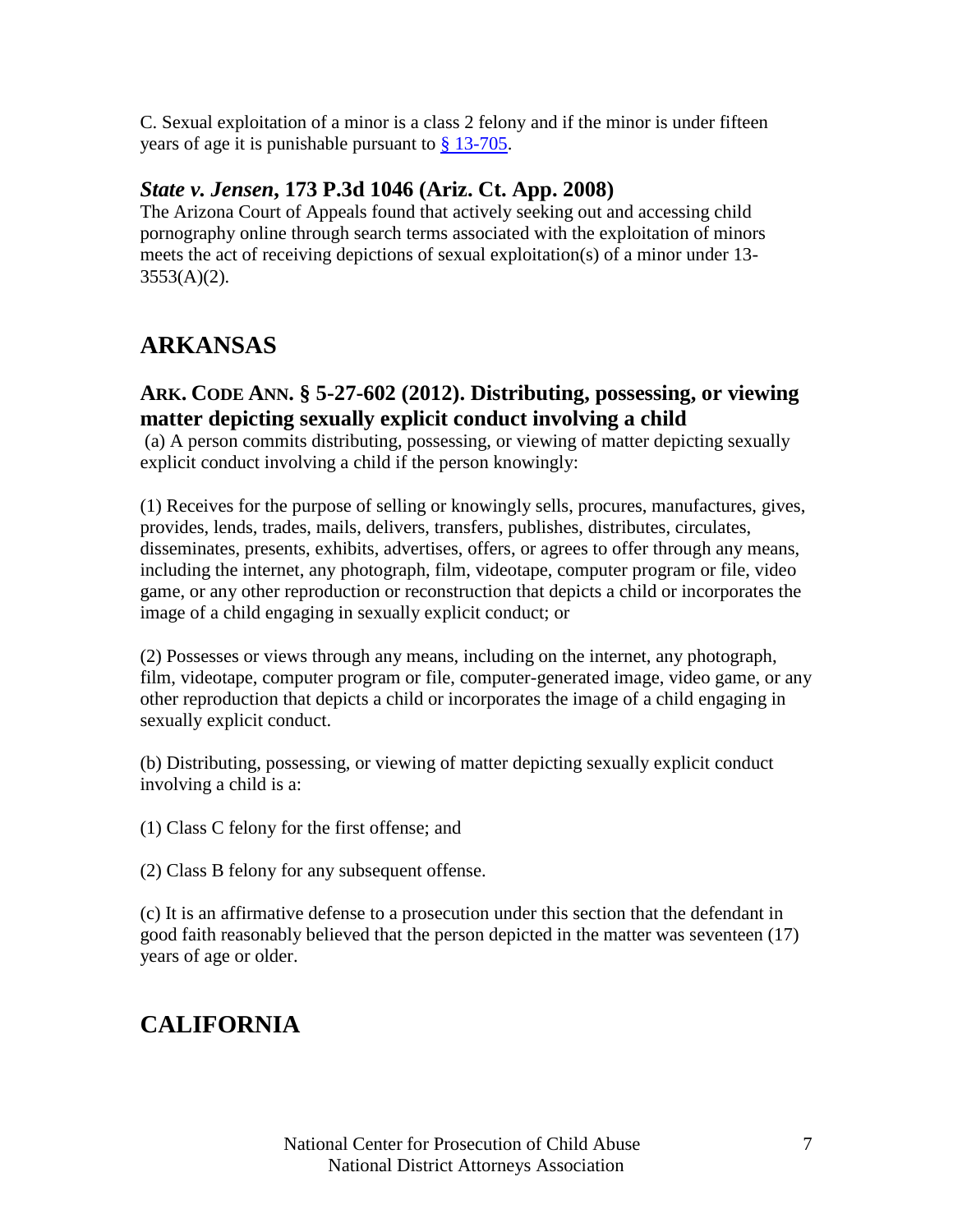#### <span id="page-7-0"></span>**CAL. PENAL CODE § 311.11 (2012). Possession or control of matter depicting minor engaging or simulating sexual conduct; punishment; previous conviction**

(a) Every person who knowingly possesses or controls any matter, representation of information, data, or image, including, but not limited to, any film, filmstrip, photograph, negative, slide, photocopy, videotape, video laser disc, computer hardware, computer software, computer floppy disc, data storage media, CD-ROM, or computer-generated equipment or any other computer-generated image that contains or incorporates in any manner, any film or filmstrip, the production of which involves the use of a person under the age of 18 years, knowing that the matter depicts a person under the age of 18 years personally engaging in or simulating sexual conduct, as defined in [subdivision \(d\) of](http://web2.westlaw.com/find/default.wl?mt=WestlawGC&db=1000217&rs=WLW12.04&docname=CAPES311.4&rp=%2ffind%2fdefault.wl&findtype=L&ordoc=17901568&tc=-1&vr=2.0&fn=_top&sv=Split&tf=-1&referencepositiontype=T&pbc=2BF09D8C&referenceposition=SP%3b5ba1000067d06&utid=%7bF73AE6BA-7B4E-4086-8848-1894C4558E02%7d)  [Section 311.4,](http://web2.westlaw.com/find/default.wl?mt=WestlawGC&db=1000217&rs=WLW12.04&docname=CAPES311.4&rp=%2ffind%2fdefault.wl&findtype=L&ordoc=17901568&tc=-1&vr=2.0&fn=_top&sv=Split&tf=-1&referencepositiontype=T&pbc=2BF09D8C&referenceposition=SP%3b5ba1000067d06&utid=%7bF73AE6BA-7B4E-4086-8848-1894C4558E02%7d) is guilty of a felony and shall be punished by imprisonment in the state prison, or a county jail for up to one year, or by a fine not exceeding two thousand five hundred dollars (\$2,500), or by both the fine and imprisonment.

(b) Every person who commits a violation of subdivision (a), and who has been previously convicted of a violation of this section, an offense requiring registration under the Sex Offender Registration Act, or an attempt to commit any of the above-mentioned offenses, is guilty of a felony and shall be punished by imprisonment in the state prison for two, four, or six years.

(c) It is not necessary to prove that the matter is obscene in order to establish a violation of this section.

(d) This section does not apply to drawings, figurines, statues, or any film rated by the Motion Picture Association of America, nor does it apply to live or recorded telephone messages when transmitted, disseminated, or distributed as part of a commercial transaction.

#### <span id="page-7-1"></span>*Tecklenburg v. Appellate Div. of Superior Court***, 87 Cal. Rptr. 3d 460 (Cal. Ct. App. 2009)**

While the Court of Appeals was careful to note that they were not interpreting 311.11 to prohibit viewing child pornography, it did hold that using a computer "to find, access, and peruse" child pornography amounts to possession or control regardless of defendant's knowledge of TIF or cache files.

# <span id="page-7-2"></span>**COLORADO**

#### <span id="page-7-3"></span>**COLO. REV. STAT. ANN. § 18-6-403 (2012). Sexual exploitation of a child**

(1) The general assembly hereby finds and declares: That the sexual exploitation of children constitutes a wrongful invasion of the child's right of privacy and results in social, developmental, and emotional injury to the child; that a child below the age of eighteen years is incapable of giving informed consent to the use of his or her body for a sexual purpose; and that to protect children from sexual exploitation it is necessary to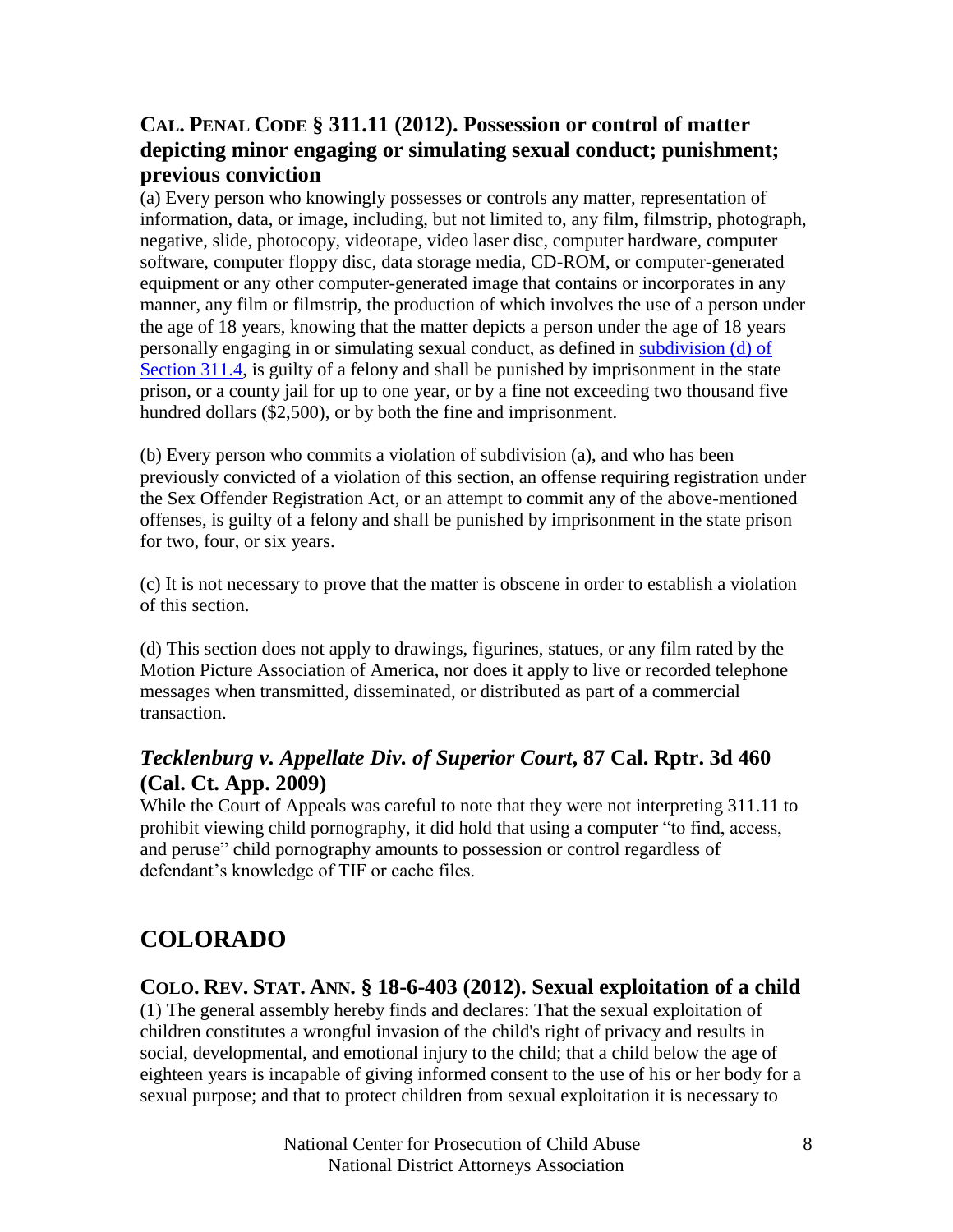prohibit the production of material which involves or is derived from such exploitation and to exclude all such material from the channels of trade and commerce.

(1.5) The general assembly further finds and declares that the mere possession or control of any sexually exploitative material results in continuing victimization of our children by the fact that such material is a permanent record of an act or acts of sexual abuse of a child; that each time such material is shown or viewed, the child is harmed; that such material is used to break down the will and resistance of other children to encourage them to participate in similar acts of sexual abuse; that laws banning the production and distribution of such material are insufficient to halt this abuse; that in order to stop the sexual exploitation and abuse of our children, it is necessary for the state to ban the possession of any sexually exploitative materials; and that the state has a compelling interest in outlawing the possession of any sexually exploitative materials in order to protect society as a whole, and particularly the privacy, health, and emotional welfare of its children.

(2) As used in this section, unless the context otherwise requires:

(a) "Child" means a person who is less than eighteen years of age.

(b) Deleted by [Laws 2003, Ch. 291, § 1, eff. July 1, 2003.](http://web2.westlaw.com/find/default.wl?mt=WestlawGC&db=1077005&rs=WLW12.04&docname=UUID(I61FA5D9FBC-A147F5AFC19-5FFFCB1C079)&rp=%2ffind%2fdefault.wl&findtype=l&ordoc=3692507&tc=-1&vr=2.0&fn=_top&sv=Split&tf=-1&pbc=B0D02174&utid=%7bF73AE6BA-7B4E-4086-8848-1894C4558E02%7d)

(c) "Erotic fondling" means touching a person's clothed or unclothed genitals or pubic area, developing or undeveloped genitals or pubic area (if the person is a child), buttocks, breasts, or developing or undeveloped breast area (if the person is a child), for the purpose of real or simulated overt sexual gratification or stimulation of one or more of the persons involved. "Erotic fondling" shall not be construed to include physical contact, even if affectionate, which is not for the purpose of real or simulated overt sexual gratification or stimulation of one or more of the persons involved.

(d) "Erotic nudity" means the display of the human male or female genitals or pubic area, the undeveloped or developing genitals or pubic area of the human male or female child, the human breasts, or the undeveloped or developing breast area of the human child, for the purpose of real or simulated overt sexual gratification or stimulation of one or more of the persons involved.

(e) "Explicit sexual conduct" means sexual intercourse, erotic fondling, erotic nudity, masturbation, sadomasochism, or sexual excitement.

(f) "Masturbation" means the real or simulated touching, rubbing, or otherwise stimulating of a person's own clothed or unclothed genitals or pubic area, developing or undeveloped genitals or pubic area (if the person is a child), buttocks, breasts, or developing or undeveloped breast area (if the person is a child), by manual manipulation or self-induced or with an artificial instrument, for the purpose of real or simulated overt sexual gratification or arousal of the person.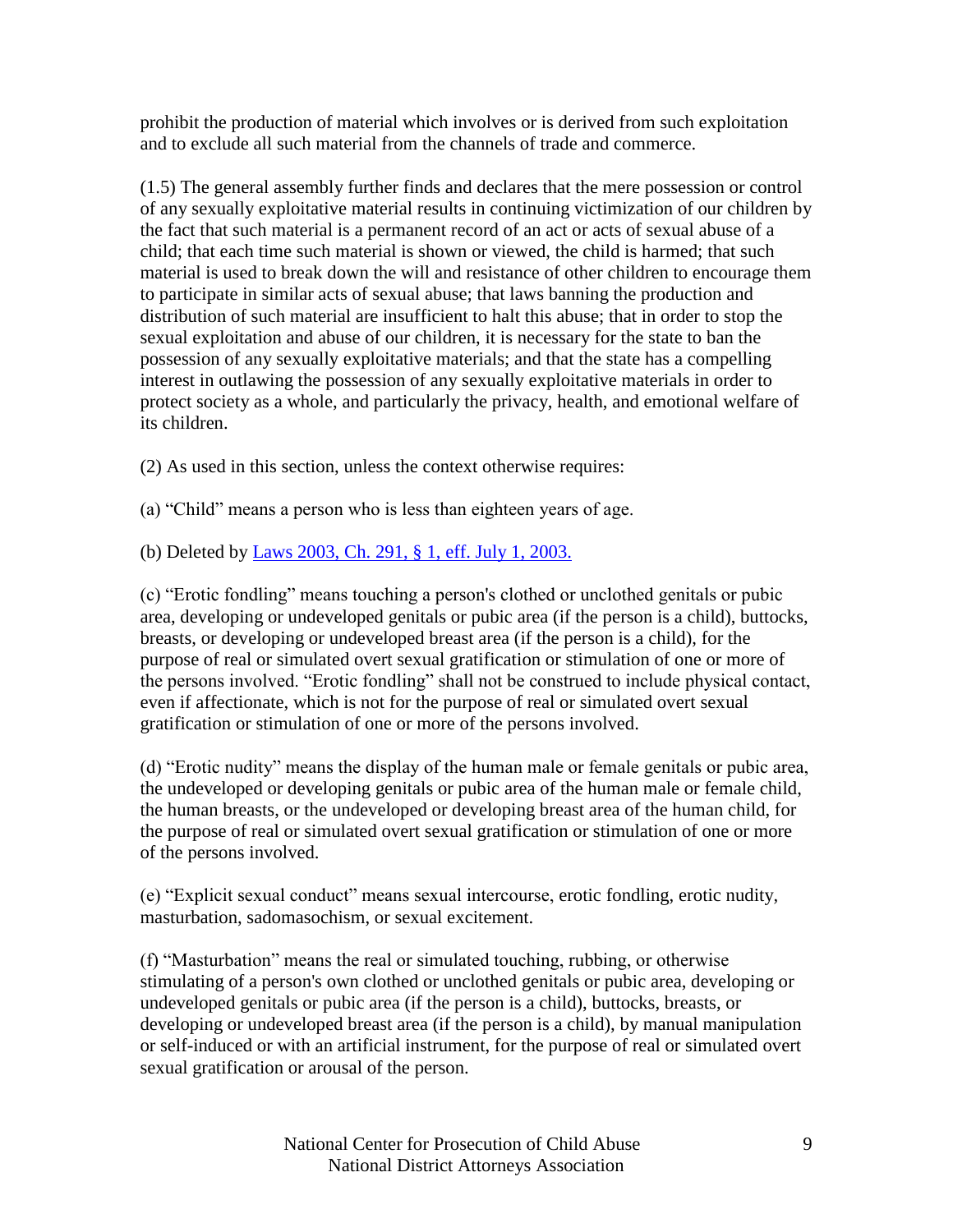(g) "Sadomasochism" means:

(I) Real or simulated flagellation or torture for the purpose of real or simulated sexual stimulation or gratification; or

(II) The real or simulated condition of being fettered, bound, or otherwise physically restrained for sexual stimulation or gratification of a person.

(h) "Sexual excitement" means the real or simulated condition of human male or female genitals when in a state of real or simulated overt sexual stimulation or arousal.

(i) "Sexual intercourse" means real or simulated intercourse, whether genital-genital, oral-genital, anal-genital, or oral-anal, between persons of the same or opposite sex, or between a human and an animal, or with an artificial genital.

(j) "Sexually exploitative material" means any photograph, motion picture, video, video tape, print, negative, slide, or other mechanically, electronically, chemically, or digitally reproduced visual material that depicts a child engaged in, participating in, observing, or being used for explicit sexual conduct.

(k) "Video", "video tape", or "motion picture" means any material that depicts a moving image of a child engaged in, participating in, observing, or being used for explicit sexual conduct.

(3) A person commits sexual exploitation of a child if, for any purpose, he or she knowingly:

(a) Causes, induces, entices, or permits a child to engage in, or be used for, any explicit sexual conduct for the making of any sexually exploitative material; or

(b) Prepares, arranges for, publishes, including but not limited to publishing through digital or electronic means, produces, promotes, makes, sells, finances, offers, exhibits, advertises, deals in, or distributes, including but not limited to distributing through digital or electronic means, any sexually exploitative material; or

(b.5) Possesses or controls any sexually exploitative material for any purpose; except that this paragraph (b.5) does not apply to peace officers or court personnel in the performance of their official duties, nor does it apply to physicians, psychologists, therapists, or social workers, so long as such persons are licensed in the state of Colorado and the persons possess such materials in the course of a bona fide treatment or evaluation program at the treatment or evaluation site; or

(c) Possesses with the intent to deal in, sell, or distribute, including but not limited to distributing through digital or electronic means, any sexually exploitative material; or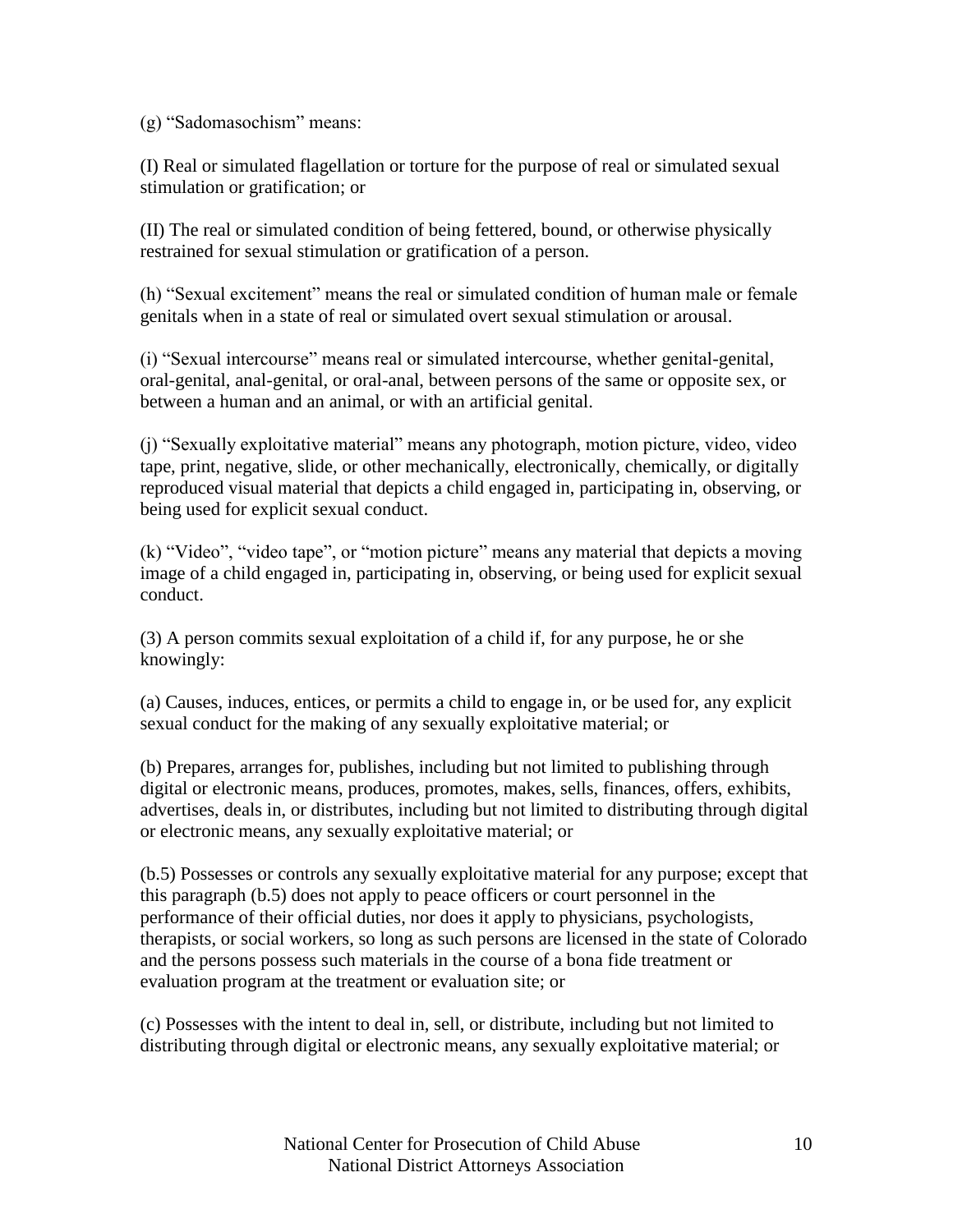(d) Causes, induces, entices, or permits a child to engage in, or be used for, any explicit sexual conduct for the purpose of producing a performance.

(4) Deleted by [Laws 2003, Ch. 291, § 1, eff. July 1, 2003.](http://web2.westlaw.com/find/default.wl?mt=WestlawGC&db=1077005&rs=WLW12.04&docname=UUID(I61FA5D9FBC-A147F5AFC19-5FFFCB1C079)&rp=%2ffind%2fdefault.wl&findtype=l&ordoc=3692507&tc=-1&vr=2.0&fn=_top&sv=Split&tf=-1&pbc=B0D02174&utid=%7bF73AE6BA-7B4E-4086-8848-1894C4558E02%7d)

(5)(a) Except as provided in paragraph (b) of this subsection (5), sexual exploitation of a child is a class 3 felony.

(b) Sexual exploitation of a child by possession of sexually exploitative material pursuant to paragraph (b.5) of subsection (3) of this section is a class 6 felony; except that said offense is a class 4 felony if:

(I) It is a second or subsequent offense; or

(II) The possession is of a video, video tape, or motion picture or more than twenty different items qualifying as sexually exploitative material.

(6) If any provision of this section or the application thereof to any person or circumstances is held invalid, such invalidity shall not affect other provisions or applications of this section which can be given effect without the invalid provision or application, and to this end the provisions of this section are declared to be severable.

### <span id="page-10-0"></span>*People v. Marsh***, No. 08CA1884, 2011 WL 6425492, (Colo. App. Dec. 22, 2011)**

Focusing on the General Assembly's declaration in 18-6-403(1.5) that "each time [sexually exploitative] material is shown or viewed, the child is harmed[,]" the Court of Appeals found that viewing an image of child pornography on a website allows for possession and control of that image.

# <span id="page-10-1"></span>**CONNECTICUT**

### <span id="page-10-2"></span>**No viewing statute**

## <span id="page-10-3"></span>**DELAWARE**

#### <span id="page-10-4"></span>**DEL. CODE ANN. tit. 11, § 1109 (2012). DEALING IN CHILD PORNOGRAPHY; CLASS B FELONY.**

A person is guilty of dealing in child pornography when:

(1) The person knowingly ships, transmits, mails or transports by any means, including by computer or any other electronic or digital method, any "book, magazine, periodical, pamphlet, video or film depicting a child engaging in a prohibited sexual act or in the simulation of such an act, or knowingly ships, transmits, mails or transports by any

> National Center for Prosecution of Child Abuse National District Attorneys Association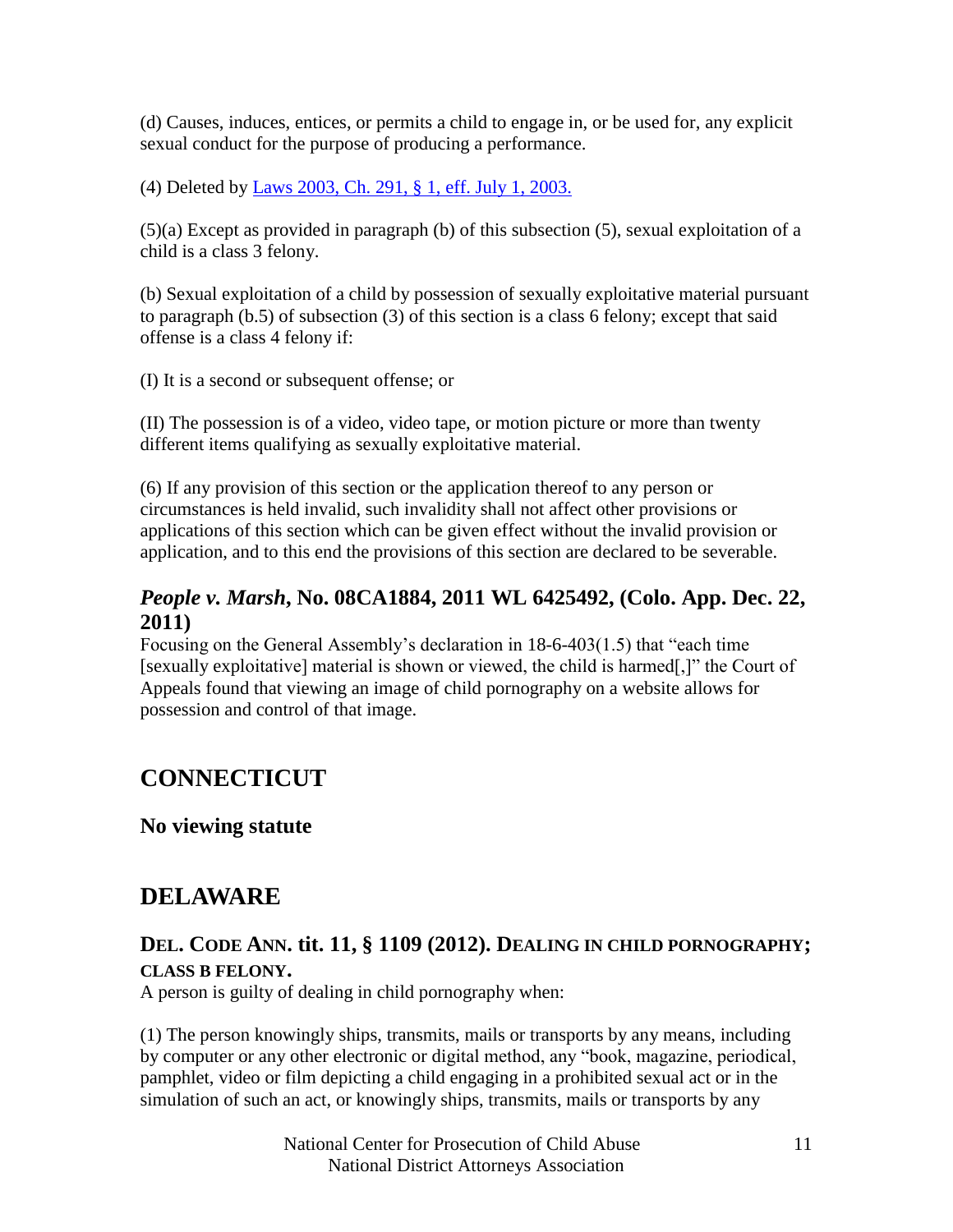means, including by computer or any other electronic or digital method, any other visual depiction of a child engaging in a prohibited sexual act or in the simulation of such an act;

(2) The person knowingly receives for the purpose of selling or sells any magazine, photograph or film which depicts a child engaging in a prohibited sexual act or in the simulation of such an act, or knowingly receives for the purpose of selling or sells any other visual depiction of a child engaging in a prohibited sexual act or in the simulation of such an act;

(3) The person knowingly distributes or disseminates, by means of computer or any other electronic or digital method, or by shows or viewings, any motion picture, video or other visual depiction of a child engaging in a prohibited sexual act or the simulation of such an act. The possession or showing of such motion pictures shall create a rebuttable presumption of ownership thereof for the purposes of distribution or dissemination;

(4) The person, intentionally compiles, enters, accesses, transmits, receives, exchanges, disseminates, stores, makes, prints, reproduces or otherwise possesses any photograph, image, file, data or other visual depiction of a child engaging in a prohibited sexual act or in the simulation of such an act. For the purposes of this subsection, conduct occurring outside the State shall be sufficient to constitute this offense if such conduct is within the terms of [§ 204](http://web2.westlaw.com/find/default.wl?mt=WestlawGC&db=1000005&rs=WLW12.04&docname=DESTT11S204&rp=%2ffind%2fdefault.wl&findtype=L&ordoc=8952981&tc=-1&vr=2.0&fn=_top&sv=Split&tf=-1&pbc=D5DE8058&utid=%7bF73AE6BA-7B4E-4086-8848-1894C4558E02%7d) of this title, or if such photograph, image, file or data was compiled, entered, accessed, transmitted, received, exchanged, disseminated, stored, made, printed, reproduced or otherwise possessed by, through or with any computer located within Delaware and the person was aware of circumstances which rendered the presence of such computer within Delaware a reasonable possibility; or

(5) The person knowingly advertises, promotes, presents, describes, transmits or distributes any visual depiction, exhibition, display or performance with intent to create or convey the impression that such visual depiction, exhibition, display or performance is or contains a depiction of a child engaging in a prohibited sexual act or in the simulation of such an act.

Unlawfully dealing in child pornography is a class B felony.

# <span id="page-11-0"></span>**DISTRICT OF COLUMBIA**

### <span id="page-11-1"></span>**D.C. CODE § 22-3102 (2012). Prohibited acts.**

(a) It shall be unlawful in the District of Columbia for a person knowingly to use a minor in a sexual performance or to promote a sexual performance by a minor.

(1) A person is guilty of the use of a minor in a sexual performance if knowing the character and content thereof, he or she employs, authorizes, or induces a person under 18 years of age to engage in a sexual performance or being the parent, legal guardian, or custodian of a minor, he or she consents to the participation by a minor in a sexual performance.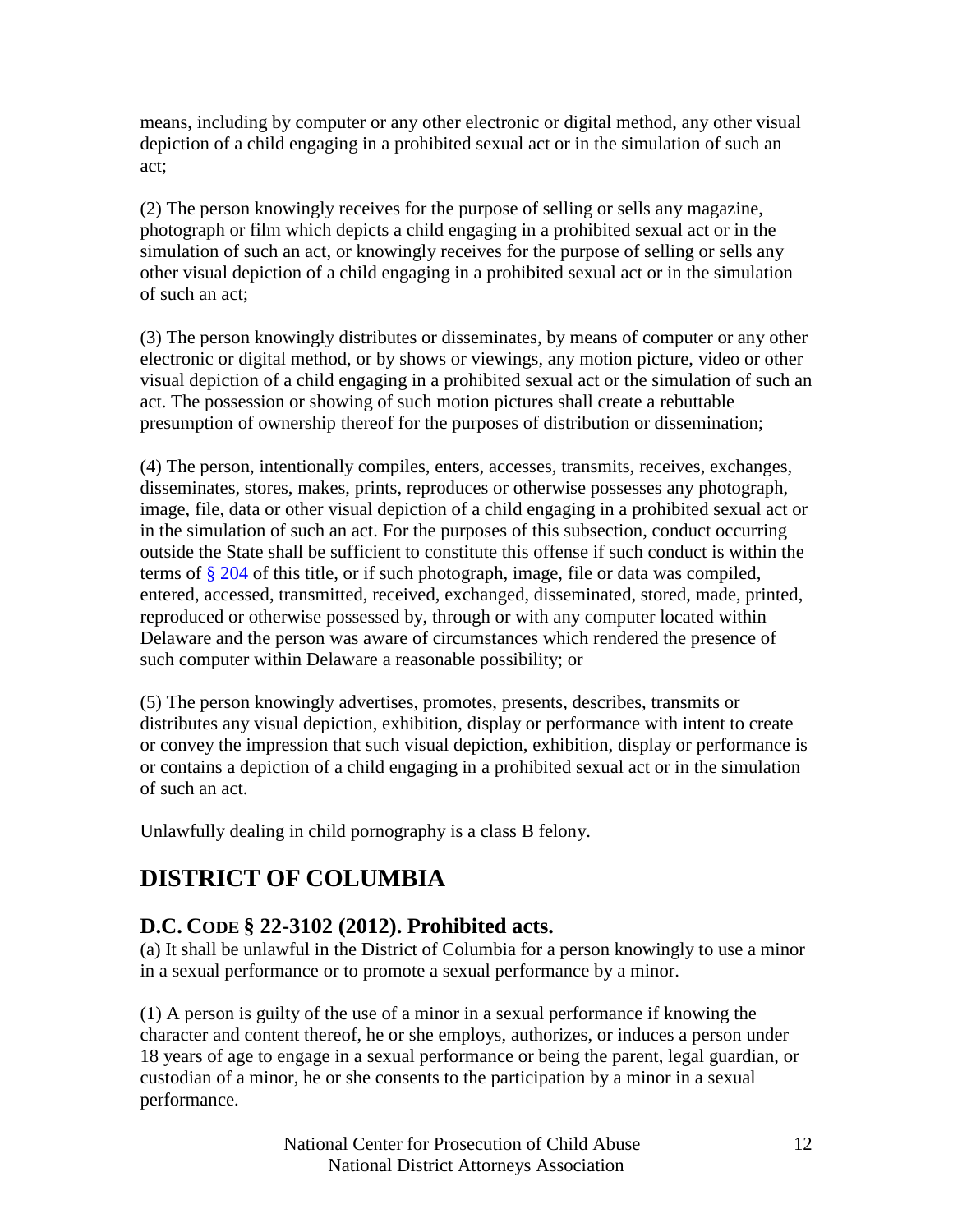(2) A person is guilty of promoting a sexual performance by a minor when, knowing the character and content thereof, he or she produces, directs, or promotes any performance which includes sexual conduct by a person under 18 years of age.

(b) It shall be unlawful in the District of Columbia for a person, knowing the character and content thereof, to attend, transmit, or possess a sexual performance by a minor.

(c) If the sexual performance consists solely of a still or motion picture, then this section:

(1) Shall not apply to the minor or minors depicted in a still or motion picture who possess it or transmit it to another person unless at least one of the minors depicted in it does not consent to its possession or transmission; and

(2) Shall not apply to possession of a still or motion picture by a minor, or by an adult not more than 4 years older than the minor or minors depicted in it, who receives it from a minor depicted in it unless the recipient knows that at least one of the minors depicted in the still or motion picture did not consent to its transmission.

(d) For the purposes of subsections (b) and (c) of this section, the term:

(1) "Possess," "possession," or "possessing" requires accessing the sexual performance if electronically received or available.

(2) "Still or motion picture" includes a photograph, motion picture, electronic or digital representation, video, or other visual depiction, however produced or reproduced.

(3) "Transmit" or "transmission" includes distribution, and can occur by any means, including electronically.

# <span id="page-12-0"></span>**FLORIDA**

### <span id="page-12-1"></span>**FLA. STAT. ANN. § 827.071 (2012). Sexual performance by a child; penalties (Bold Portion becomes effective October 1, 2012)**

(1) As used in this section, the following definitions shall apply:

(a) "Deviate sexual intercourse" means sexual conduct between persons not married to each other consisting of contact between the penis and the anus, the mouth and the penis, or the mouth and the vulva.

(b) "Intentionally view" means to deliberately, purposefully, and voluntarily view. Proof of intentional viewing requires establishing more than a single image, motion picture, exhibition, show, image, data, computer depiction, representation, or other presentation over any period of time.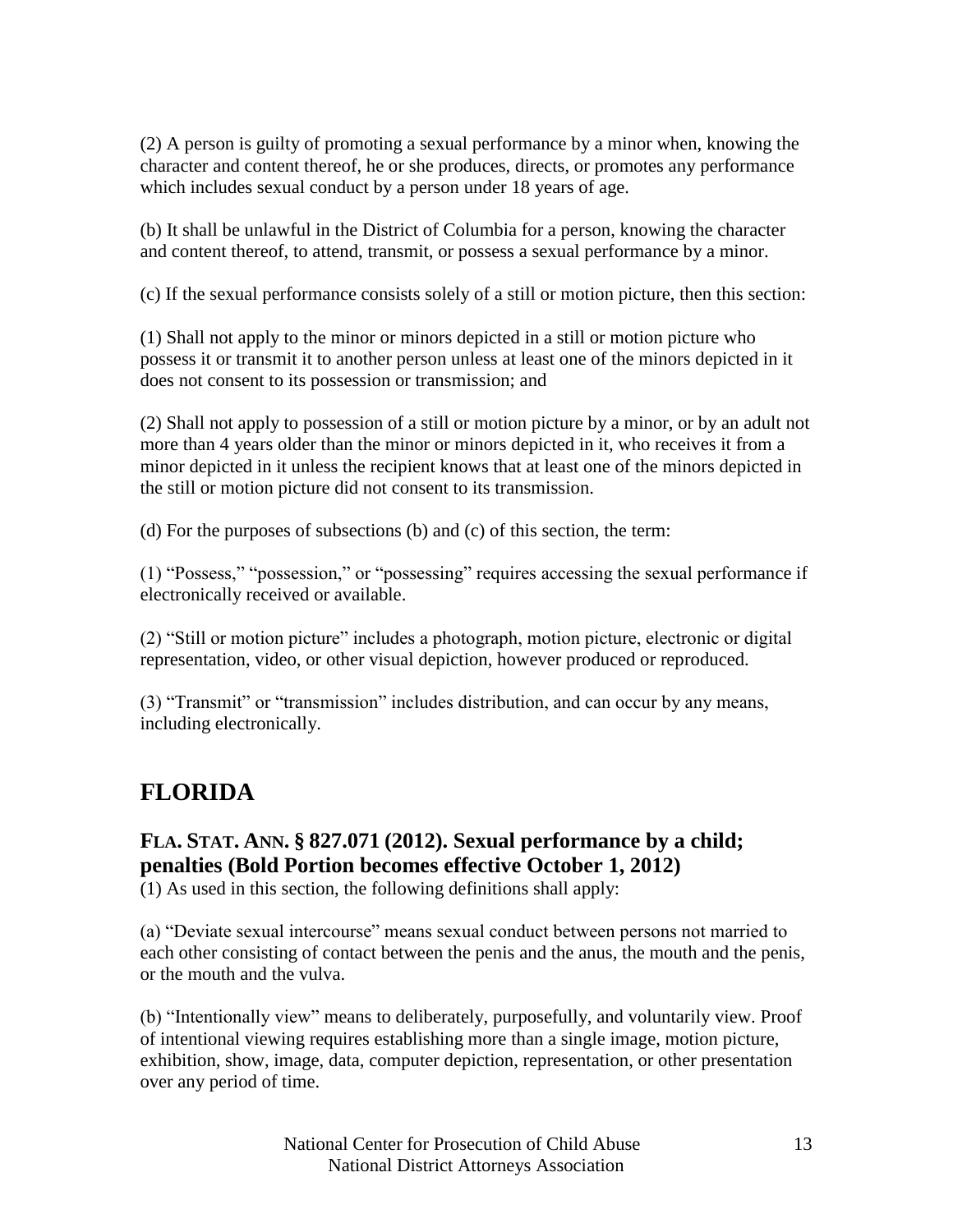(c) "Performance" means any play, motion picture, photograph, or dance or any other visual representation exhibited before an audience.

(d) "Promote" means to procure, manufacture, issue, sell, give, provide, lend, mail, deliver, transfer, transmute, publish, distribute, circulate, disseminate, present, exhibit, or advertise or to offer or agree to do the same.

(e) "Sadomasochistic abuse" means flagellation or torture by or upon a person, or the condition of being fettered, bound, or otherwise physically restrained, for the purpose of deriving sexual satisfaction from inflicting harm on another or receiving such harm oneself.

(f) "Sexual battery" means oral, anal, or vaginal penetration by, or union with, the sexual organ of another or the anal or vaginal penetration of another by any other object; however, "sexual battery" does not include an act done for a bona fide medical purpose.

(g) "Sexual bestiality" means any sexual act between a person and an animal involving the sex organ of the one and the mouth, anus, or vagina of the other.

(h) "Sexual conduct" means actual or simulated sexual intercourse, deviate sexual intercourse, sexual bestiality, masturbation, or sadomasochistic abuse; actual lewd exhibition of the genitals; actual physical contact with a person's clothed or unclothed genitals, pubic area, buttocks, or, if such person is a female, breast, with the intent to arouse or gratify the sexual desire of either party; or any act or conduct which constitutes sexual battery or simulates that sexual battery is being or will be committed. A mother's breastfeeding of her baby does not under any circumstance constitute "sexual conduct."

(i) "Sexual performance" means any performance or part thereof which includes sexual conduct by a child of less than 18 years of age.

(j) "Simulated" means the explicit depiction of conduct set forth in paragraph (h) which creates the appearance of such conduct and which exhibits any uncovered portion of the breasts, genitals, or buttocks.

(2) A person is guilty of the use of a child in a sexual performance if, knowing the character and content thereof, he or she employs, authorizes, or induces a child less than 18 years of age to engage in a sexual performance or, being a parent, legal guardian, or custodian of such child, consents to the participation by such child in a sexual performance. Whoever violates this subsection is guilty of a felony of the second degree, punishable as provided in [s. 775.082,](http://web2.westlaw.com/find/default.wl?mt=WestlawGC&db=1000006&rs=WLW12.04&docname=FLSTS775.082&rp=%2ffind%2fdefault.wl&findtype=L&ordoc=687236&tc=-1&vr=2.0&fn=_top&sv=Split&tf=-1&pbc=B305DBDE&utid=%7bF73AE6BA-7B4E-4086-8848-1894C4558E02%7d) [s. 775.083,](http://web2.westlaw.com/find/default.wl?mt=WestlawGC&db=1000006&rs=WLW12.04&docname=FLSTS775.083&rp=%2ffind%2fdefault.wl&findtype=L&ordoc=687236&tc=-1&vr=2.0&fn=_top&sv=Split&tf=-1&pbc=B305DBDE&utid=%7bF73AE6BA-7B4E-4086-8848-1894C4558E02%7d) or [s. 775.084.](http://web2.westlaw.com/find/default.wl?mt=WestlawGC&db=1000006&rs=WLW12.04&docname=FLSTS775.084&rp=%2ffind%2fdefault.wl&findtype=L&ordoc=687236&tc=-1&vr=2.0&fn=_top&sv=Split&tf=-1&pbc=B305DBDE&utid=%7bF73AE6BA-7B4E-4086-8848-1894C4558E02%7d)

(3) A person is guilty of promoting a sexual performance by a child when, knowing the character and content thereof, he or she produces, directs, or promotes any performance which includes sexual conduct by a child less than 18 years of age. Whoever violates this subsection is guilty of a felony of the second degree, punishable as provided in s. [775.082,](http://web2.westlaw.com/find/default.wl?mt=WestlawGC&db=1000006&rs=WLW12.04&docname=FLSTS775.082&rp=%2ffind%2fdefault.wl&findtype=L&ordoc=687236&tc=-1&vr=2.0&fn=_top&sv=Split&tf=-1&pbc=B305DBDE&utid=%7bF73AE6BA-7B4E-4086-8848-1894C4558E02%7d) [s. 775.083,](http://web2.westlaw.com/find/default.wl?mt=WestlawGC&db=1000006&rs=WLW12.04&docname=FLSTS775.083&rp=%2ffind%2fdefault.wl&findtype=L&ordoc=687236&tc=-1&vr=2.0&fn=_top&sv=Split&tf=-1&pbc=B305DBDE&utid=%7bF73AE6BA-7B4E-4086-8848-1894C4558E02%7d) or [s. 775.084.](http://web2.westlaw.com/find/default.wl?mt=WestlawGC&db=1000006&rs=WLW12.04&docname=FLSTS775.084&rp=%2ffind%2fdefault.wl&findtype=L&ordoc=687236&tc=-1&vr=2.0&fn=_top&sv=Split&tf=-1&pbc=B305DBDE&utid=%7bF73AE6BA-7B4E-4086-8848-1894C4558E02%7d)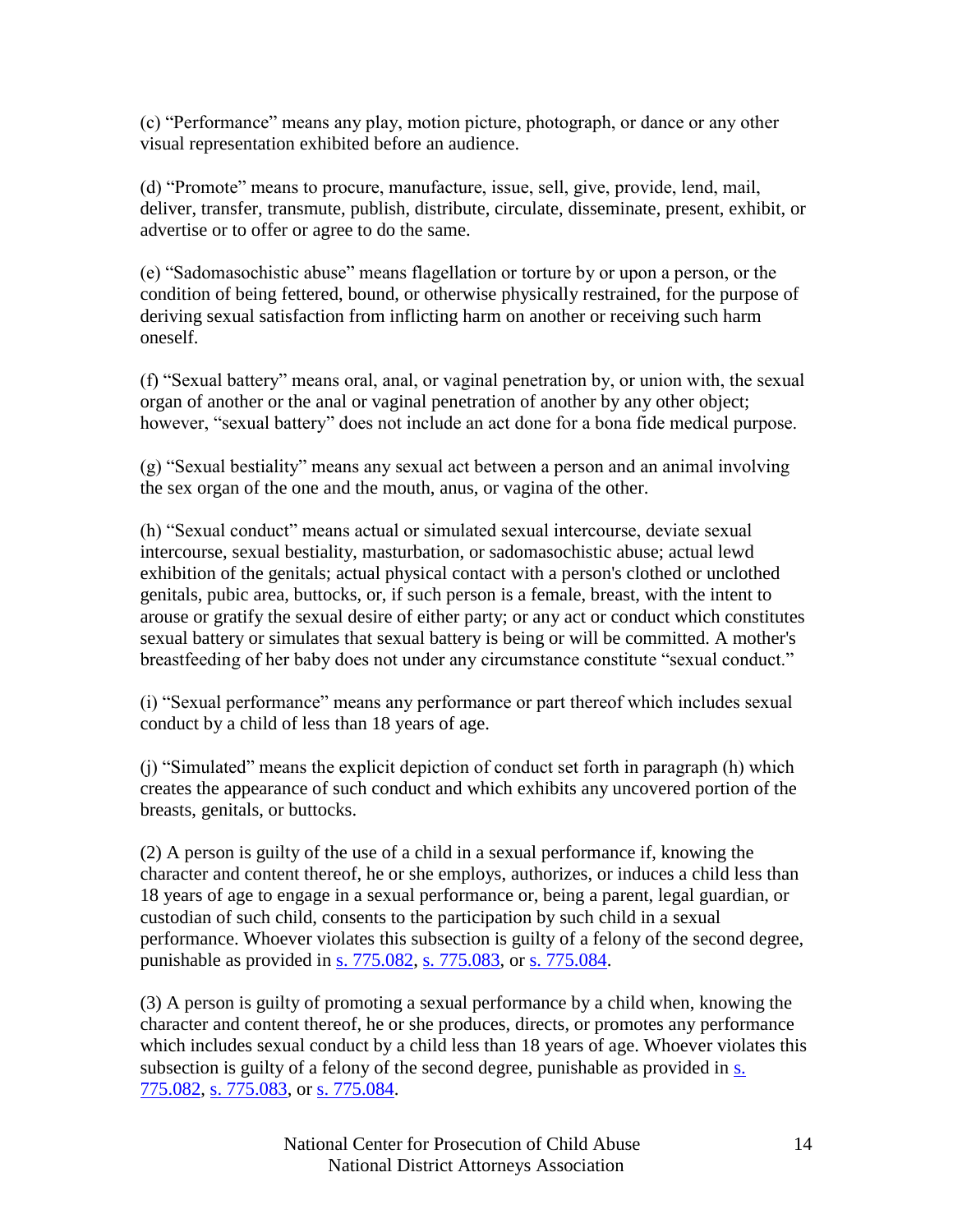(4) It is unlawful for any person to possess with the intent to promote any photograph, motion picture, exhibition, show, representation, or other presentation which, in whole or in part, includes any sexual conduct by a child. The possession of three or more copies of such photograph, motion picture, representation, or presentation is prima facie evidence of an intent to promote. Whoever violates this subsection is guilty of a felony of the second degree, punishable as provided in [s. 775.082,](http://web2.westlaw.com/find/default.wl?mt=WestlawGC&db=1000006&rs=WLW12.04&docname=FLSTS775.082&rp=%2ffind%2fdefault.wl&findtype=L&ordoc=687236&tc=-1&vr=2.0&fn=_top&sv=Split&tf=-1&pbc=B305DBDE&utid=%7bF73AE6BA-7B4E-4086-8848-1894C4558E02%7d) [s. 775.083,](http://web2.westlaw.com/find/default.wl?mt=WestlawGC&db=1000006&rs=WLW12.04&docname=FLSTS775.083&rp=%2ffind%2fdefault.wl&findtype=L&ordoc=687236&tc=-1&vr=2.0&fn=_top&sv=Split&tf=-1&pbc=B305DBDE&utid=%7bF73AE6BA-7B4E-4086-8848-1894C4558E02%7d) or [s. 775.084.](http://web2.westlaw.com/find/default.wl?mt=WestlawGC&db=1000006&rs=WLW12.04&docname=FLSTS775.084&rp=%2ffind%2fdefault.wl&findtype=L&ordoc=687236&tc=-1&vr=2.0&fn=_top&sv=Split&tf=-1&pbc=B305DBDE&utid=%7bF73AE6BA-7B4E-4086-8848-1894C4558E02%7d)

(5)(a) It is unlawful for any person to knowingly possess, control, or intentionally view a photograph, motion picture, exhibition, show, representation, image, data, computer depiction, or other presentation which, in whole or in part, he or she knows to include any sexual conduct by a child. The possession, control, or intentional viewing of each such photograph, motion picture, exhibition, show, image, data, computer depiction, representation, or presentation is a separate offense. **If such photograph, motion picture, exhibition, show, representation, image, data, computer depiction, or other presentation includes sexual conduct by more than one child, then each such child in each such photograph, motion picture, exhibition, show, representation, image, data, computer depiction, or other presentation that is knowingly possessed, controlled, or intentionally viewed is a separate offense.** A person who violates this subsection commits a felony of the third degree, punishable as provided in  $\frac{\text{s}}{\text{s}}$ . 775.082, s. [775.083,](http://web2.westlaw.com/find/default.wl?mt=WestlawGC&db=1000006&rs=WLW12.04&docname=FLSTS775.083&rp=%2ffind%2fdefault.wl&findtype=L&ordoc=687236&tc=-1&vr=2.0&fn=_top&sv=Split&tf=-1&pbc=B305DBDE&utid=%7bF73AE6BA-7B4E-4086-8848-1894C4558E02%7d) or [s. 775.084.](http://web2.westlaw.com/find/default.wl?mt=WestlawGC&db=1000006&rs=WLW12.04&docname=FLSTS775.084&rp=%2ffind%2fdefault.wl&findtype=L&ordoc=687236&tc=-1&vr=2.0&fn=_top&sv=Split&tf=-1&pbc=B305DBDE&utid=%7bF73AE6BA-7B4E-4086-8848-1894C4558E02%7d)

(b) This subsection does not apply to material possessed, controlled, or intentionally viewed as part of a law enforcement investigation.

(6) Prosecution of any person for an offense under this section shall not prohibit prosecution of that person in this state for a violation of any law of this state, including a law providing for greater penalties than prescribed in this section or any other crime punishing the sexual performance or the sexual exploitation of children.

### <span id="page-14-0"></span>**GEORGIA**

<span id="page-14-1"></span>**See Introduction**

### <span id="page-14-2"></span>**HAWAII**

<span id="page-14-3"></span>**No viewing statute**

### <span id="page-14-4"></span>**IDAHO**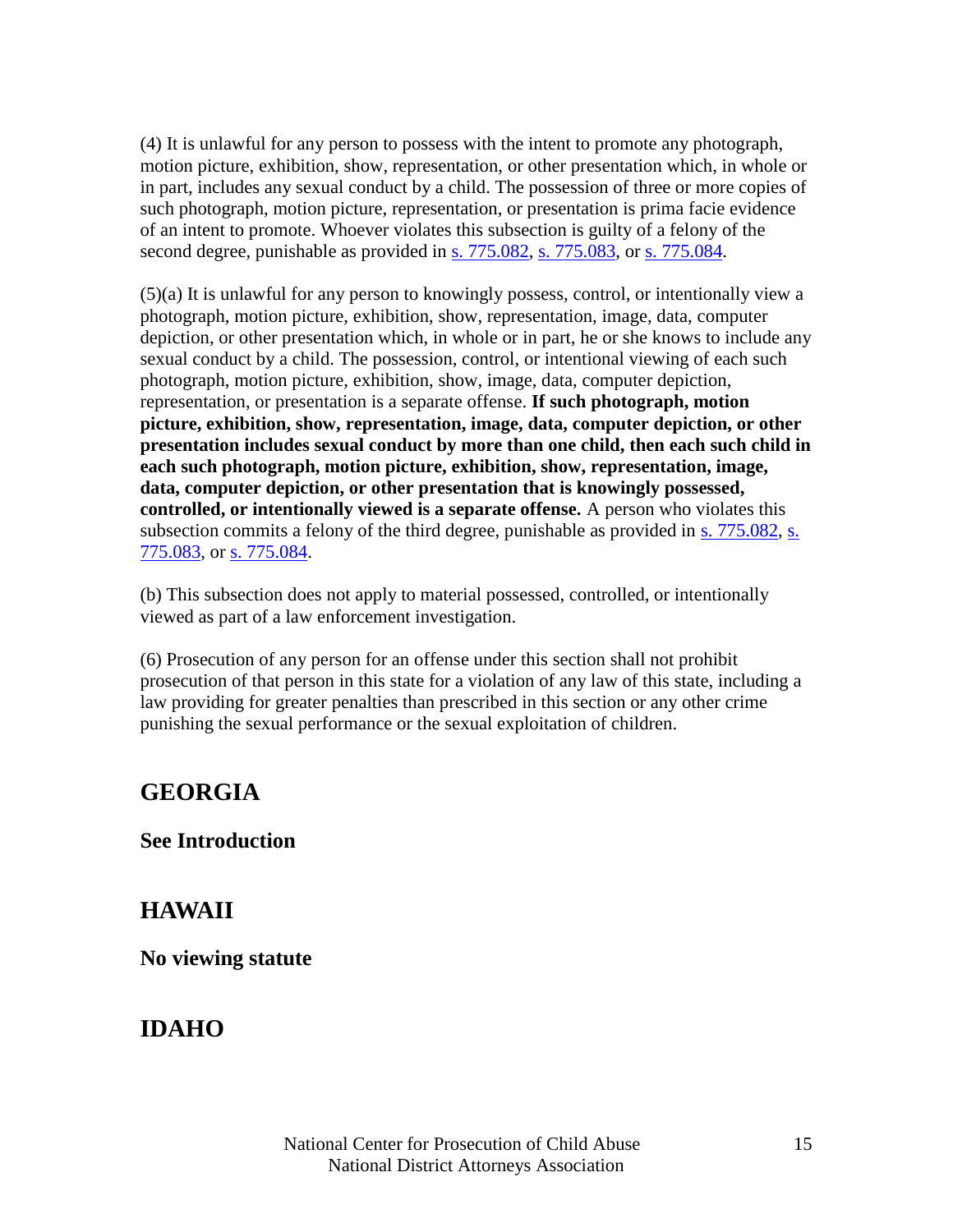#### <span id="page-15-0"></span>**IDAHO CODE ANN. § 18-1507 (2012). Sexual exploitation of a child**

(1) The legislature hereby finds and declares that the commercial sexual exploitation of children constitutes a wrongful invasion of the child's right of privacy and results in social, developmental, and emotional injury to the child; that a child below the age of eighteen (18) years is incapable of giving informed consent to the use of his or her body for a commercial purpose; and that to protect children from commercial sexual exploitation it is necessary to prohibit the production for trade or commerce of material which involves or is derived from such exploitation and to exclude all such material from the channels of trade and commerce.

(2) As used in this section, unless the context otherwise requires:

(a) "Bestiality" means a sexual connection in any manner between a human being and any animal.

(b) "Child" means a person who is less than eighteen (18) years of age.

(c) "Commercial purpose" means the intention, objective, anticipation, or expectation of monetary gain or other material consideration, compensation, remuneration, or profit.

(d) "Erotic fondling" means touching a person's clothed or unclothed genitals or pubic area, developing or undeveloped genitals or pubic area (if the person is a child), buttocks, breasts (if the person is a female), or developing or undeveloped breast area (if the person is a female child), for the purpose of real or simulated overt sexual gratification or stimulation of one (1) or more of the persons involved. "Erotic fondling" shall not be construed to include physical contact, even if affectionate, which is not for the purpose of real or simulated overt sexual gratification or stimulation of one (1) or more of the persons involved.

(e) "Erotic nudity" means the display of the human male or female genitals or pubic area, the undeveloped or developing genitals or pubic area of the human male or female child, the human female breasts, or the undeveloped or developing breast area of the human female child, for the purpose of real or simulated overt sexual gratification or stimulation of one (1) or more of the persons involved.

(f) "Explicit sexual conduct" means sexual intercourse, erotic fondling, erotic nudity, masturbation, sadomasochism, sexual excitement, or bestiality.

(g) "Masturbation" means the real or simulated touching, rubbing, or otherwise stimulating of a person's own clothed or unclothed genitals or pubic area, developing or undeveloped genitals or pubic area (if the person is a child), buttocks, breasts (if the person is a female), or developing or undeveloped breast area (if the person is a female child), by manual manipulation or self-induced or with an artificial instrument, for the purpose of real or simulated overt sexual gratification or arousal of the person.

(h) "Sadomasochism" means: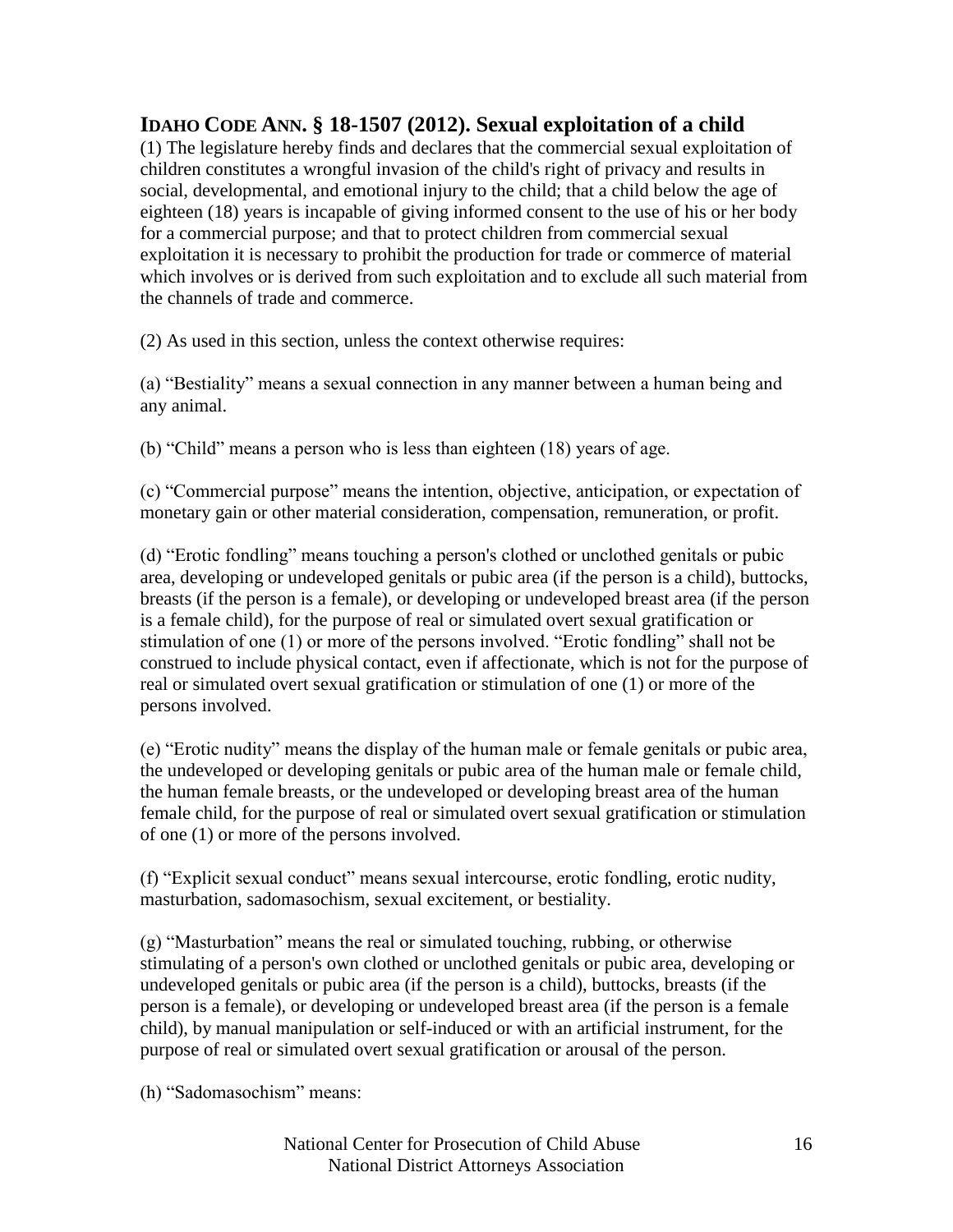(i) Real or simulated flagellation or torture for the purpose of real or simulated sexual stimulation or gratification; or

(ii) The real or simulated condition of being fettered, bound, or otherwise physically restrained for sexual stimulation or gratification of a person.

(i) "Sexual excitement" means the real or simulated condition of human male or female genitals when in a state of real or simulated overt sexual stimulation or arousal.

(j) "Sexual intercourse" means real or simulated intercourse, whether genital-genital, oral-genital, anal-genital, or oral-anal, between persons of the same or opposite sex, or between a human and an animal, or with an artificial genital.

(k) "Sexually exploitative material" means any photograph, motion picture, videotape, print, negative, slide, or other mechanically, electronically, or chemically reproduced visual material which depicts a child engaged in, participating in, observing, or being used for explicit sexual conduct.

(3) A person commits sexual exploitation of a child if, for any commercial purpose, he knowingly:

(a) Causes, induces, or permits a child to engage in, or be used for, any explicit sexual conduct; or

(b) Prepares, arranges for, publishes, produces, promotes, makes, sells, finances, offers, exhibits, advertises, deals in, possesses, or distributes any sexually exploitative material.

(4) The possession by any person of three (3) or more identical copies of any sexually exploitative material shall create a presumption that such possession is for a commercial purpose.

(5) The sexual exploitation of a child is a felony and shall be punishable by imprisonment in the state prison for a term not to exceed thirty (30) years or by a fine not to exceed fifty thousand dollars (\$50,000) or by both such fine and imprisonment.

(6) If any provision of this section or the application thereof to any person or circumstance is held invalid, such invalidity shall not affect other provisions or applications of this section which can be given effect without the invalid provision or application, and to this end the provisions of this section are declared to be severable.

#### <span id="page-16-0"></span>**S.B. No. 1337 61st Leg., 2d Reg. Sess., (Id. 2012). (Effective July 1, 2012)** Be It Enacted by the Legislature of the State of Idaho:

[…]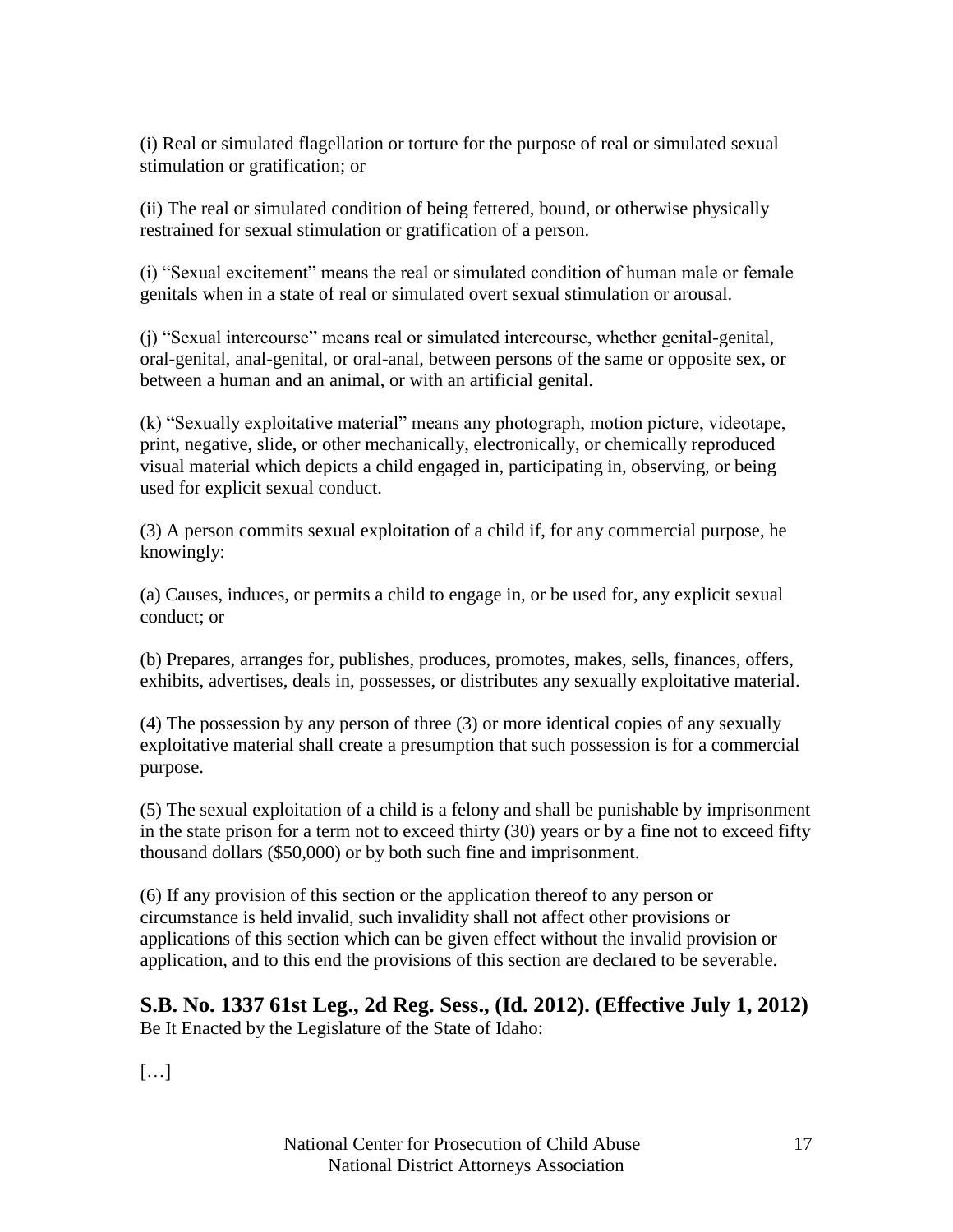SECTION 2. That Section 18–1507, Idaho Code, be, and the same is hereby amended to read as follows:

 $<<$  ID ST § 18–1507 >>

§ 18–1507. Definitions--Sexual exploitation of a child--Penalties

(1) As used in this section, unless the context otherwise requires: (a) "Bestiality" means a sexual connection in any manner between a human being and any animal.

(b) "Child" means a person who is less than eighteen (18) years of age.

(c) "Erotic fondling" means touching a person's clothed or unclothed genitals or pubic area, developing or undeveloped genitals or pubic area (if the person is a child), buttocks, breasts (if the person is a female), or developing or undeveloped breast area (if the person is a female child), for the purpose of real or simulated overt sexual gratification or stimulation of one (1) or more of the persons involved. "Erotic fondling" shall not be construed to include physical contact, even if affectionate, which is not for the purpose of real or simulated overt sexual gratification or stimulation of one (1) or more of the persons involved.

(d) "Erotic nudity" means the display of the human male or female genitals or pubic area, the undeveloped or developing genitals or pubic area of the human male or female child, the human female breasts, or the undeveloped or developing breast area of the human female child, for the purpose of real or simulated overt sexual gratification or stimulation of one (1) or more of the persons involved.

(e) "Explicit sexual conduct" means sexual intercourse, erotic fondling, erotic nudity, masturbation, sadomasochism, sexual excitement, or bestiality.

(f) "Masturbation" means the real or simulated touching, rubbing, or otherwise stimulating of a person's own clothed or unclothed genitals or pubic area, developing or undeveloped genitals or pubic area (if the person is a child), buttocks, breasts (if the person is a female), or developing or undeveloped breast area (if the person is a female child), by manual manipulation or self-induced or with an artificial instrument, for the purpose of real or simulated overt sexual gratification or arousal of the person.

(g) "Sadomasochism" means:

(i) Real or simulated flagellation or torture for the purpose of real or simulated sexual stimulation or gratification; or

(ii) The real or simulated condition of being fettered, bound, or otherwise physically restrained for sexual stimulation or gratification of a person.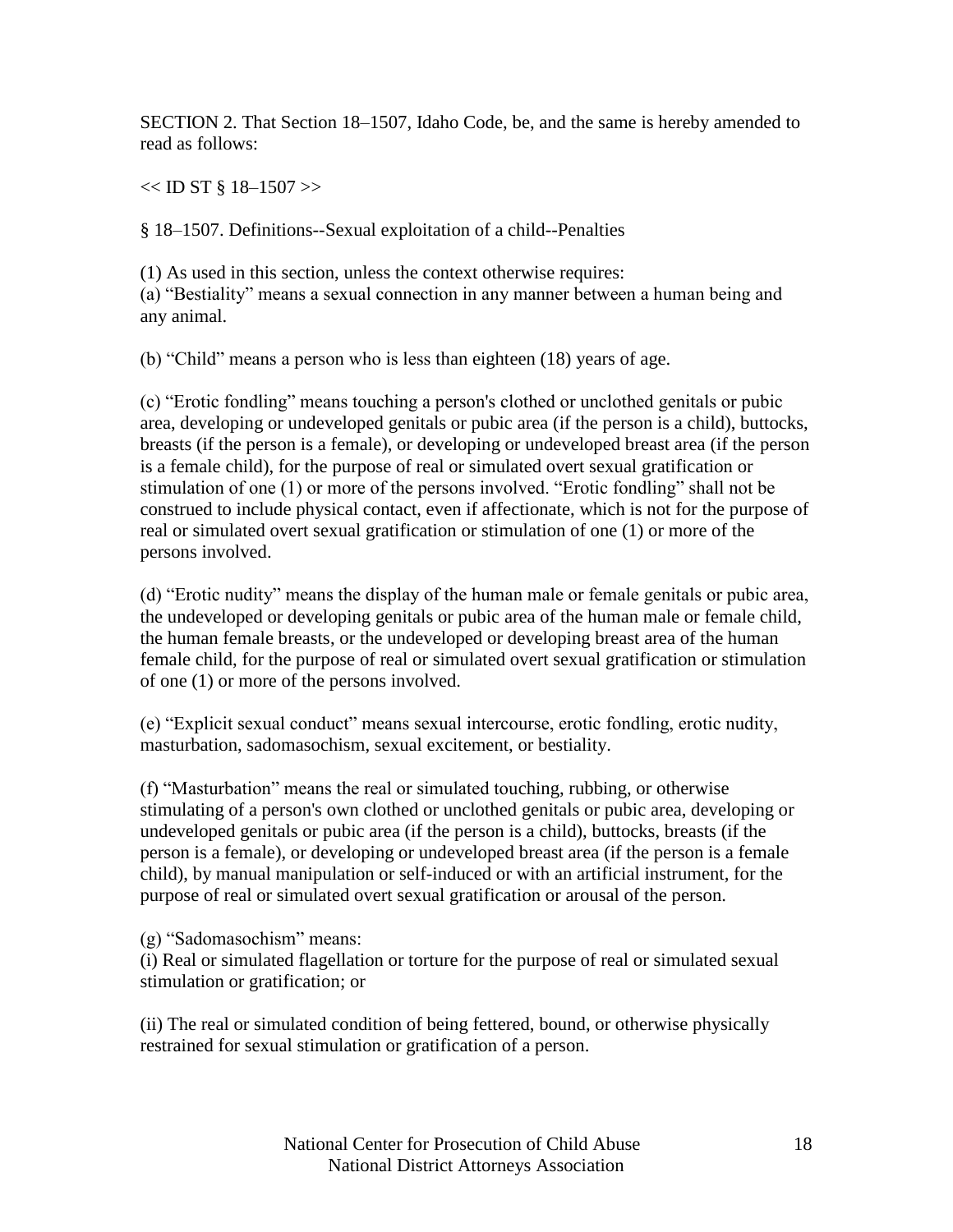(h) "Sexual excitement" means the real or simulated condition of human male or female genitals when in a state of real or simulated overt sexual stimulation or arousal.

(i) "Sexual intercourse" means real or simulated intercourse, whether genital-genital, oral-genital, anal-genital, or oral-anal, between persons of the same or opposite sex, or between a human and an animal, or with an artificial genital.

(j) "Sexually exploitative material" means any image, photograph, motion picture, videotape, print, negative, slide, or other mechanically, electronically, digitally or chemically produced or reproduced visual material which shows a child engaged in, participating in, observing, or being used for explicit sexual conduct, or showing a child engaging in, participating in, observing or being used for explicit sexual conduct, in actual time, including, but not limited to, video chat, webcam sessions or video calling.

(2) A person commits sexual exploitation of a child if he knowingly and willfully: (a) Possesses or accesses through any means including, but not limited to, the internet, any sexually exploitative material; or

(b) Causes, induces or permits a child to engage in, or be used for, any explicit sexual conduct for the purpose of producing or making sexually exploitative material; or

(c) Promotes, prepares, publishes, produces, makes, finances, offers, exhibits or advertises any sexually exploitative material; or

(d) Distributes through any means including, but not limited to, mail, physical delivery or exchange, use of a computer or any other electronic or digital method, any sexually exploitative material. Distribution of sexually exploitative material does not require a pecuniary transaction or exchange of interests in order to complete the offense.

(3) The sexual exploitation of a child pursuant to subsection  $(2)(a)$  of this section is a felony and shall be punishable by imprisonment in the state prison for a period not to exceed ten (10) years or by a fine not to exceed ten thousand dollars (\$10,000), or by both such imprisonment and fine.

(4) The sexual exploitation of a child pursuant to subsections  $(2)(b)$ , (c) and (d) of this section is a felony and shall be punishable by imprisonment in the state prison for a term not to exceed thirty (30) years or by a fine not to exceed fifty thousand dollars (\$50,000) or by both such fine and imprisonment.

(5) If any provision of this section or the application thereof to any person or circumstance is held invalid, such invalidity shall not affect other provisions or applications of this section which can be given effect without the invalid provision or application, and to this end the provisions of this section are declared to be severable. […]

# <span id="page-18-0"></span>**ILLINOIS**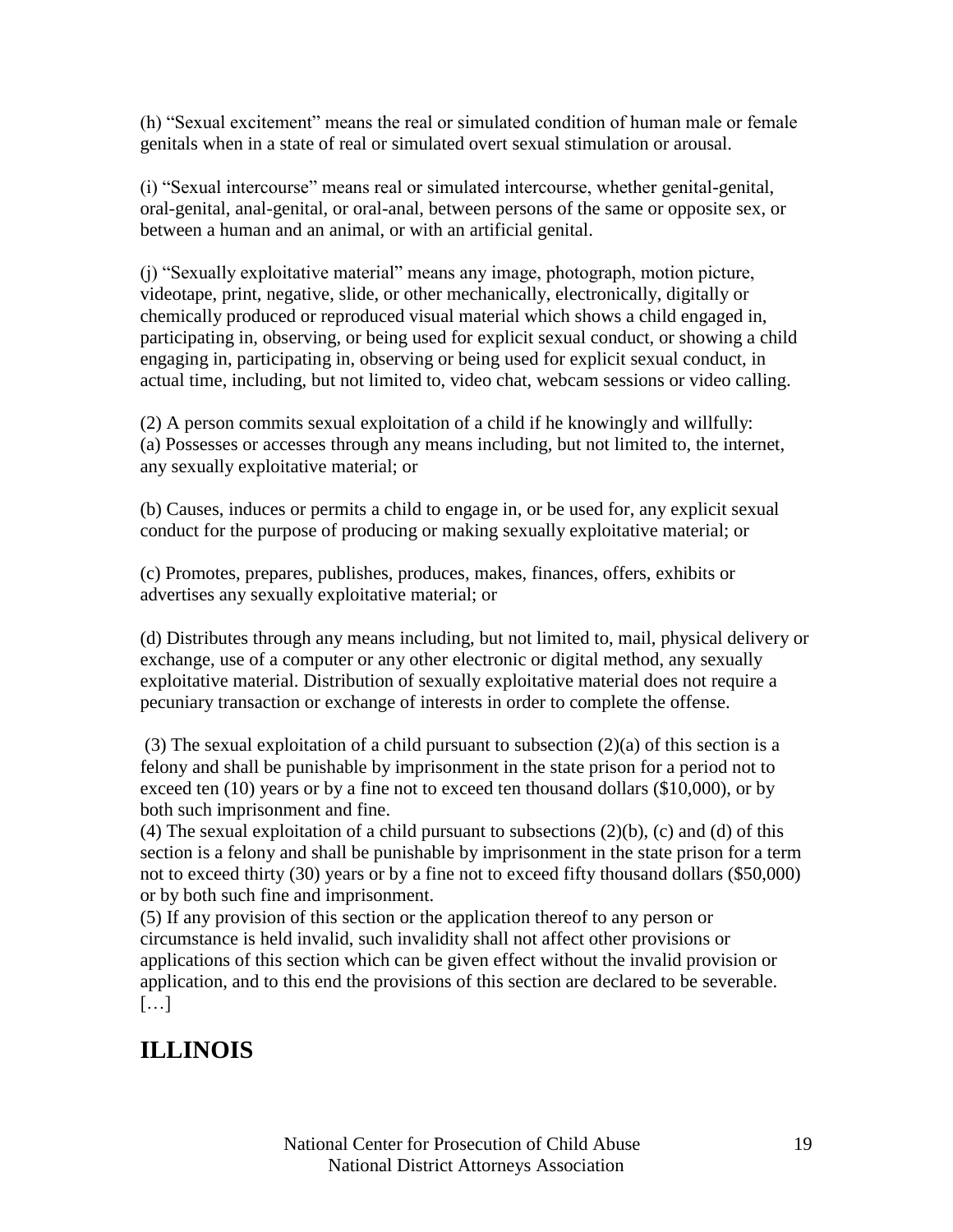#### <span id="page-19-0"></span>**720 ILL. COMP. STAT. ANN. 5/11-20.1 (2012). Child pornography**

(a) A person commits child pornography who:

(1) films, videotapes, photographs, or otherwise depicts or portrays by means of any similar visual medium or reproduction or depicts by computer any child whom he or she knows or reasonably should know to be under the age of 18 and at least 13 years of age or any severely or profoundly intellectually disabled person where such child or severely or profoundly intellectually disabled person is:

(i) actually or by simulation engaged in any act of sexual penetration or sexual conduct with any person or animal; or

(ii) actually or by simulation engaged in any act of sexual penetration or sexual conduct involving the sex organs of the child or severely or profoundly intellectually disabled person and the mouth, anus, or sex organs of another person or animal; or which involves the mouth, anus or sex organs of the child or severely or profoundly intellectually disabled person and the sex organs of another person or animal; or

(iii) actually or by simulation engaged in any act of masturbation; or

(iv) actually or by simulation portrayed as being the object of, or otherwise engaged in, any act of lewd fondling, touching, or caressing involving another person or animal; or

(v) actually or by simulation engaged in any act of excretion or urination within a sexual context; or

(vi) actually or by simulation portrayed or depicted as bound, fettered, or subject to sadistic, masochistic, or sadomasochistic abuse in any sexual context; or

(vii) depicted or portrayed in any pose, posture or setting involving a lewd exhibition of the unclothed or transparently clothed genitals, pubic area, buttocks, or, if such person is female, a fully or partially developed breast of the child or other person; or

(2) with the knowledge of the nature or content thereof, reproduces, disseminates, offers to disseminate, exhibits or possesses with intent to disseminate any film, videotape, photograph or other similar visual reproduction or depiction by computer of any child or severely or profoundly intellectually disabled person whom the person knows or reasonably should know to be under the age of 18 and at least 13 years of age or to be a severely or profoundly intellectually disabled person, engaged in any activity described in subparagraphs (i) through (vii) of paragraph (1) of this subsection; or

(3) with knowledge of the subject matter or theme thereof, produces any stage play, live performance, film, videotape or other similar visual portrayal or depiction by computer which includes a child whom the person knows or reasonably should know to be under the age of 18 and at least 13 years of age or a severely or profoundly intellectually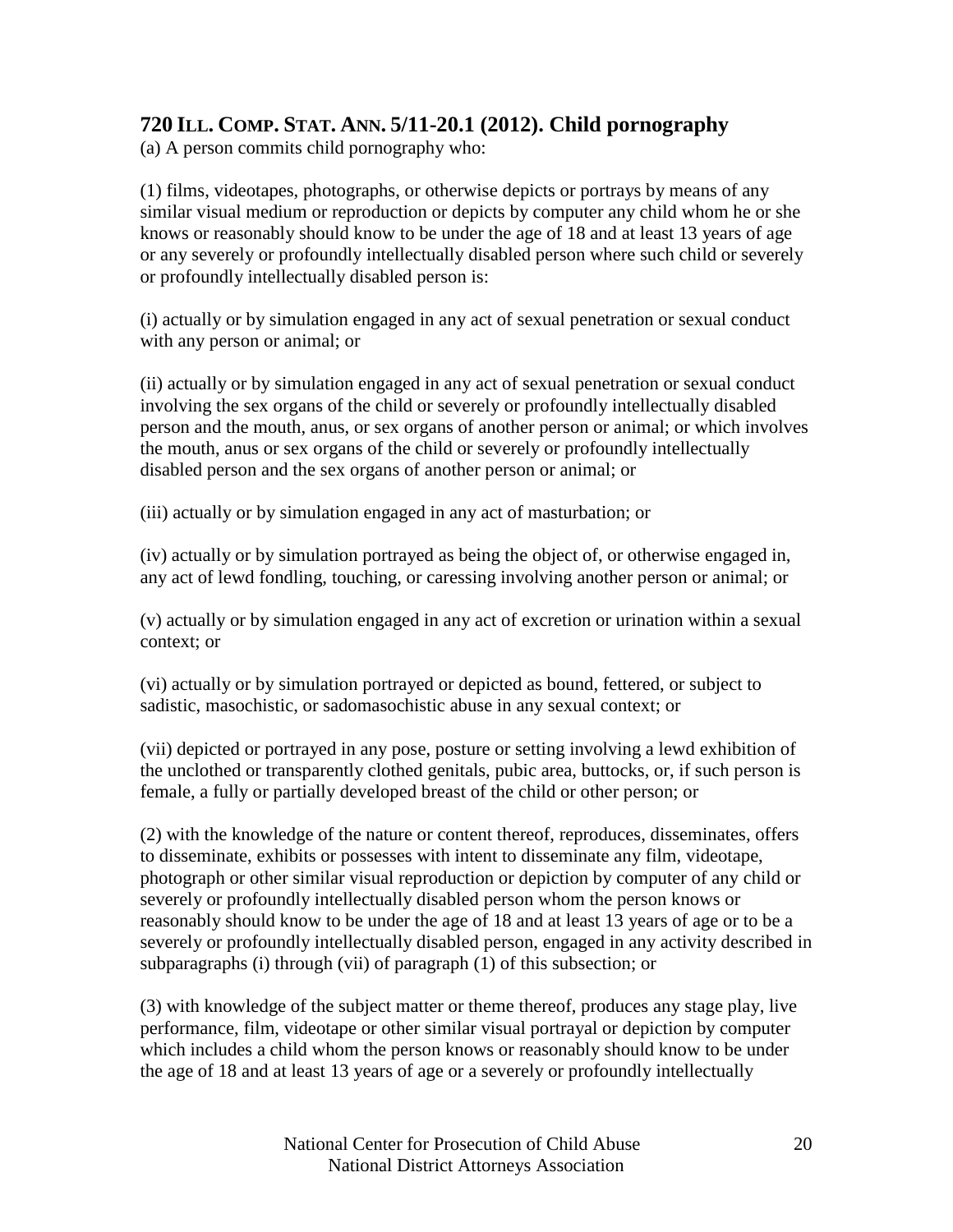disabled person engaged in any activity described in subparagraphs (i) through (vii) of paragraph (1) of this subsection; or

(4) solicits, uses, persuades, induces, entices, or coerces any child whom he or she knows or reasonably should know to be under the age of 18 and at least 13 years of age or a severely or profoundly intellectually disabled person to appear in any stage play, live presentation, film, videotape, photograph or other similar visual reproduction or depiction by computer in which the child or severely or profoundly intellectually disabled person is or will be depicted, actually or by simulation, in any act, pose or setting described in subparagraphs (i) through (vii) of paragraph (1) of this subsection; or

(5) is a parent, step-parent, legal guardian or other person having care or custody of a child whom the person knows or reasonably should know to be under the age of 18 and at least 13 years of age or a severely or profoundly intellectually disabled person and who knowingly permits, induces, promotes, or arranges for such child or severely or profoundly intellectually disabled person to appear in any stage play, live performance, film, videotape, photograph or other similar visual presentation, portrayal or simulation or depiction by computer of any act or activity described in subparagraphs (i) through (vii) of paragraph (1) of this subsection; or

(6) with knowledge of the nature or content thereof, possesses any film, videotape, photograph or other similar visual reproduction or depiction by computer of any child or severely or profoundly intellectually disabled person whom the person knows or reasonably should know to be under the age of 18 and at least 13 years of age or to be a severely or profoundly intellectually disabled person, engaged in any activity described in subparagraphs (i) through (vii) of paragraph (1) of this subsection; or

(7) solicits, or knowingly uses, persuades, induces, entices, or coerces, a person to provide a child under the age of 18 and at least 13 years of age or a severely or profoundly intellectually disabled person to appear in any videotape, photograph, film, stage play, live presentation, or other similar visual reproduction or depiction by computer in which the child or severely or profoundly intellectually disabled person will be depicted, actually or by simulation, in any act, pose, or setting described in subparagraphs (i) through (vii) of paragraph (1) of this subsection.

(b)(1) It shall be an affirmative defense to a charge of child pornography that the defendant reasonably believed, under all of the circumstances, that the child was 18 years of age or older or that the person was not a severely or profoundly intellectually disabled person but only where, prior to the act or acts giving rise to a prosecution under this Section, he or she took some affirmative action or made a bonafide inquiry designed to ascertain whether the child was 18 years of age or older or that the person was not a severely or profoundly intellectually disabled person and his or her reliance upon the information so obtained was clearly reasonable.

(1.5) Telecommunications carriers, commercial mobile service providers, and providers of information services, including, but not limited to, Internet service providers and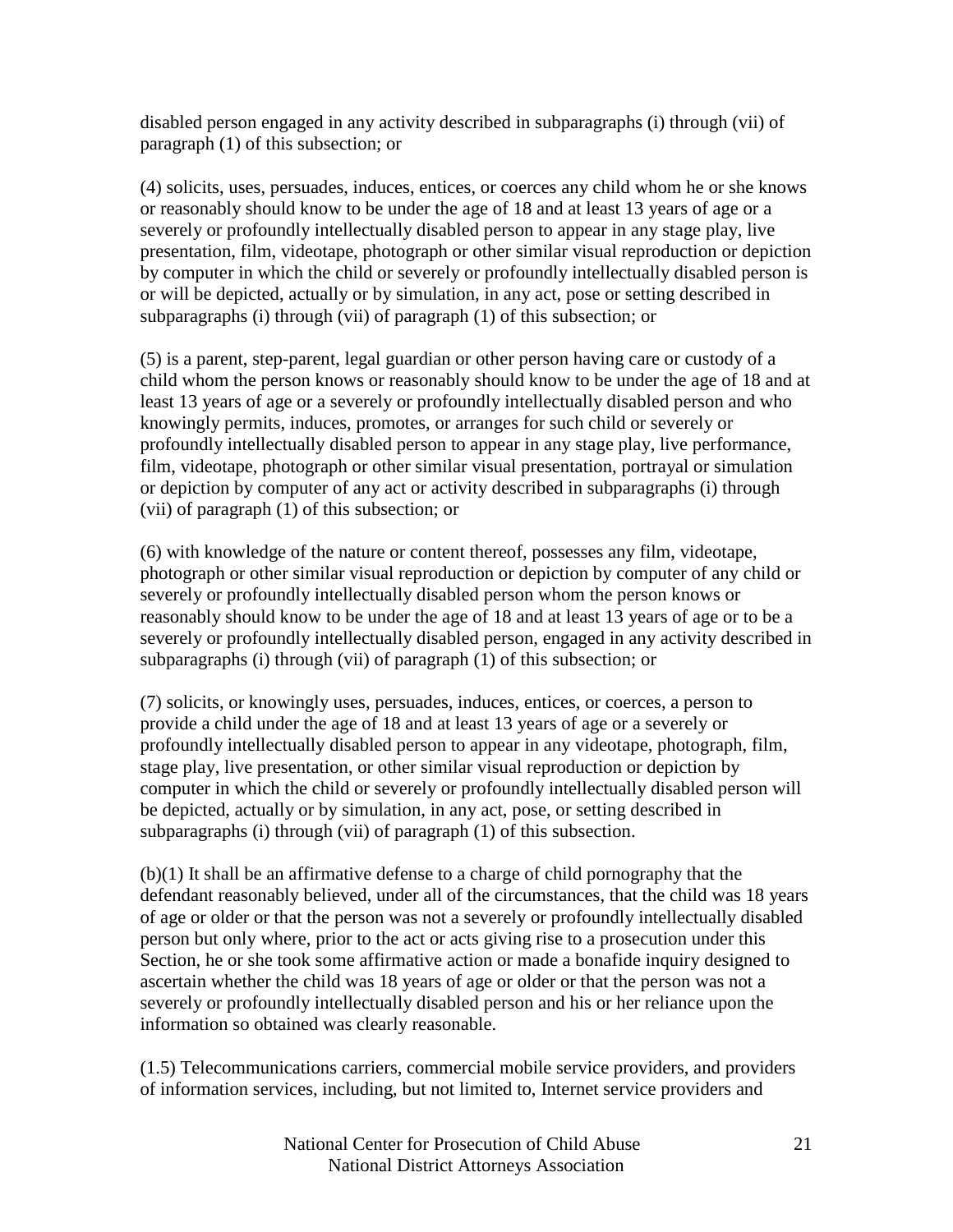hosting service providers, are not liable under this Section by virtue of the transmission, storage, or caching of electronic communications or messages of others or by virtue of the provision of other related telecommunications, commercial mobile services, or information services used by others in violation of this Section.

(2) (Blank).

(3) The charge of child pornography shall not apply to the performance of official duties by law enforcement or prosecuting officers or persons employed by law enforcement or prosecuting agencies, court personnel or attorneys, nor to bonafide treatment or professional education programs conducted by licensed physicians, psychologists or social workers.

(4) If the defendant possessed more than one of the same film, videotape or visual reproduction or depiction by computer in which child pornography is depicted, then the trier of fact may infer that the defendant possessed such materials with the intent to disseminate them.

(5) The charge of child pornography does not apply to a person who does not voluntarily possess a film, videotape, or visual reproduction or depiction by computer in which child pornography is depicted. Possession is voluntary if the defendant knowingly procures or receives a film, videotape, or visual reproduction or depiction for a sufficient time to be able to terminate his or her possession.

(6) Any violation of paragraph  $(1)$ ,  $(2)$ ,  $(3)$ ,  $(4)$ ,  $(5)$ , or  $(7)$  of subsection (a) that includes a child engaged in, solicited for, depicted in, or posed in any act of sexual penetration or bound, fettered, or subject to sadistic, masochistic, or sadomasochistic abuse in a sexual context shall be deemed a crime of violence.

(c) If the violation does not involve a film, videotape, or other moving depiction, a violation of paragraph  $(1)$ ,  $(4)$ ,  $(5)$ , or  $(7)$  of subsection  $(a)$  is a Class 1 felony with a mandatory minimum fine of \$2,000 and a maximum fine of \$100,000. If the violation involves a film, videotape, or other moving depiction, a violation of paragraph (1), (4), (5), or (7) of subsection (a) is a Class X felony with a mandatory minimum fine of \$2,000 and a maximum fine of \$100,000. If the violation does not involve a film, videotape, or other moving depiction, a violation of paragraph (3) of subsection (a) is a Class 1 felony with a mandatory minimum fine of \$1500 and a maximum fine of \$100,000. If the violation involves a film, videotape, or other moving depiction, a violation of paragraph (3) of subsection (a) is a Class X felony with a mandatory minimum fine of \$1500 and a maximum fine of \$100,000. If the violation does not involve a film, videotape, or other moving depiction, a violation of paragraph (2) of subsection (a) is a Class 1 felony with a mandatory minimum fine of \$1000 and a maximum fine of \$100,000. If the violation involves a film, videotape, or other moving depiction, a violation of paragraph (2) of subsection (a) is a Class X felony with a mandatory minimum fine of \$1000 and a maximum fine of \$100,000. If the violation does not involve a film, videotape, or other moving depiction, a violation of paragraph (6) of subsection (a) is a Class 3 felony with a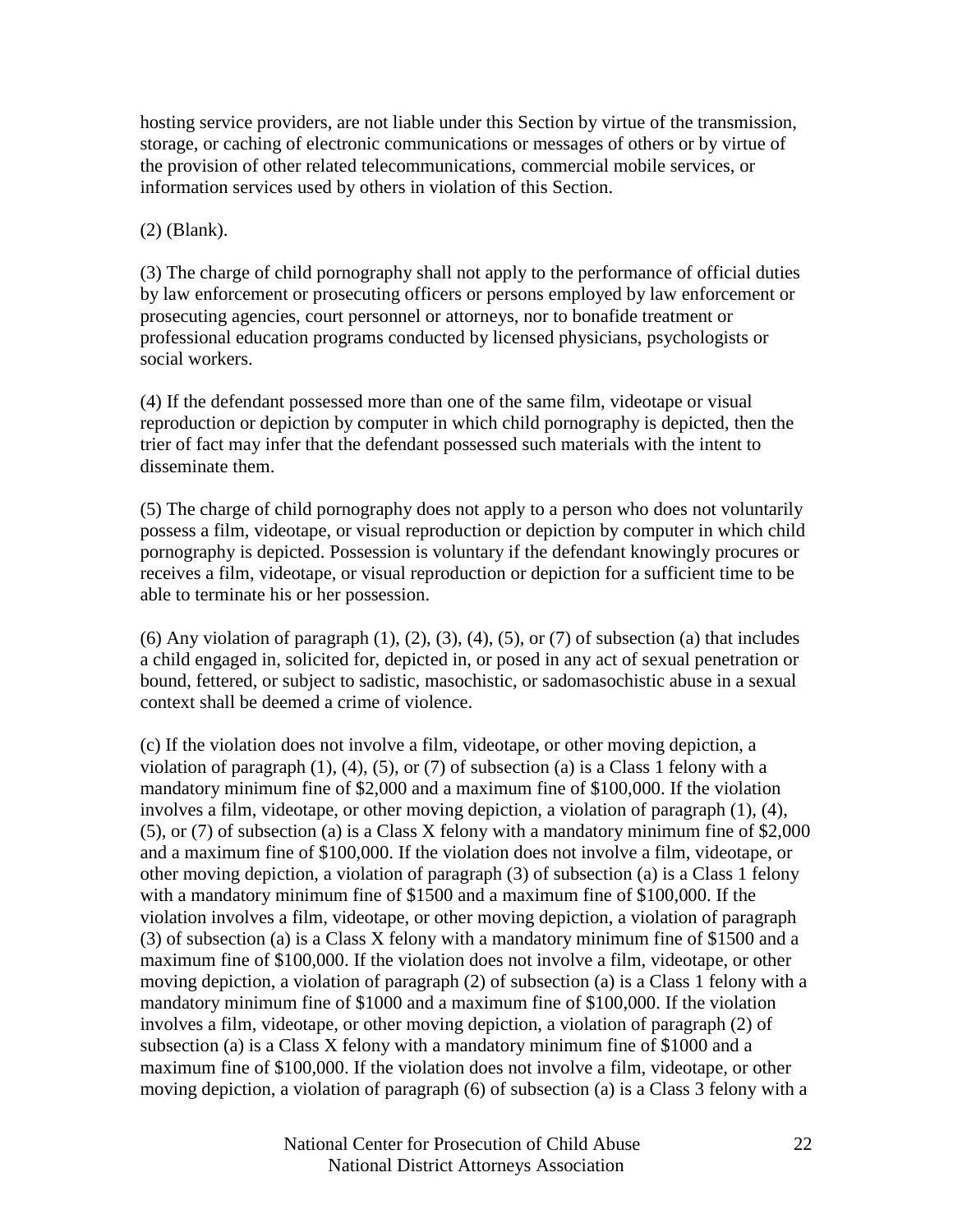mandatory minimum fine of \$1000 and a maximum fine of \$100,000. If the violation involves a film, videotape, or other moving depiction, a violation of paragraph (6) of subsection (a) is a Class 2 felony with a mandatory minimum fine of \$1000 and a maximum fine of \$100,000.

(d) If a person is convicted of a second or subsequent violation of this Section within 10 years of a prior conviction, the court shall order a presentence psychiatric examination of the person. The examiner shall report to the court whether treatment of the person is necessary.

(e) Any film, videotape, photograph or other similar visual reproduction or depiction by computer which includes a child under the age of 18 and at least 13 years of age or a severely or profoundly intellectually disabled person engaged in any activity described in subparagraphs (i) through (vii) or paragraph 1 of subsection (a), and any material or equipment used or intended for use in photographing, filming, printing, producing, reproducing, manufacturing, projecting, exhibiting, depiction by computer, or disseminating such material shall be seized and forfeited in the manner, method and procedure provided by Section 36-1 of this Code for the seizure and forfeiture of vessels, vehicles and aircraft.

In addition, any person convicted under this Section is subject to the property forfeiture provisions set forth in Article 124B of the Code of Criminal Procedure of 1963.

(e-5) Upon the conclusion of a case brought under this Section, the court shall seal all evidence depicting a victim or witness that is sexually explicit. The evidence may be unsealed and viewed, on a motion of the party seeking to unseal and view the evidence, only for good cause shown and in the discretion of the court. The motion must expressly set forth the purpose for viewing the material. The State's attorney and the victim, if possible, shall be provided reasonable notice of the hearing on the motion to unseal the evidence. Any person entitled to notice of a hearing under this subsection (e-5) may object to the motion.

(f) Definitions. For the purposes of this Section:

(1) "Disseminate" means (i) to sell, distribute, exchange or transfer possession, whether with or without consideration or (ii) to make a depiction by computer available for distribution or downloading through the facilities of any telecommunications network or through any other means of transferring computer programs or data to a computer.

(2) "Produce" means to direct, promote, advertise, publish, manufacture, issue, present or show.

(3) "Reproduce" means to make a duplication or copy.

(4) "Depict by computer" means to generate or create, or cause to be created or generated, a computer program or data that, after being processed by a computer either

> National Center for Prosecution of Child Abuse National District Attorneys Association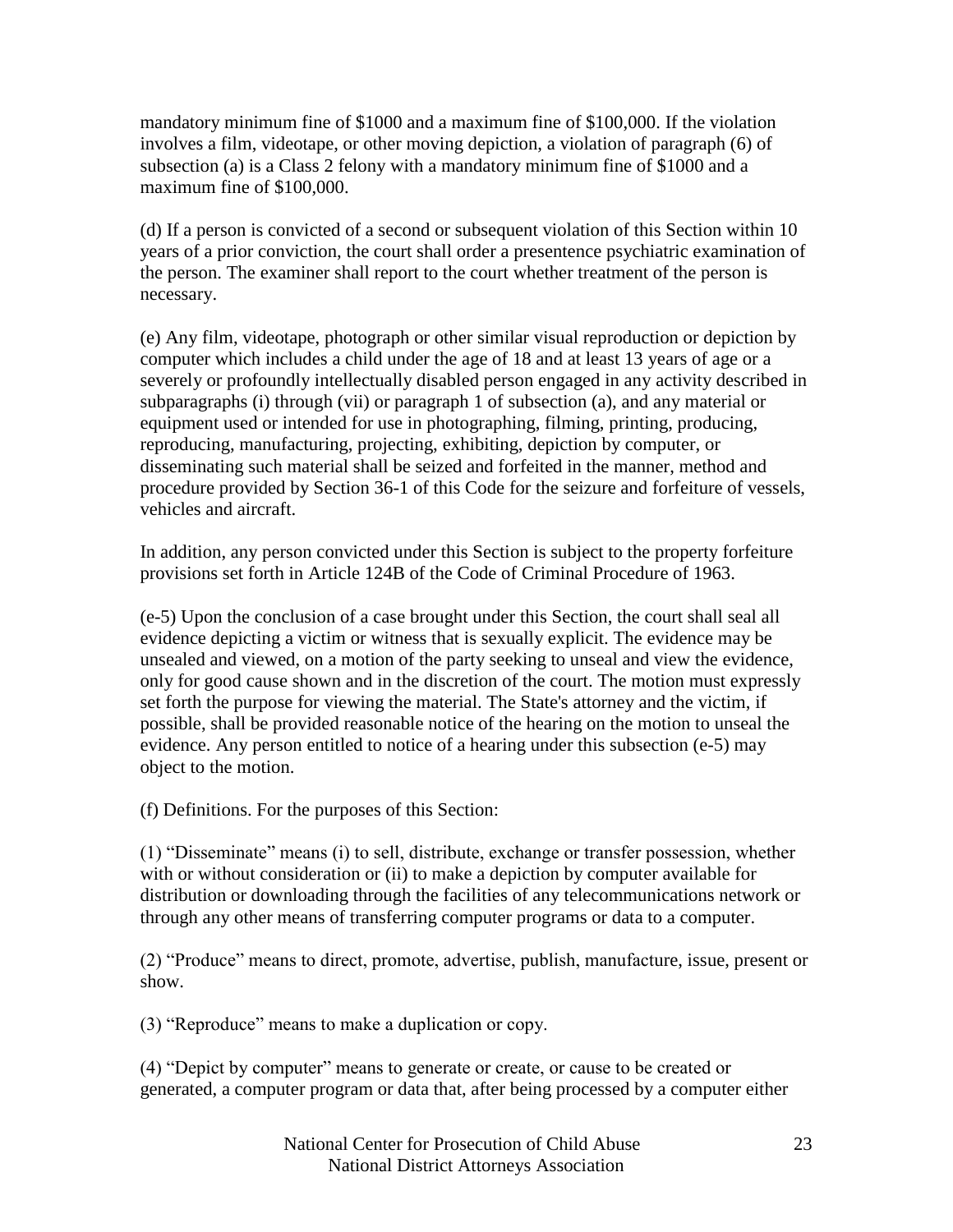alone or in conjunction with one or more computer programs, results in a visual depiction on a computer monitor, screen, or display.

(5) "Depiction by computer" means a computer program or data that, after being processed by a computer either alone or in conjunction with one or more computer programs, results in a visual depiction on a computer monitor, screen, or display.

(6) "Computer", "computer program", and "data" have the meanings ascribed to them in Section 16D-2 of this Code.

(7) For the purposes of this Section, "child pornography" includes a film, videotape, photograph, or other similar visual medium or reproduction or depiction by computer that is, or appears to be, that of a person, either in part, or in total, under the age of 18 and at least 13 years of age or a severely or profoundly mentally retarded person, regardless of the method by which the film, videotape, photograph, or other similar visual medium or reproduction or depiction by computer is created, adopted, or modified to appear as such. "Child pornography " also includes a film, videotape, photograph, or other similar visual medium or reproduction or depiction by computer that is advertised, promoted, presented, described, or distributed in such a manner that conveys the impression that the film, videotape, photograph, or other similar visual medium or reproduction or depiction by computer is of a person under the age of 18 and at least 13 years of age or a severely or profoundly mentally retarded person.

(g) Re-enactment; findings; purposes.

(1) The General Assembly finds and declares that:

(i) Section 50-5 of Public Act 88-680, effective January 1, 1995, contained provisions amending the child pornography statute, Section 11-20.1 of the Criminal Code of 1961. [\[FN1\]](http://web2.westlaw.com/result/%09%09%09%09%09%09#ID45F5D91F8DF11E0AF31C067CCA413AB) Section 50-5 also contained other provisions.

(ii) In addition, Public Act 88-680 was entitled "AN ACT to create a Safe Neighborhoods Law". (A) Article 5 was entitled JUVENILE JUSTICE and amended the Juvenile Court Act of 1987. [\[FN2\]](http://web2.westlaw.com/result/%09%09%09%09%09%09#IFBCD0DF1F8DF11E0AF31C067CCA413AB) (B) Article 15 was entitled GANGS and amended various provisions of the Criminal Code of 1961 [\[FN3\]](http://web2.westlaw.com/result/%09%09%09%09%09%09#IE2758431F8E011E0AF31C067CCA413AB) and the Unified Code of Corrections. [\[FN4\]](http://web2.westlaw.com/result/%09%09%09%09%09%09#IEEC00801F8E011E0AF31C067CCA413AB) (C) Article 20 was entitled ALCOHOL ABUSE and amended various provisions of the Illinois Vehicle Code. [\[FN5\]](http://web2.westlaw.com/result/%09%09%09%09%09%09#I004E81F1F8E111E0AF31C067CCA413AB) (D) Article 25 was entitled DRUG ABUSE and amended the Cannabis Control Act [\[FN6\]a](http://web2.westlaw.com/result/%09%09%09%09%09%09#I0DB26500F8E111E0AF31C067CCA413AB)nd the Illinois Controlled Substances Act. [\[FN7\]](http://web2.westlaw.com/result/%09%09%09%09%09%09#I25D7BAE1F8E111E0AF31C067CCA413AB) (E) Article 30 was entitled FIREARMS and amended the Criminal Code of 1961 and the Code of Criminal Procedure of 1963. [\[FN8\]](http://web2.westlaw.com/result/%09%09%09%09%09%09#I3FF5D381F8E111E0AF31C067CCA413AB) (F) Article 35 amended the Criminal Code of 1961, the Rights of Crime Victims and Witnesses Act, [\[FN9\]a](http://web2.westlaw.com/result/%09%09%09%09%09%09#I4F6E8CD1F8E111E0AF31C067CCA413AB)nd the Unified Code of Corrections. (G) Article 40 amended the Criminal Code of 1961 to increase the penalty for compelling organization membership of persons. (H) Article 45 created the Secure Residential Youth Care Facility Licensing Act [\[FN10\]a](http://web2.westlaw.com/result/%09%09%09%09%09%09#I62C4CE71F8E111E0AF31C067CCA413AB)nd amended the State Finance Act, [FN11] the Juvenile Court Act of 1987, the Unified Code of Corrections, and the Private Correctional Facility Moratorium Act. [\[FN12\]](http://web2.westlaw.com/result/%09%09%09%09%09%09#I8764DFE1F8E111E0AF31C067CCA413AB) (I) Article 50 amended the WIC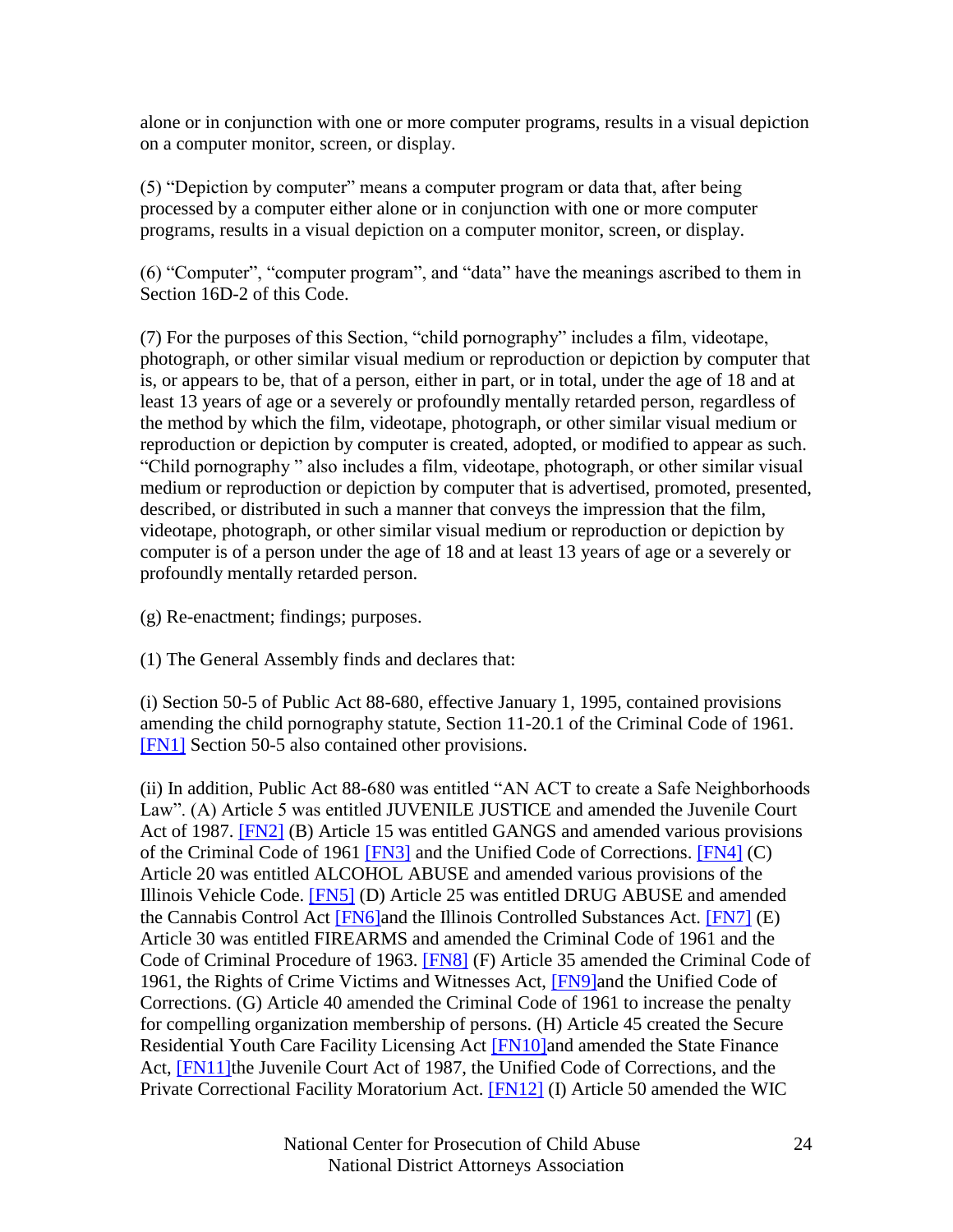Vendor Management Act, [\[FN13\]](http://web2.westlaw.com/result/%09%09%09%09%09%09#I99629661F8E111E0AF31C067CCA413AB) the Firearm Owners Identification Card Act, [\[FN14\]t](http://web2.westlaw.com/result/%09%09%09%09%09%09#IADE57121F8E111E0AF31C067CCA413AB)he Juvenile Court Act of 1987, the Criminal Code of 1961, the Wrongs to Children Act, [\[FN15\]a](http://web2.westlaw.com/result/%09%09%09%09%09%09#IBB5BA3B1F8E111E0AF31C067CCA413AB)nd the Unified Code of Corrections.

(iii) On September 22, 1998, the Third District Appellate Court in [People v. Dainty, 701](http://web2.westlaw.com/find/default.wl?mt=WestlawGC&db=0000578&rs=WLW12.04&tc=-1&rp=%2ffind%2fdefault.wl&findtype=Y&ordoc=2214476&serialnum=1998196820&vr=2.0&fn=_top&sv=Split&tf=-1&pbc=40678883&utid=%7bF73AE6BA-7B4E-4086-8848-1894C4558E02%7d)  [N.E. 2d 118,](http://web2.westlaw.com/find/default.wl?mt=WestlawGC&db=0000578&rs=WLW12.04&tc=-1&rp=%2ffind%2fdefault.wl&findtype=Y&ordoc=2214476&serialnum=1998196820&vr=2.0&fn=_top&sv=Split&tf=-1&pbc=40678883&utid=%7bF73AE6BA-7B4E-4086-8848-1894C4558E02%7d) ruled that Public Act 88-680 violates the single subject clause of the [Illinois](http://web2.westlaw.com/find/default.wl?mt=WestlawGC&db=1000240&rs=WLW12.04&docname=ILCNART4S8&rp=%2ffind%2fdefault.wl&findtype=L&ordoc=2214476&tc=-1&vr=2.0&fn=_top&sv=Split&tf=-1&pbc=40678883&utid=%7bF73AE6BA-7B4E-4086-8848-1894C4558E02%7d)  [Constitution \(Article IV, Section 8](http://web2.westlaw.com/find/default.wl?mt=WestlawGC&db=1000240&rs=WLW12.04&docname=ILCNART4S8&rp=%2ffind%2fdefault.wl&findtype=L&ordoc=2214476&tc=-1&vr=2.0&fn=_top&sv=Split&tf=-1&pbc=40678883&utid=%7bF73AE6BA-7B4E-4086-8848-1894C4558E02%7d) (d)) and was unconstitutional in its entirety. As of the time this amendatory Act of 1999 was prepared, People v. Dainty was still subject to appeal.

(iv) Child pornography is a vital concern to the people of this State and the validity of future prosecutions under the child pornography statute of the Criminal Code of 1961 is in grave doubt.

(2) It is the purpose of this amendatory Act of 1999 to prevent or minimize any problems relating to prosecutions for child pornography that may result from challenges to the constitutional validity of Public Act 88-680 by re-enacting the Section relating to child pornography that was included in Public Act 88-680.

(3) This amendatory Act of 1999 re-enacts Section 11-20.1 of the Criminal Code of 1961, as it has been amended. This re-enactment is intended to remove any question as to the validity or content of that Section; it is not intended to supersede any other Public Act that amends the text of the Section as set forth in this amendatory Act of 1999. The material is shown as existing text (i.e., without underscoring) because, as of the time this amendatory Act of 1999 was prepared, People v. Dainty was subject to appeal to the Illinois Supreme Court.

(4) The re-enactment by this amendatory Act of 1999 of Section 11-20.1 of the Criminal Code of 1961 relating to child pornography that was amended by Public Act 88-680 is not intended, and shall not be construed, to imply that Public Act 88-680 is invalid or to limit or impair any legal argument concerning whether those provisions were substantially re-enacted by other Public Acts.

#### <span id="page-24-0"></span>*People v. Scolaro***, 910 N.E.2d 126 (Ill. App. Ct. 2009)**

The Appellate Court of Illinois held that where defendant sought out images of child pornography online and had the ability to exercise control and dominion over the images (while viewing them online), he was guilty of possessing them under 720 ILCS 5/11- 20.1(a)(6).

#### <span id="page-24-1"></span>*People v. Josephitis***, 914 N.E.2d 607 (Ill. App. Ct. 2009)**

Where defendant sought out and paid for access to websites featuring child pornography and then continued viewing the images online, the Court found he "had knowledge of the contents and possession for a period long enough to terminate possession."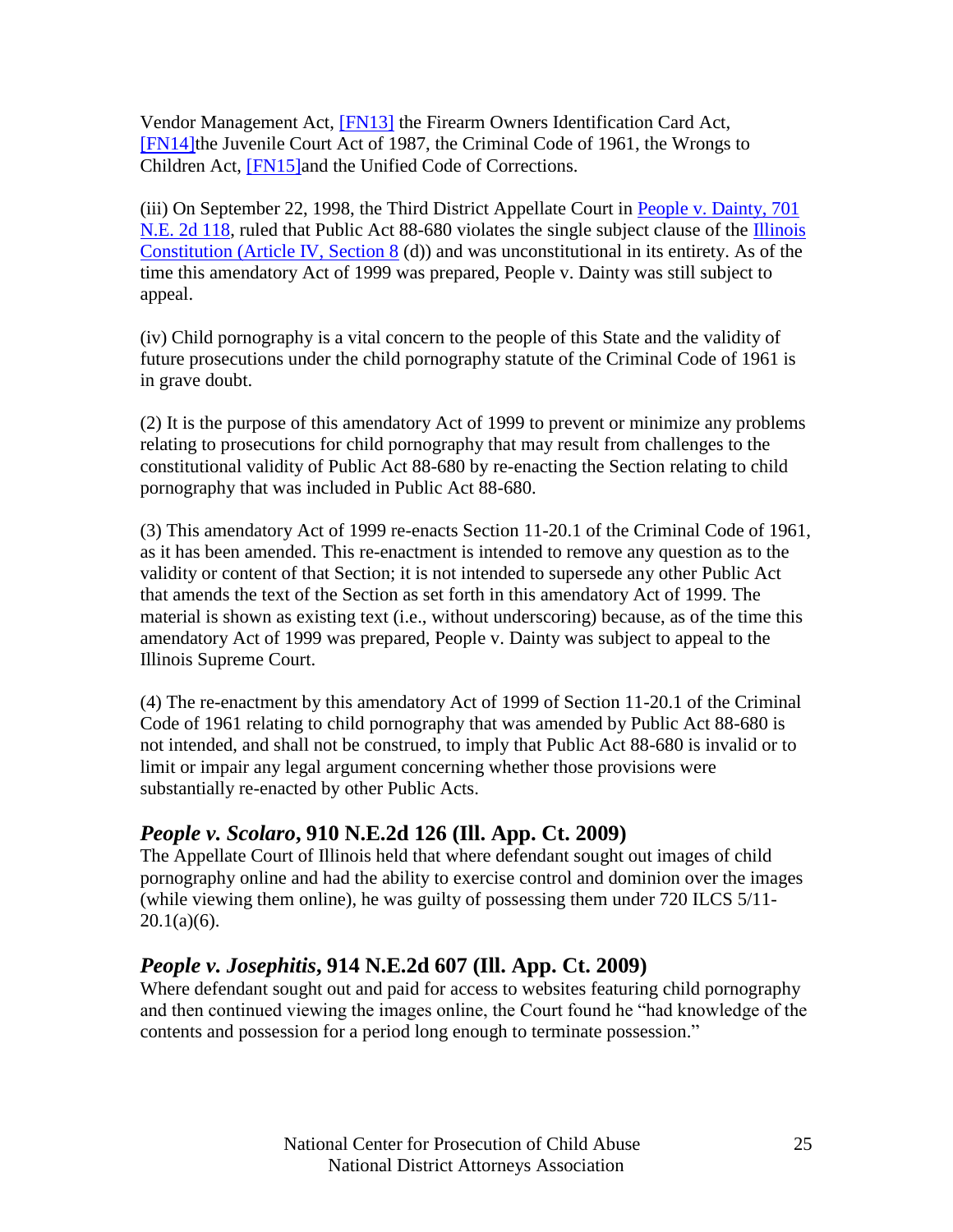### <span id="page-25-0"></span>**720 ILL. COMP. STAT. ANN. 5/11-20.1B (2012). Aggravated child pornography**

(a) A person commits aggravated child pornography who:

(1) films, videotapes, photographs, or otherwise depicts or portrays by means of any similar visual medium or reproduction or depicts by computer any child whom he or she knows or reasonably should know to be under the age of 13 years where such child is:

(i) actually or by simulation engaged in any act of sexual penetration or sexual conduct with any person or animal; or

(ii) actually or by simulation engaged in any act of sexual penetration or sexual conduct involving the sex organs of the child and the mouth, anus, or sex organs of another person or animal; or which involves the mouth, anus or sex organs of the child and the sex organs of another person or animal; or

(iii) actually or by simulation engaged in any act of masturbation; or

(iv) actually or by simulation portrayed as being the object of, or otherwise engaged in, any act of lewd fondling, touching, or caressing involving another person or animal; or

(v) actually or by simulation engaged in any act of excretion or urination within a sexual context; or

(vi) actually or by simulation portrayed or depicted as bound, fettered, or subject to sadistic, masochistic, or sadomasochistic abuse in any sexual context; or

(vii) depicted or portrayed in any pose, posture or setting involving a lewd exhibition of the unclothed or transparently clothed genitals, pubic area, buttocks, or, if such person is female, a fully or partially developed breast of the child or other person; or

(2) with the knowledge of the nature or content thereof, reproduces, disseminates, offers to disseminate, exhibits or possesses with intent to disseminate any film, videotape, photograph or other similar visual reproduction or depiction by computer of any child whom the person knows or reasonably should know to be under the age of 13 engaged in any activity described in subparagraphs (i) through (vii) of paragraph (1) of this subsection; or

(3) with knowledge of the subject matter or theme thereof, produces any stage play, live performance, film, videotape or other similar visual portrayal or depiction by computer which includes a child whom the person knows or reasonably should know to be under the age of 13 engaged in any activity described in subparagraphs (i) through (vii) of paragraph (1) of this subsection; or

(4) solicits, uses, persuades, induces, entices, or coerces any child whom he or she knows or reasonably should know to be under the age of 13 to appear in any stage play, live

> National Center for Prosecution of Child Abuse National District Attorneys Association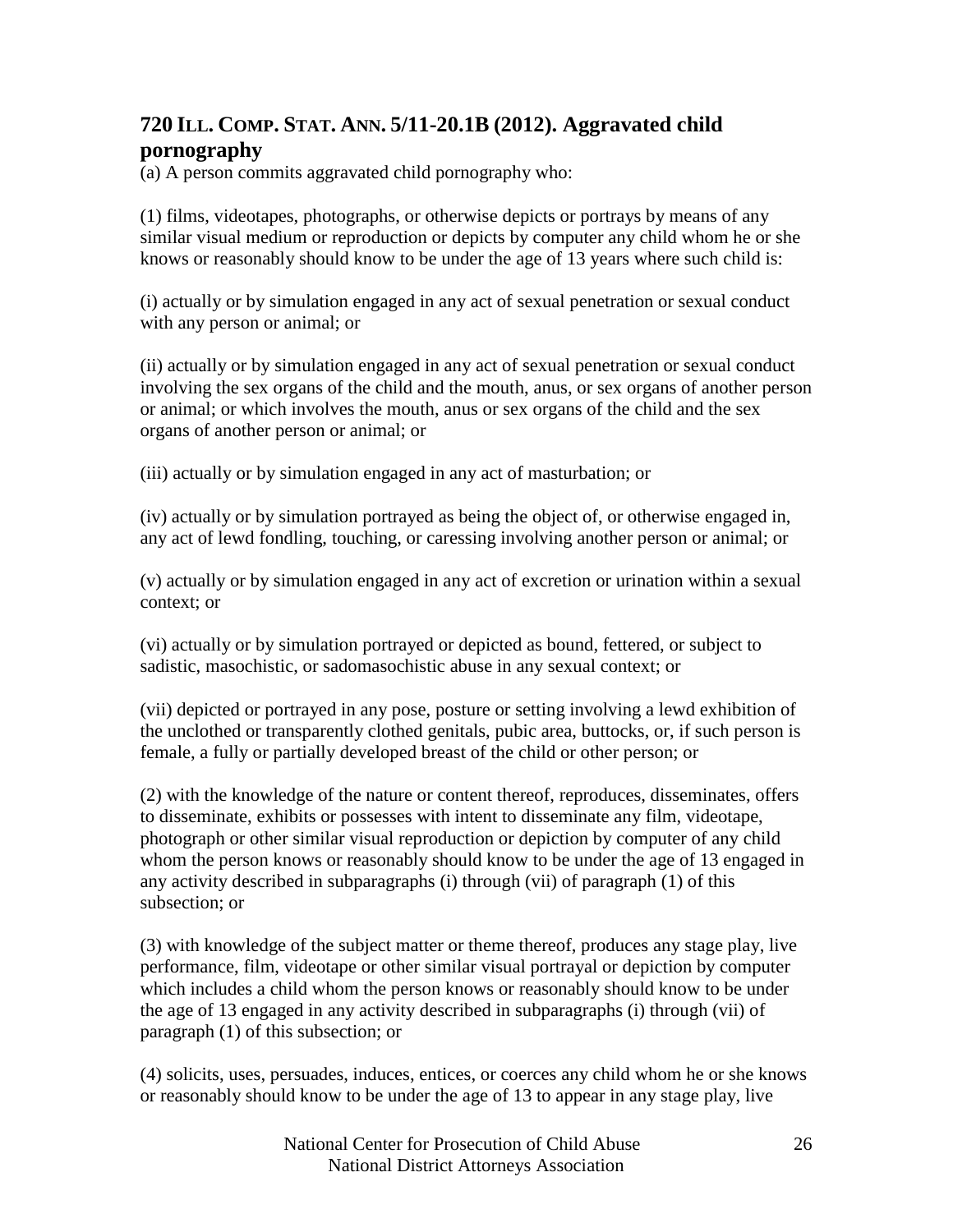presentation, film, videotape, photograph or other similar visual reproduction or depiction by computer in which the child or severely or profoundly intellectually disabled person is or will be depicted, actually or by simulation, in any act, pose or setting described in subparagraphs (i) through (vii) of paragraph (1) of this subsection; or

(5) is a parent, step-parent, legal guardian or other person having care or custody of a child whom the person knows or reasonably should know to be under the age of 13 and who knowingly permits, induces, promotes, or arranges for such child to appear in any stage play, live performance, film, videotape, photograph or other similar visual presentation, portrayal or simulation or depiction by computer of any act or activity described in subparagraphs (i) through (vii) of paragraph (1) of this subsection; or

(6) with knowledge of the nature or content thereof, possesses any film, videotape, photograph or other similar visual reproduction or depiction by computer of any child whom the person knows or reasonably should know to be under the age of 13 engaged in any activity described in subparagraphs (i) through (vii) of paragraph (1) of this subsection; or

(7) solicits, or knowingly uses, persuades, induces, entices, or coerces a person to provide a child under the age of 13 to appear in any videotape, photograph, film, stage play, live presentation, or other similar visual reproduction or depiction by computer in which the child will be depicted, actually or by simulation, in any act, pose, or setting described in subparagraphs (i) through (vii) of paragraph (1) of this subsection.

(b)(1) It shall be an affirmative defense to a charge of aggravated child pornography that the defendant reasonably believed, under all of the circumstances, that the child was 13 years of age or older, but only where, prior to the act or acts giving rise to a prosecution under this Section, he or she took some affirmative action or made a bonafide inquiry designed to ascertain whether the child was 13 years of age or older and his or her reliance upon the information so obtained was clearly reasonable.

(2) The charge of aggravated child pornography shall not apply to the performance of official duties by law enforcement or prosecuting officers or persons employed by law enforcement or prosecuting agencies, court personnel or attorneys, nor to bonafide treatment or professional education programs conducted by licensed physicians, psychologists or social workers.

(3) If the defendant possessed more than 3 of the same film, videotape or visual reproduction or depiction by computer in which aggravated child pornography is depicted, then the trier of fact may infer that the defendant possessed such materials with the intent to disseminate them.

(4) The charge of aggravated child pornography does not apply to a person who does not voluntarily possess a film, videotape, or visual reproduction or depiction by computer in which aggravated child pornography is depicted. Possession is voluntary if the defendant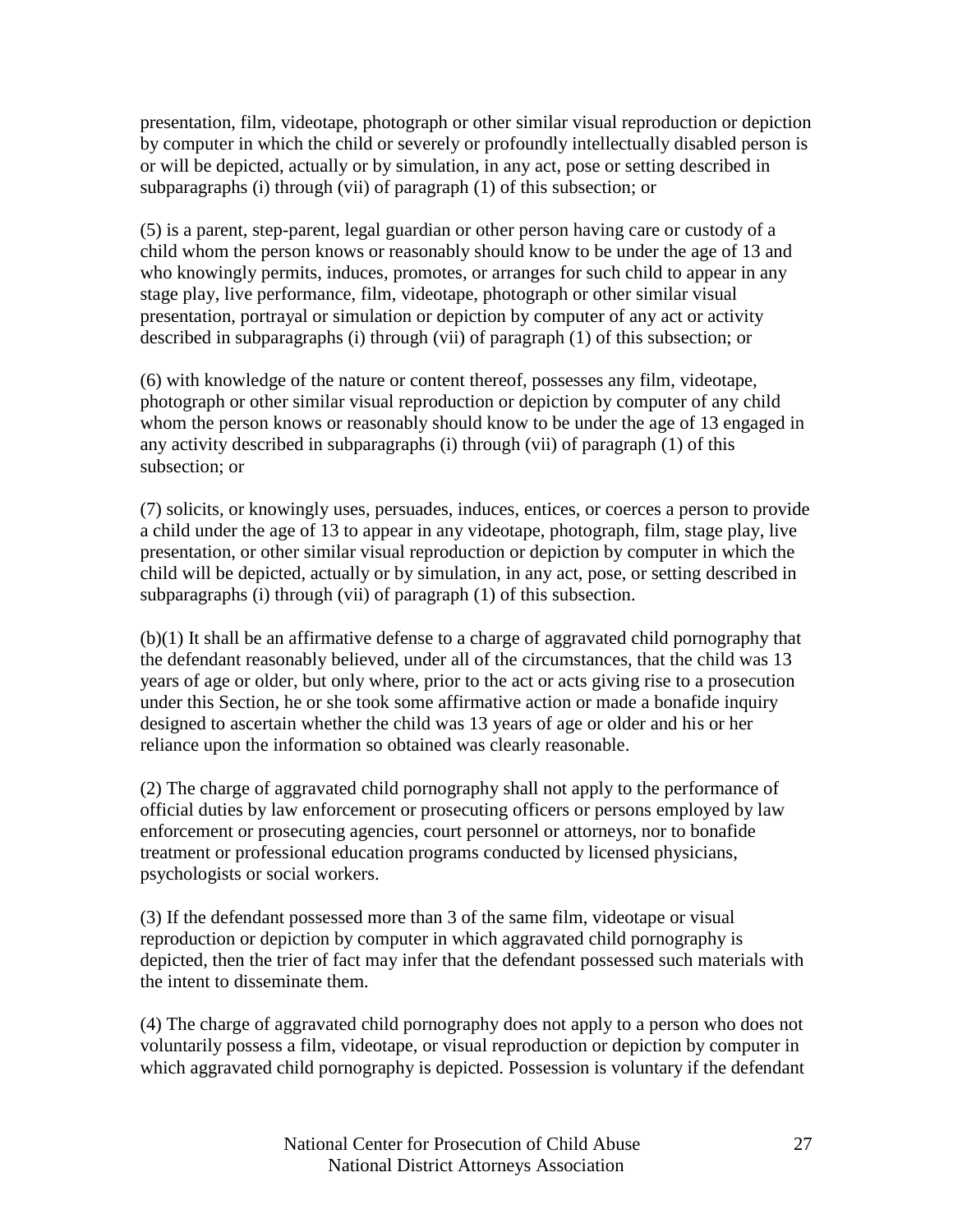knowingly procures or receives a film, videotape, or visual reproduction or depiction for a sufficient time to be able to terminate his or her possession.

(5) Any violation of paragraph  $(1)$ ,  $(2)$ ,  $(3)$ ,  $(4)$ ,  $(5)$ , or  $(7)$  of subsection (a) that includes a child engaged in, solicited for, depicted in, or posed in any act of sexual penetration or bound, fettered, or subject to sadistic, masochistic, or sadomasochistic abuse in a sexual context shall be deemed a crime of violence.

(c) Sentence: (1) A person who commits a violation of paragraph  $(1)$ ,  $(2)$ ,  $(3)$ ,  $(4)$ ,  $(5)$ , or (7) of subsection (a) is guilty of a Class X felony with a mandatory minimum fine of \$2,000 and a maximum fine of \$100,000.

(2) A person who commits a violation of paragraph (6) of subsection (a) is guilty of a Class 2 felony with a mandatory minimum fine of \$1000 and a maximum fine of \$100,000.

 $(3)$  A person who commits a violation of paragraph  $(1)$ ,  $(2)$ ,  $(3)$ ,  $(4)$ ,  $(5)$ , or  $(7)$  of subsection (a) where the defendant has previously been convicted under the laws of this State or any other state of the offense of child pornography, aggravated child pornography, aggravated criminal sexual abuse, aggravated criminal sexual assault, predatory criminal sexual assault of a child, or any of the offenses formerly known as rape, deviate sexual assault, indecent liberties with a child, or aggravated indecent liberties with a child where the victim was under the age of 18 years or an offense that is substantially equivalent to those offenses, is guilty of a Class X felony for which the person shall be sentenced to a term of imprisonment of not less than 9 years with a mandatory minimum fine of \$2,000 and a maximum fine of \$100,000.

(4) A person who commits a violation of paragraph (6) of subsection (a) where the defendant has previously been convicted under the laws of this State or any other state of the offense of child pornography, aggravated child pornography, aggravated criminal sexual abuse, aggravated criminal sexual assault, predatory criminal sexual assault of a child, or any of the offenses formerly known as rape, deviate sexual assault, indecent liberties with a child, or aggravated indecent liberties with a child where the victim was under the age of 18 years or an offense that is substantially equivalent to those offenses, is guilty of a Class 1 felony with a mandatory minimum fine of \$1000 and a maximum fine of \$100,000.

(d) If a person is convicted of a second or subsequent violation of this Section within 10 years of a prior conviction, the court shall order a presentence psychiatric examination of the person. The examiner shall report to the court whether treatment of the person is necessary.

(e) Any film, videotape, photograph or other similar visual reproduction or depiction by computer which includes a child under the age of 13 engaged in any activity described in subparagraphs (i) through (vii) of paragraph (1) of subsection (a), and any material or equipment used or intended for use in photographing, filming, printing, producing,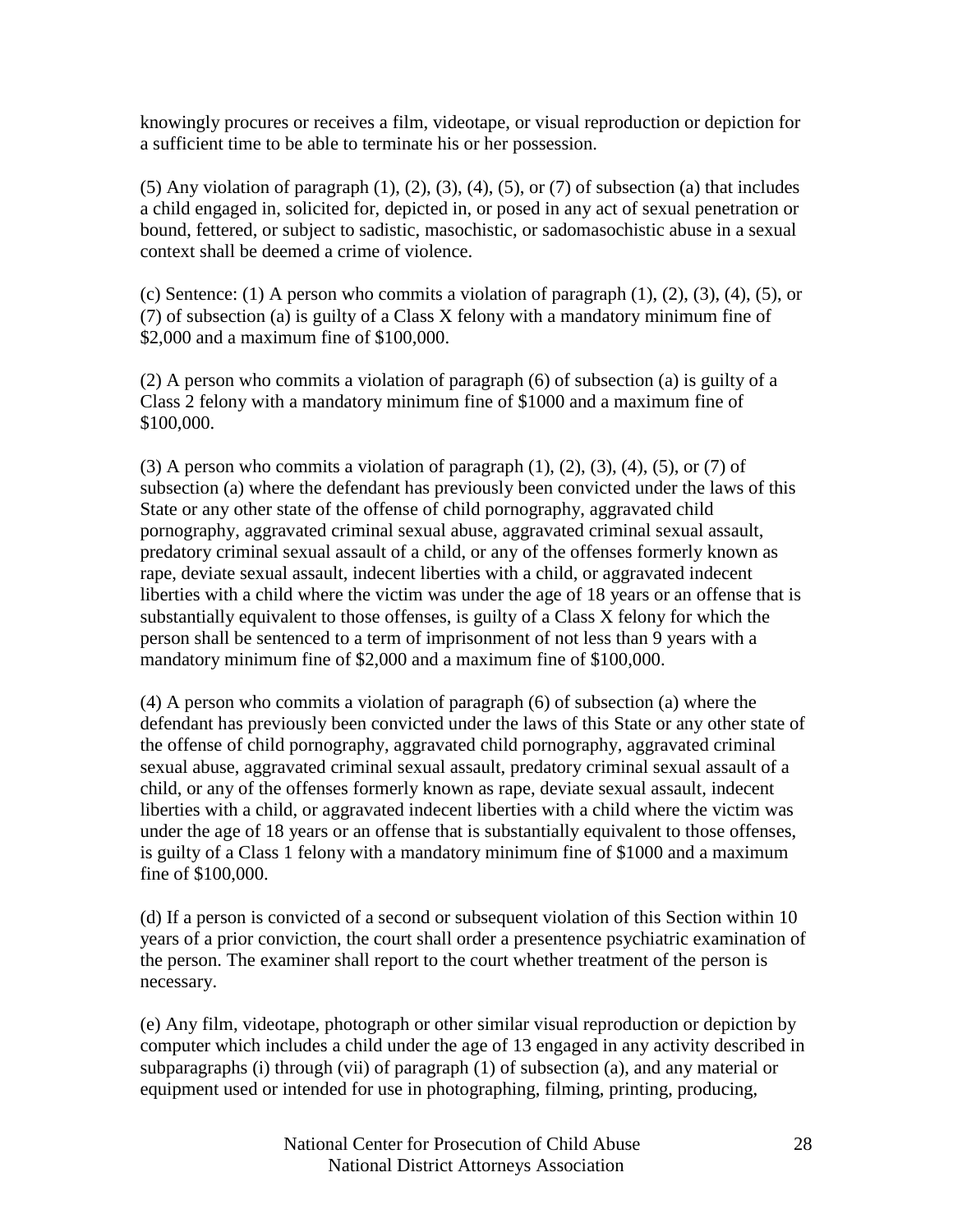reproducing, manufacturing, projecting, exhibiting, depiction by computer, or disseminating such material shall be seized and forfeited in the manner, method and procedure provided by Section 36-1 of this Code for the seizure and forfeiture of vessels, vehicles and aircraft.

In addition, any person convicted under this Section is subject to the property forfeiture provisions set forth in Article 124B of the Code of Criminal Procedure of 1963.

(e-5) Upon the conclusion of a case brought under this Section, the court shall seal all evidence depicting a victim or witness that is sexually explicit. The evidence may be unsealed and viewed, on a motion of the party seeking to unseal and view the evidence, only for good cause shown and in the discretion of the court. The motion must expressly set forth the purpose for viewing the material. The State's attorney and the victim, if possible, shall be provided reasonable notice of the hearing on the motion to unseal the evidence. Any person entitled to notice of a hearing under this subsection (e-5) may object to the motion.

(f) Definitions. For the purposes of this Section:

(1) "Disseminate" means (i) to sell, distribute, exchange or transfer possession, whether with or without consideration or (ii) to make a depiction by computer available for distribution or downloading through the facilities of any telecommunications network or through any other means of transferring computer programs or data to a computer.

(2) "Produce" means to direct, promote, advertise, publish, manufacture, issue, present or show.

(3) "Reproduce" means to make a duplication or copy.

(4) "Depict by computer" means to generate or create, or cause to be created or generated, a computer program or data that, after being processed by a computer either alone or in conjunction with one or more computer programs, results in a visual depiction on a computer monitor, screen, or display.

(5) "Depiction by computer" means a computer program or data that, after being processed by a computer either alone or in conjunction with one or more computer programs, results in a visual depiction on a computer monitor, screen, or display.

(6) "Computer", "computer program", and "data" have the meanings ascribed to them in Section 16D-2 of this Code.

(7) For the purposes of this Section, "child" means a person, either in part or in total, under the age of 13, regardless of the method by which the film, videotape, photograph, or other similar visual medium or reproduction or depiction by computer is created, adopted, or modified to appear as such.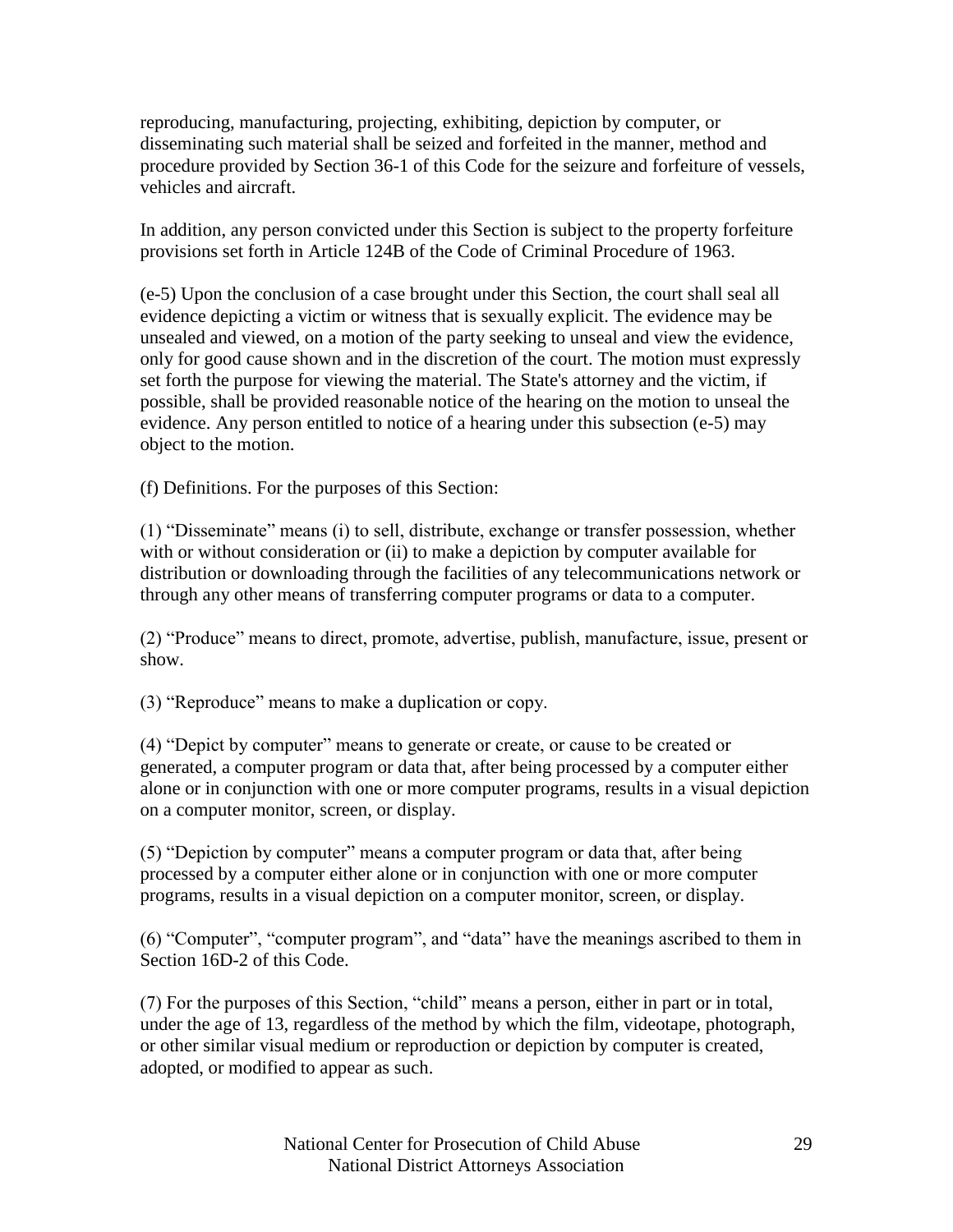(g) When a charge of aggravated child pornography is brought, the age of the child is an element of the offense to be resolved by the trier of fact as either exceeding or not exceeding the age in question. The trier of fact can rely on its own everyday observations and common experiences in making this determination.

## <span id="page-29-0"></span>**INDIANA**

<span id="page-29-1"></span>**No viewing statute** 

### <span id="page-29-2"></span>**IOWA**

<span id="page-29-3"></span>**No viewing statute** 

### <span id="page-29-4"></span>**KANSAS**

<span id="page-29-5"></span>**No viewing statute** 

## <span id="page-29-6"></span>**KENTUCKY**

### <span id="page-29-7"></span>**KY. REV. STAT. ANN. § 531.335 (2011). Possession of matter portraying a sexual performance by a minor**

(1) A person is guilty of possession of matter portraying a sexual performance by a minor when, having knowledge of its content, character, and that the sexual performance is by a minor, he or she knowingly has in his or her possession or control any matter which visually depicts an actual sexual performance by a minor person.

(2) Possession of matter portraying a sexual performance by a minor is a Class D felony.

#### <span id="page-29-8"></span>**H.B.126, 2012 House, Reg. Sess. (2012) (The following is proposed legislation which has not yet been passed)**

AN ACT relating to child pornography. Be it enacted by the General Assembly of the Commonwealth of Kentucky: Section 1. [KRS 531.335](http://web2.westlaw.com/find/default.wl?mt=WestlawGC&db=1000010&rs=WLW12.04&docname=KYSTS531.335&rp=%2ffind%2fdefault.wl&findtype=L&ordoc=I9B0C8C51585911E18B0381A5B5F973E5&tc=-1&vr=2.0&fn=_top&sv=Split&tf=-1&pbc=3B076C6F&utid=%7bF73AE6BA-7B4E-4086-8848-1894C4558E02%7d) is amended to read as follows:

(1) A person is guilty of possession or viewing of matter portraying a sexual performance by a minor when, having knowledge of its content, character, and that the sexual performance is by a minor, he or she:

(a) Knowingly has in his or her possession or control any matter which visually depicts an actual sexual performance by a minor person; or

> National Center for Prosecution of Child Abuse National District Attorneys Association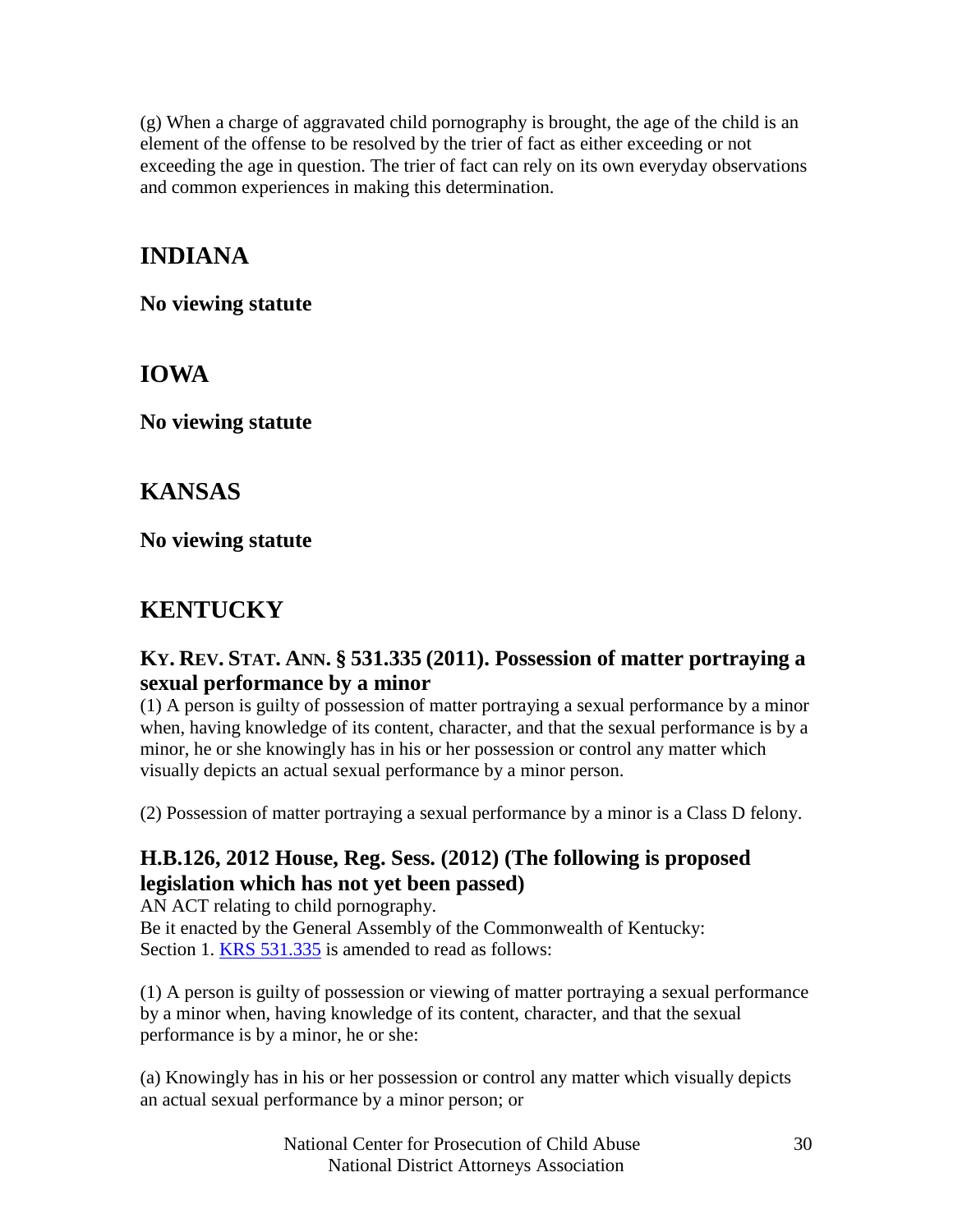(b) Intentionally views any matter which visually depicts an actual sexual performance by a minor person.

(2) The provisions of subsection  $(1)(b)$  of this section:

(a) Shall only apply to the deliberate, purposeful, and voluntary viewing of matter depicting sexual conduct by a minor person and not to the accidental or inadvertent viewing of such matter; and

(b) Shall not apply to persons viewing the matter in the course of a law enforcement investigation or criminal or civil litigation involving the matter.

(3) Possession or viewing of matter portraying a sexual performance by a minor is a Class D felony.

## <span id="page-30-0"></span>**LOUISIANA**

#### <span id="page-30-1"></span>**La. Rev. Stat. Ann. § 81.1 (2011). Pornography involving juveniles**

A. (1) It shall be unlawful for a person to produce, promote, advertise, distribute, possess, or possess with the intent to distribute pornography involving juveniles.

(2) It shall also be a violation of the provision of this Section for a parent, legal guardian, or custodian of a child to consent to the participation of the child in pornography involving juveniles.

B. For purposes of this Section, the following definitions shall apply:

(1) "Access software provider" means a provider of software, including client or server software, or enabling tools that do any one or more of the following:

(a) Filter, screen, allow, or disallow content.

(b) Select, choose, analyze, or digest content.

(c) Transmit, receive, display, forward, cache, search, organize, reorganize, or translate content.

(2) "Cable operator" means any person or group of persons who provides cable service over a cable system and directly, or through one or more affiliates, owns a significant interest in such cable system, or who otherwise controls or is responsible for, through any arrangement, the management and operation of such a cable system.

(3) "Distribute" means to issue, sell, give, provide, lend, mail, deliver, transfer, transmute, distribute, circulate, or disseminate by any means.

> National Center for Prosecution of Child Abuse National District Attorneys Association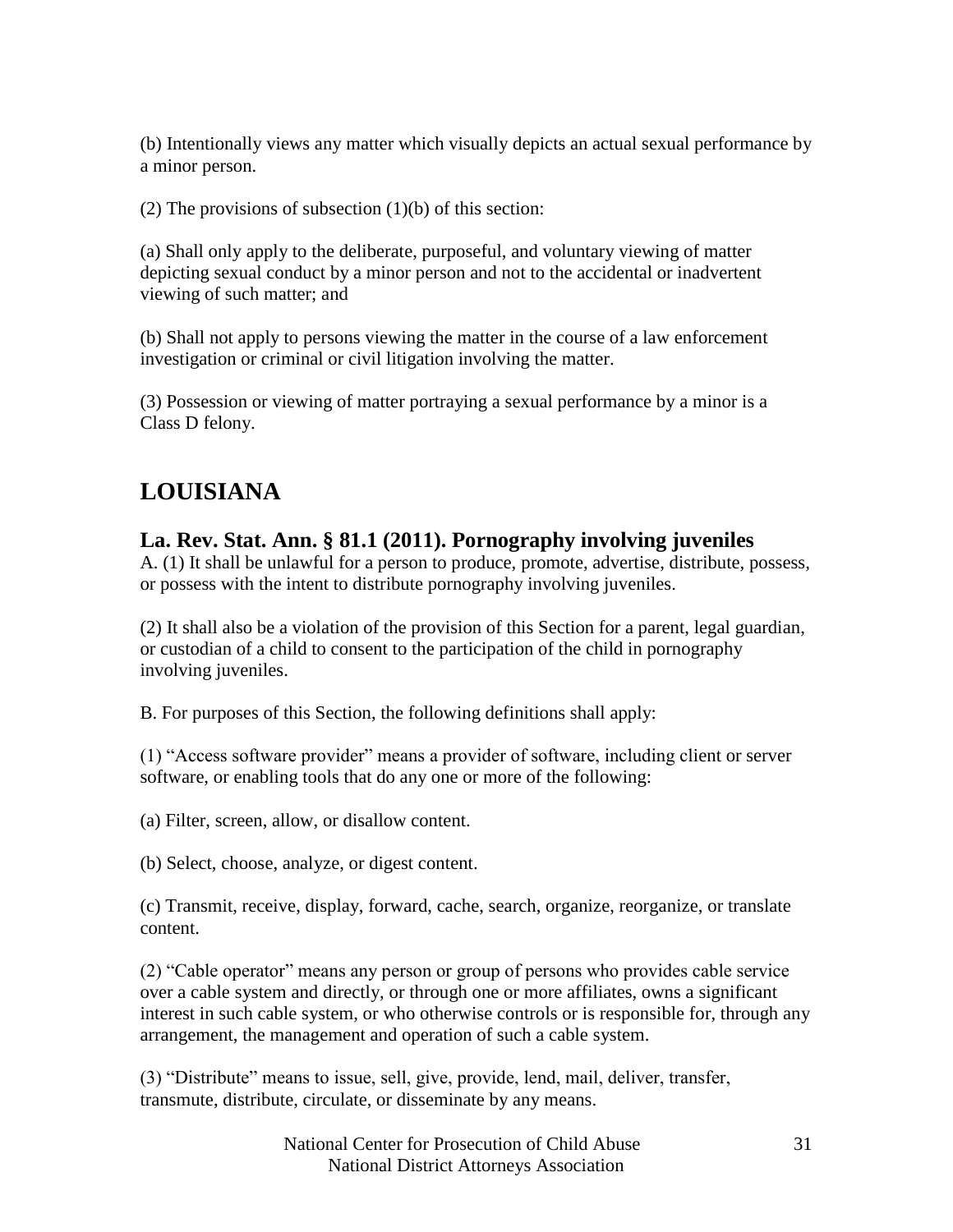(4) "Interactive computer service" means any information service, system, or access software provider that provides or enables computer access by multiple users to a computer server, including a service or system that provides access to the Internet and such systems operated or services offered by libraries or educational institutions.

(5) "Pornography involving juveniles" is any photograph, videotape, film, or other reproduction, whether electronic or otherwise, of any sexual performance involving a child under the age of seventeen.

(6) "Produce" means to photograph, videotape, film, or otherwise reproduce pornography involving juveniles, or to solicit, promote, or coerce any child for the purpose of pornography involving juveniles.

(7) "Sexual performance" means any performance or part thereof that includes actual or simulated sexual intercourse, deviate sexual intercourse, sexual bestiality, masturbation, sadomasochistic abuse, or lewd exhibition of the genitals or anus.

(8) "Telecommunications service" means the offering of telecommunications for a fee directly to the public, regardless of the facilities used.

C. (1) Possession of three or more of the same photographs, images, films, videotapes, or other visual reproductions shall be prima facie evidence of intent to sell or distribute.

(2) Possession of three or more photographs, images, films, videotapes, or other visual reproductions and possession of any type of file sharing technology or software shall be prima facie evidence of intent to sell or distribute.

D. (1) Lack of knowledge of the juvenile's age shall not be a defense.

(2) It shall not be a defense to prosecution for a violation of this Section that the juvenile consented to participation in the activity prohibited by this Section.

E. (1)(a) Whoever intentionally possesses pornography involving juveniles shall be fined not more than ten fifty thousand dollars and shall be imprisoned at hard labor for not less than two five years or more than ten twenty years, without benefit of parole, probation, or suspension of sentence.

(b) On a second or subsequent conviction for the intentional possession of pornography involving juveniles, the offender shall be fined not more than seventy-five thousand dollars and imprisoned at hard labor for not more than forty years, without benefit of parole, probation, or suspension of sentence.

(2)(a) Whoever distributes or possesses with the intent to distribute pornography involving juveniles shall be fined not more than ten fifty thousand dollars and shall be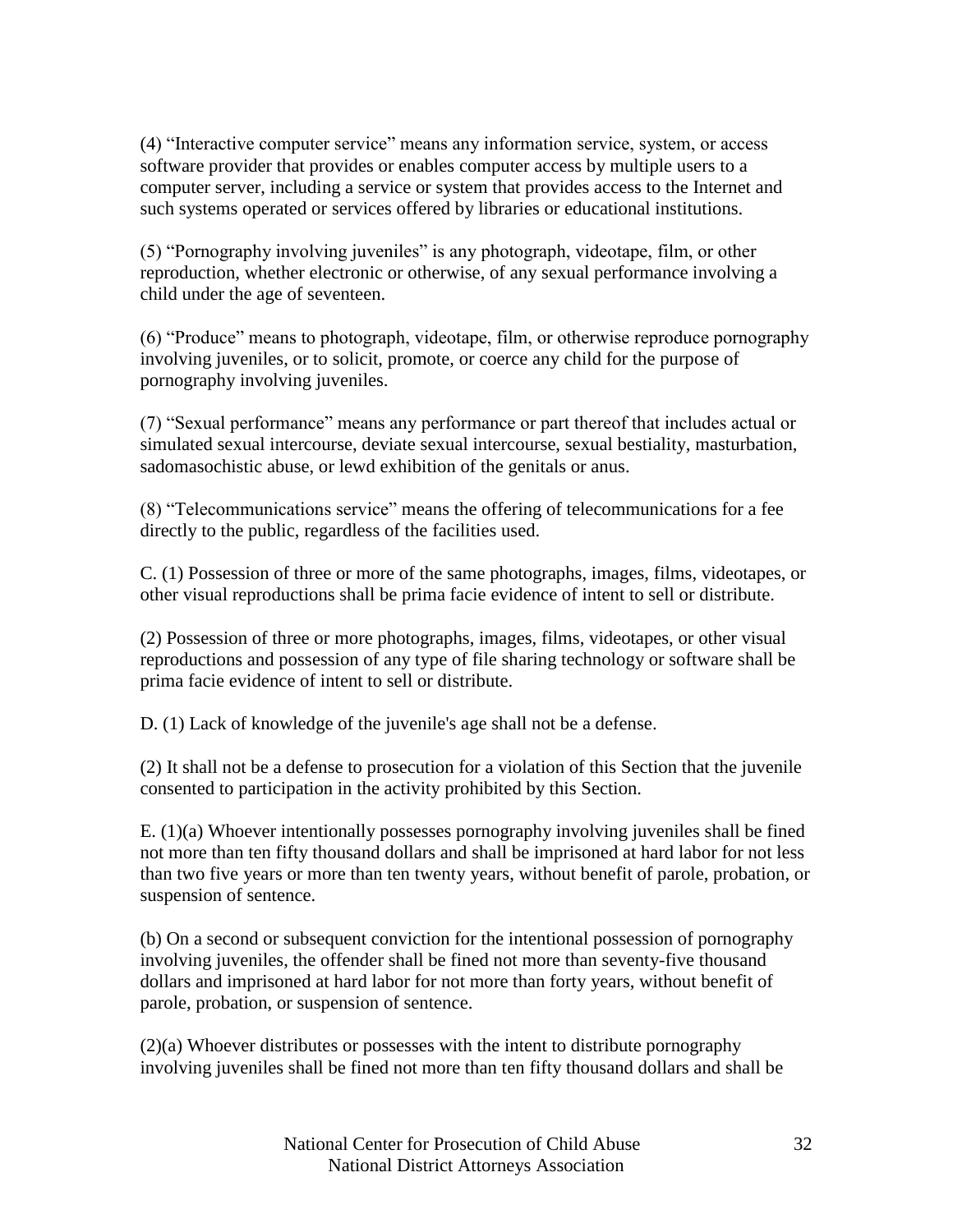imprisoned at hard labor for not less than five years or more than ten twenty years, without benefit of parole, probation, or suspension of sentence.

(b) On a second or subsequent conviction for distributing or possessing with the intent to distribute pornography involving juveniles, the offender shall be fined not more than seventy-five thousand dollars and imprisoned at hard labor for not more than forty years, without benefit of parole, probation, or suspension of sentence.

(3) Any parent, legal guardian, or custodian of a child who consents to the participation of the child in pornography involving juveniles shall be fined not more than ten thousand dollars and be imprisoned at hard labor for not less than five years or more than twenty years, without benefit of probation, parole, or suspension of sentence.

(4) Whoever engages in the promotion, advertisement, or production of pornography involving juveniles shall be fined not more than fifteen thousand dollars and be imprisoned at hard labor for not less than ten years or more than twenty years, without benefit of probation, parole, or suspension of sentence.

(5)(a) Whoever commits the crime of pornography involving juveniles punishable by the provisions of Paragraphs (1), (2), or (3) of this Subsection when the victim is under the age of thirteen years and the offender is seventeen years of age or older shall be punished by imprisonment at hard labor for not less than one-half the longest term nor more than twice the longest term of imprisonment provided in Paragraphs (1), (2), and (3) of this Subsection. The sentence imposed shall be served without benefit of parole, probation, or suspension of sentence.

(b) Whoever commits the crime of pornography involving juveniles punishable by the provisions of Paragraph (4) of this Subsection when the victim is under the age of thirteen years, and the offender is seventeen years of age or older, shall be punished by imprisonment at hard labor for not less than twenty-five years nor more than ninety-nine years. At least twenty-five years of the sentence imposed shall be served without benefit of parole, probation, or suspension of sentence.

(c) In addition, the court shall order that the personal property used in the commission of the offense shall be seized and impounded, and after conviction, sold at public sale or public auction by the district attorney in accordance with  $R.S.$  15:539.1.

(d) The personal property made subject to seizure and sale pursuant to Subparagraph (c) of this Paragraph may include, but shall not be limited to, electronic communication devices, computers, computer related equipment, motor vehicles, photographic equipment used to record or create still or moving visual images of the victim that are recorded on paper, film, video tape, disc, or any other type of digital recording media.

(e) Upon completion of the term of imprisonment imposed in accordance with Subparagraphs (5)(a) and (5)(b) of this Subsection, the offender shall be monitored by the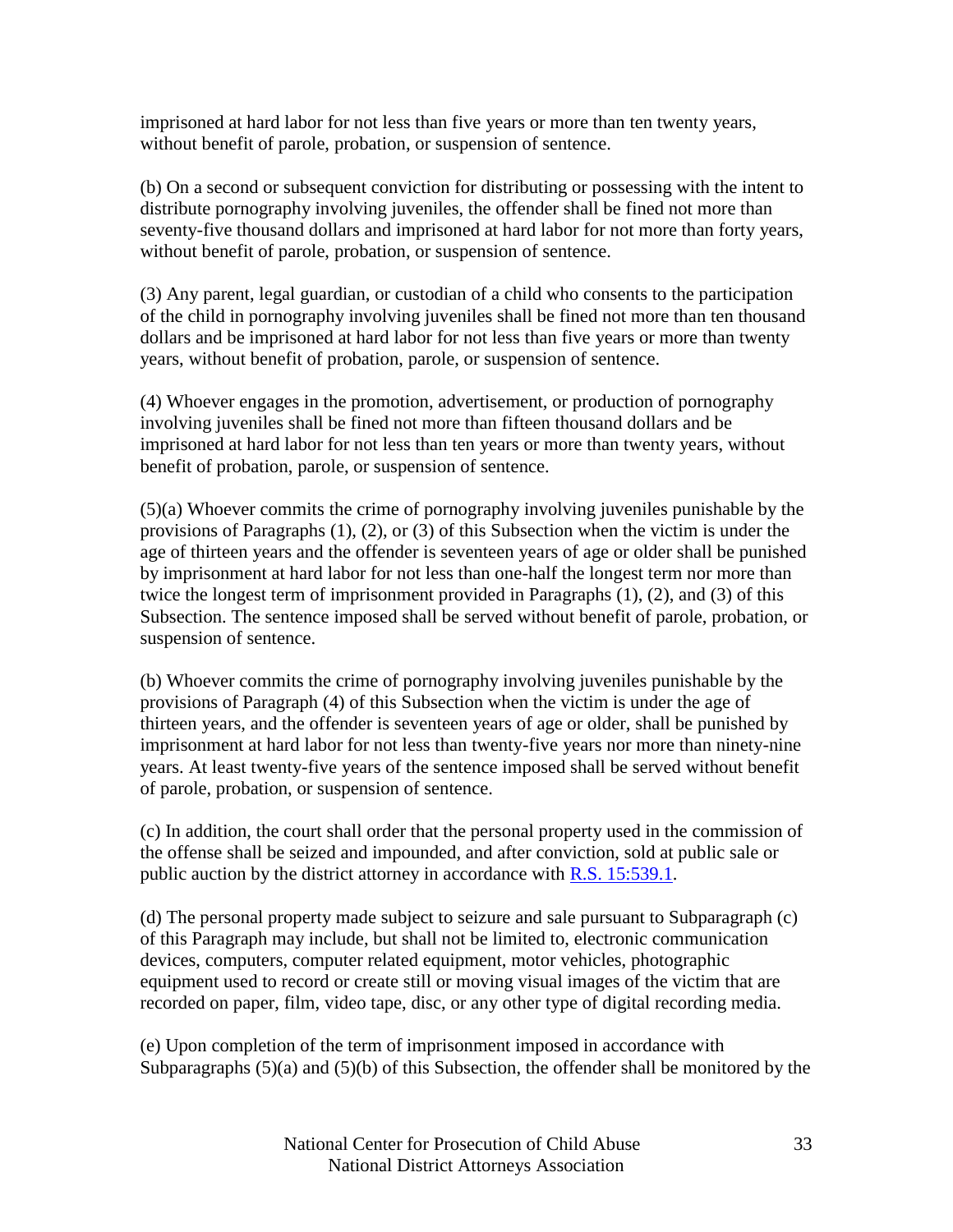Department of Public Safety and Corrections through the use of electronic monitoring equipment for the remainder of his natural life.

(f) Unless it is determined by the Department of Public Safety and Corrections, pursuant to rules adopted in accordance with the provisions of this Subsection, that a sexual offender is unable to pay all or any portion of such costs, each sexual offender to be electronically monitored shall pay the cost of such monitoring.

(g) The costs attributable to the electronic monitoring of an offender who has been determined unable to pay shall be borne by the department if, and only to the degree that sufficient funds are made available for such purpose whether by appropriation of state funds or from any other source.

(h) The Department of Public Safety and Corrections shall develop, adopt, and promulgate rules in the manner provided in the Administrative Procedure Act [\[FN1\],](http://web2.westlaw.com/result/%09%09%09%09%09%09#IDD761C212AFA11DFB5DBFB50E9AAAA68) that provide for the payment of such costs. Such rules shall contain specific guidelines which shall be used to determine the ability of the offender to pay the required costs and shall establish the reasonable costs to be charged. Such rules may provide for a sliding scale of payment so that an offender who is able to pay a portion, but not all, of such costs may be required to pay such portion.

F. (1) Any evidence of pornography involving a child under the age of seventeen shall be contraband. Such contraband shall be seized in accordance with law and shall be disposed of in accordance with [R.S. 46:1845.](http://web2.westlaw.com/find/default.wl?mt=WestlawGC&db=1000011&rs=WLW12.04&docname=LARS46%3a1845&rp=%2ffind%2fdefault.wl&findtype=L&ordoc=775210&tc=-1&vr=2.0&fn=_top&sv=Split&tf=-1&pbc=EF0B3899&utid=%7bF73AE6BA-7B4E-4086-8848-1894C4558E02%7d)

(2) Upon the filing of any information or indictment by the prosecuting authority for a violation of this Section, the investigating law enforcement agency which seized the photographs, films, videotapes, or other visual reproductions of pornography involving juveniles shall provide copies of those reproductions to the Internet crimes against children division within the attorney general's office.

(3) Upon receipt of the reproductions as provided in Paragraph (2) of this Subsection, the Internet crimes against children division shall:

(a) Provide those visual reproductions to the law enforcement agency representative assigned to the Child Victim Identification Program at the National Center for Missing and Exploited Children.

(b) Request the Child Victim Identification Program provide the law enforcement agency contact information for any visual reproductions recovered which contain an identified victim of pornography involving juveniles as defined in this Section.

(c) Provide case information to the Child Victim Identification Program, as requested by the National Center for Missing and Exploited Children guidelines, in any case where the Internet crimes against children division within the attorney general's office identifies a previously unidentified victim of pornography involving juveniles.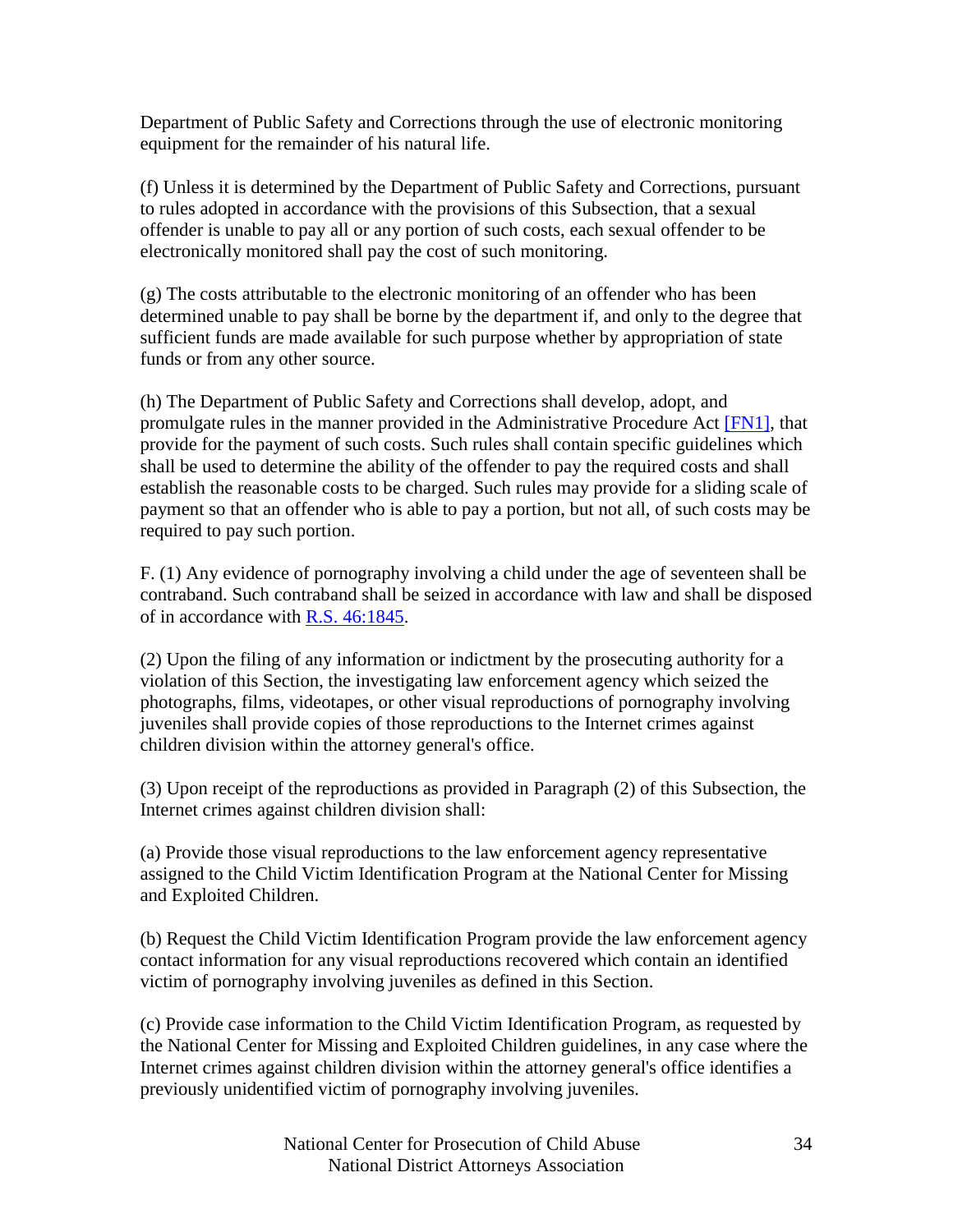(4) The Internet crimes against children division shall submit to the designated prosecutor the law enforcement agency contact information provided by the Child Victim Identification Program at the National Center for Missing and Exploited Children, for any visual reproductions involved in the case which contain the depiction of an identified victim of pornography involving juveniles as defined in this Section.

(5) In all cases in which the prosecuting authority has filed an indictment or information for a violation of this Section and the victim of pornography involving juveniles has been identified and is a resident of this state, the prosecuting agency shall submit all of the following information to the attorney general for entry into the Louisiana Attorney General's Exploited Children's Identification database maintained by that office:

(a) The parish, district, and docket number of the case.

(b) The name, race, sex, and date of birth of the defendant.

(c) The identity of the victim.

(d) The contact information for the law enforcement agency which identified a victim of pornography involving juveniles, including contact information maintained by the Child Victim Identification Program and provided to the Internet crimes against children division in accordance with this Section.

(6) No sentence, plea, conviction, or other final disposition shall be invalidated due to failure to comply with the provisions of this Subsection, and no person shall have a cause of action against the investigating law enforcement agency or any prosecuting authority, or officer or agent thereof for failure to comply with the provisions of this Subsection.

G. In prosecutions for violations of this Section, the trier of fact may determine, utilizing the following factors, whether or not the person displayed or depicted in any photograph, videotape, film, or other video reproduction introduced in evidence was under the age of seventeen years at the time of filming or recording:

(1) The general body growth, bone structure, and bone development of the person.

(2) The development of pubic or body hair on the person.

(3) The development of the person's sexual organs.

(4) The context in which the person is placed or the age attributed to the person in any accompanying video, printed, or text material.

(5) Available expert testimony and opinion as to the chronological age or degree of physical or mental maturity or development of the person.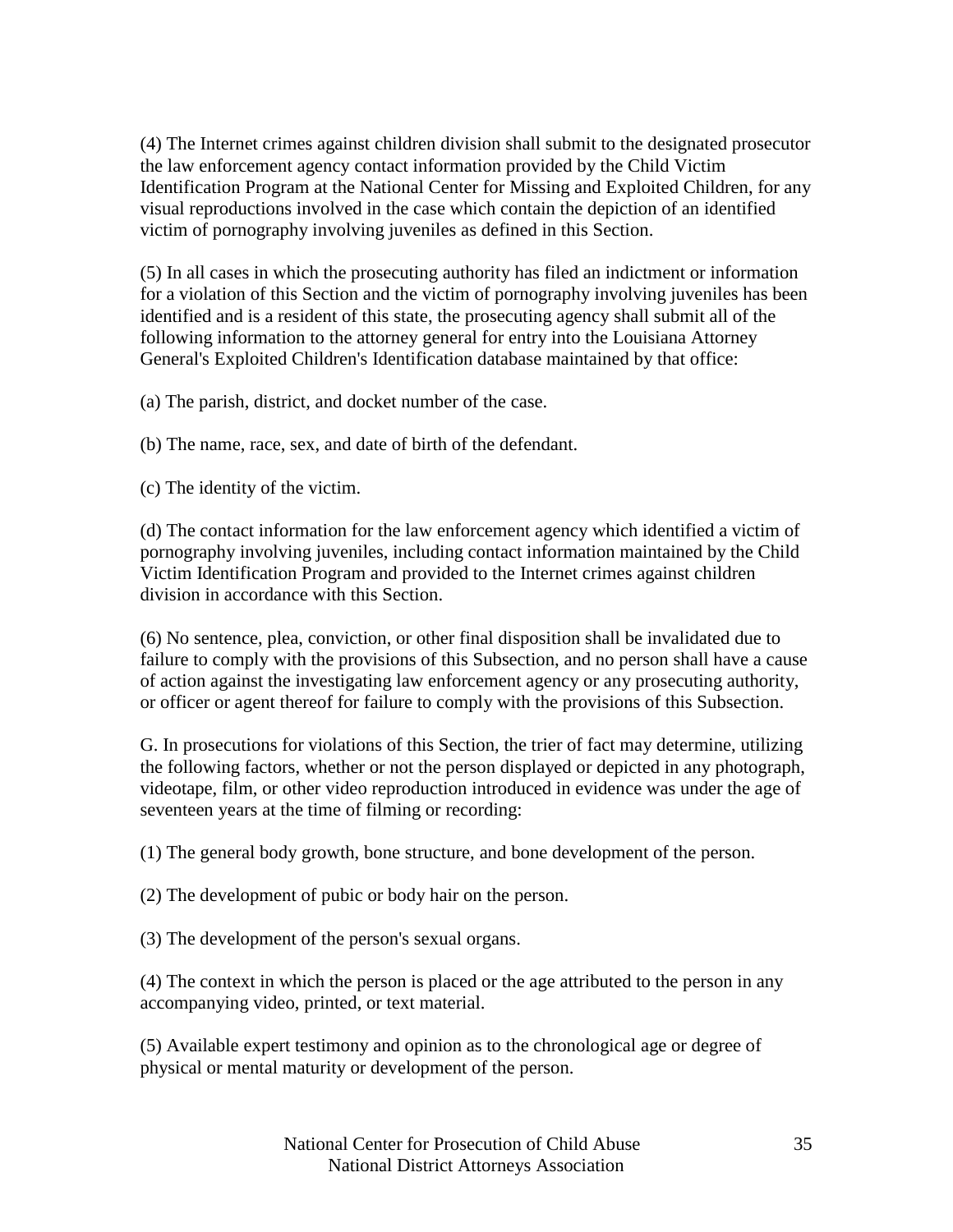(6) Such other information, factors, and evidence available to the trier of fact which the court determines is probative and reasonably reliable.

H. The provisions of this Section shall not apply to a provider of an interactive computer service, provider of a telecommunications service, or a cable operator as defined by the provisions of this Section.

#### <span id="page-35-0"></span>*State v. Roberts***, 796 So.2d 779 (La. Ct. App. 2001)**

Under a prior version of 14:81.1, the Court of Appeal of Louisiana upheld the conviction where defendant used a library computer to view images of child pornography, reproducing those images on the computer screen.

### <span id="page-35-1"></span>**MAINE**

#### <span id="page-35-2"></span>**ME. REV. STAT. ANN. tit. 17-A § 284 (2011). Possession of sexually explicit material**

1. A person is guilty of possession of sexually explicit material if that person:

A. Intentionally or knowingly transports, exhibits, purchases, possesses or accesses with intent to view any book, magazine, newspaper, print, negative, slide, motion picture, computer data file, videotape or other mechanically, electronically or chemically reproduced visual image or material that the person knows or should know depicts another person engaging in sexually explicit conduct, and:

(1) The other person has not in fact attained 16 years of age; or

(2) The person knows or has reason to know that the other person has not attained 16 years of age.

Violation of this paragraph is a Class D crime;

B. Violates paragraph A and, at the time of the offense, has one or more prior convictions under this section or for engaging in substantially similar conduct to that contained in this section in another jurisdiction. Violation of this paragraph is a Class C crime;

C. Intentionally or knowingly transports, exhibits, purchases, possesses or accesses with intent to view any book, magazine, newspaper, print, negative, slide, motion picture, computer data file, videotape or other mechanically, electronically or chemically reproduced visual image or material that the person knows or should know depicts another person engaging in sexually explicit conduct, and:

(1) The other person has not in fact attained 12 years of age; or

(2) The person knows or has reason to know that the other person has not attained 12 years of age.

> National Center for Prosecution of Child Abuse National District Attorneys Association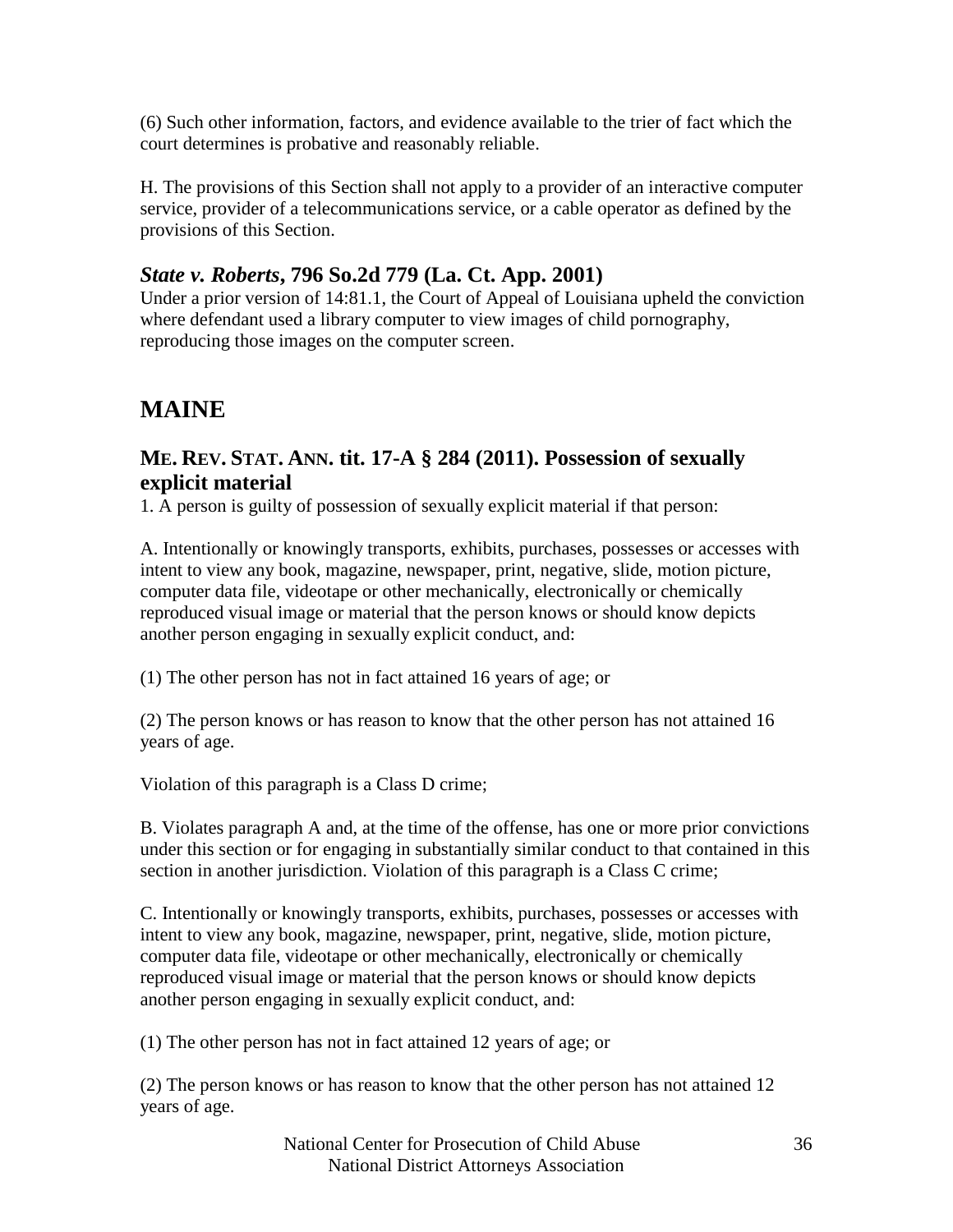Violation of this paragraph is a Class C crime; or

D. Violates paragraph C and, at the time of the offense, has one or more prior convictions under this section or for engaging in substantially similar conduct to that contained in this section in another jurisdiction. Violation of this paragraph is a Class B crime.

Section 9-A governs the use of prior convictions when determining a sentence.

2. It is a defense to a prosecution under this section that the person depicted was the spouse of the person possessing the sexually explicit material at the time the material was produced.

3. The age of the person depicted and that the person depicted is an actual person may be reasonably inferred from the depiction. Competent medical evidence or other expert testimony may be used to establish the age and authenticity of the person depicted.

4. Any material that depicts a person who has not attained 16 years of age engaging in sexually explicit conduct is declared to be contraband and may be seized by the State.

5. For purposes of this section, any element of age of the person depicted means the age of the person at the time the sexually explicit conduct occurred, not the age of the person depicted at the time of the transporting, exhibiting, purchasing, possession or accessing of the sexually explicit visual image or material.

### <span id="page-36-0"></span>**MARYLAND**

<span id="page-36-1"></span>**No viewing statute** 

### <span id="page-36-2"></span>**MASSACHUSETS**

<span id="page-36-3"></span>**No viewing statute** 

### <span id="page-36-4"></span>**MICHIGAN**

<span id="page-36-5"></span>**MICH. COMP. LAWS. ANN. §750.145c (2012). Child sexually abusive activity or material; offenses; penalties; application of section; affirmative defense; expert testimony; reporting by commercial film or photographic print processors; local ordinances**

(1) As used in this section: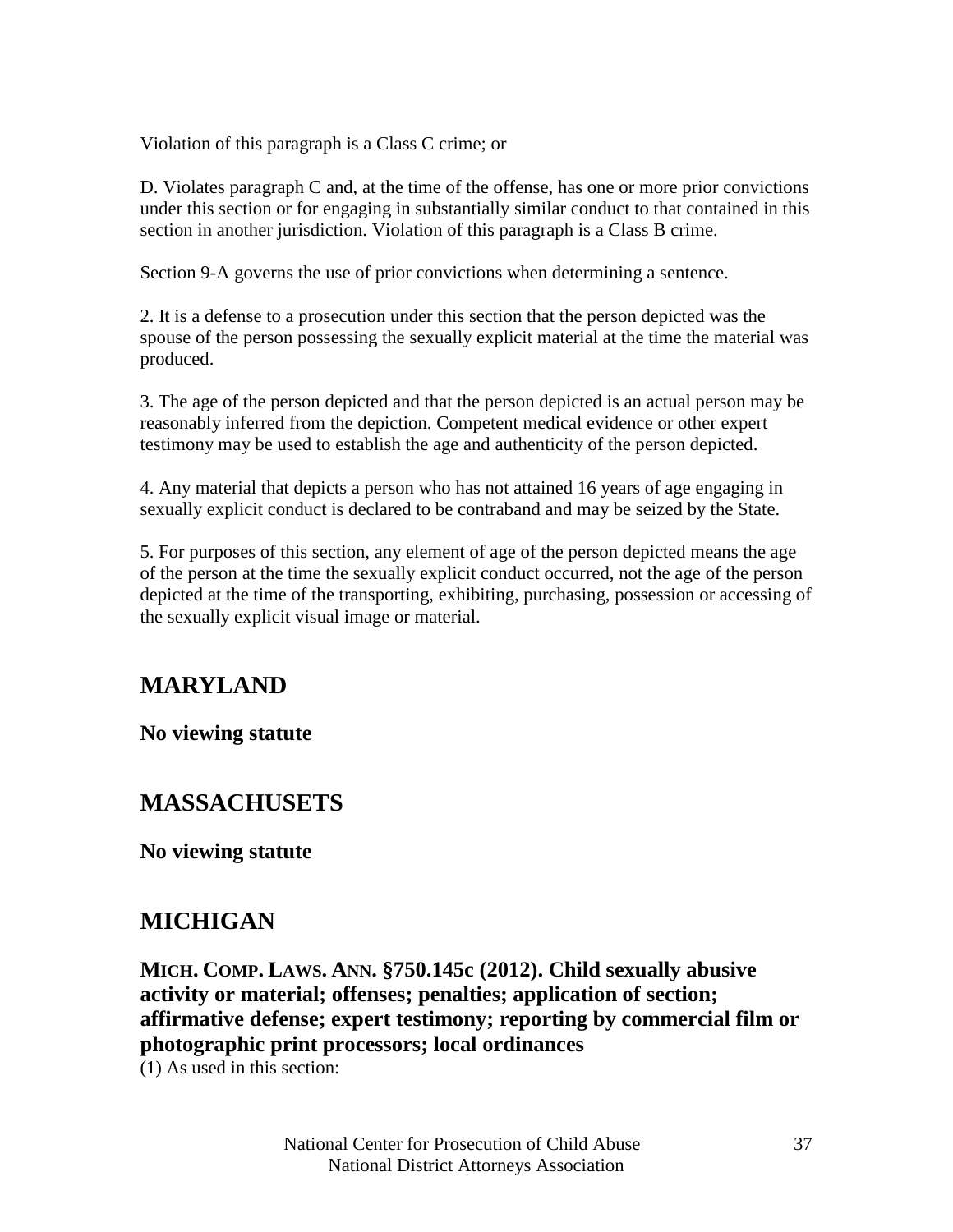(a) "Appears to include a child" means that the depiction appears to include, or conveys the impression that it includes, a person who is less than 18 years of age, and the depiction meets either of the following conditions:

(i) It was created using a depiction of any part of an actual person under the age of 18.

(ii) It was not created using a depiction of any part of an actual person under the age of 18, but all of the following apply to that depiction:

(A) The average individual, applying contemporary community standards, would find the depiction, taken as a whole, appeals to the prurient interest.

(B) The reasonable person would find the depiction, taken as a whole, lacks serious literary, artistic, political, or scientific value.

(C) The depiction depicts or describes a listed sexual act in a patently offensive way.

(b) "Child" means a person who is less than 18 years of age, subject to the affirmative defense created in subsection (6) regarding persons emancipated by operation of law.

(c) "Commercial film or photographic print processor" means a person or his or her employee who, for compensation, develops exposed photographic film into movie films, negatives, slides, or prints; makes prints from negatives or slides; or duplicates movie films or videotapes.

(d) "Computer technician" means a person who installs, maintains, troubleshoots, upgrades, or repairs computer hardware, software, personal computer networks, or peripheral equipment.

(e) "Contemporary community standards" means the customary limits of candor and decency in this state at or near the time of the alleged violation of this section.

(f) "Erotic fondling" means touching a person's clothed or unclothed genitals, pubic area, buttocks, or, if the person is female, breasts, or if the person is a child, the developing or undeveloped breast area, for the purpose of real or simulated overt sexual gratification or stimulation of 1 or more of the persons involved. Erotic fondling does not include physical contact, even if affectionate, that is not for the purpose of real or simulated overt sexual gratification or stimulation of 1 or more of the persons involved.

(g) "Erotic nudity" means the lascivious exhibition of the genital, pubic, or rectal area of any person. As used in this subdivision, "lascivious" means wanton, lewd, and lustful and tending to produce voluptuous or lewd emotions.

(h) "Listed sexual act" means sexual intercourse, erotic fondling, sadomasochistic abuse, masturbation, passive sexual involvement, sexual excitement, or erotic nudity.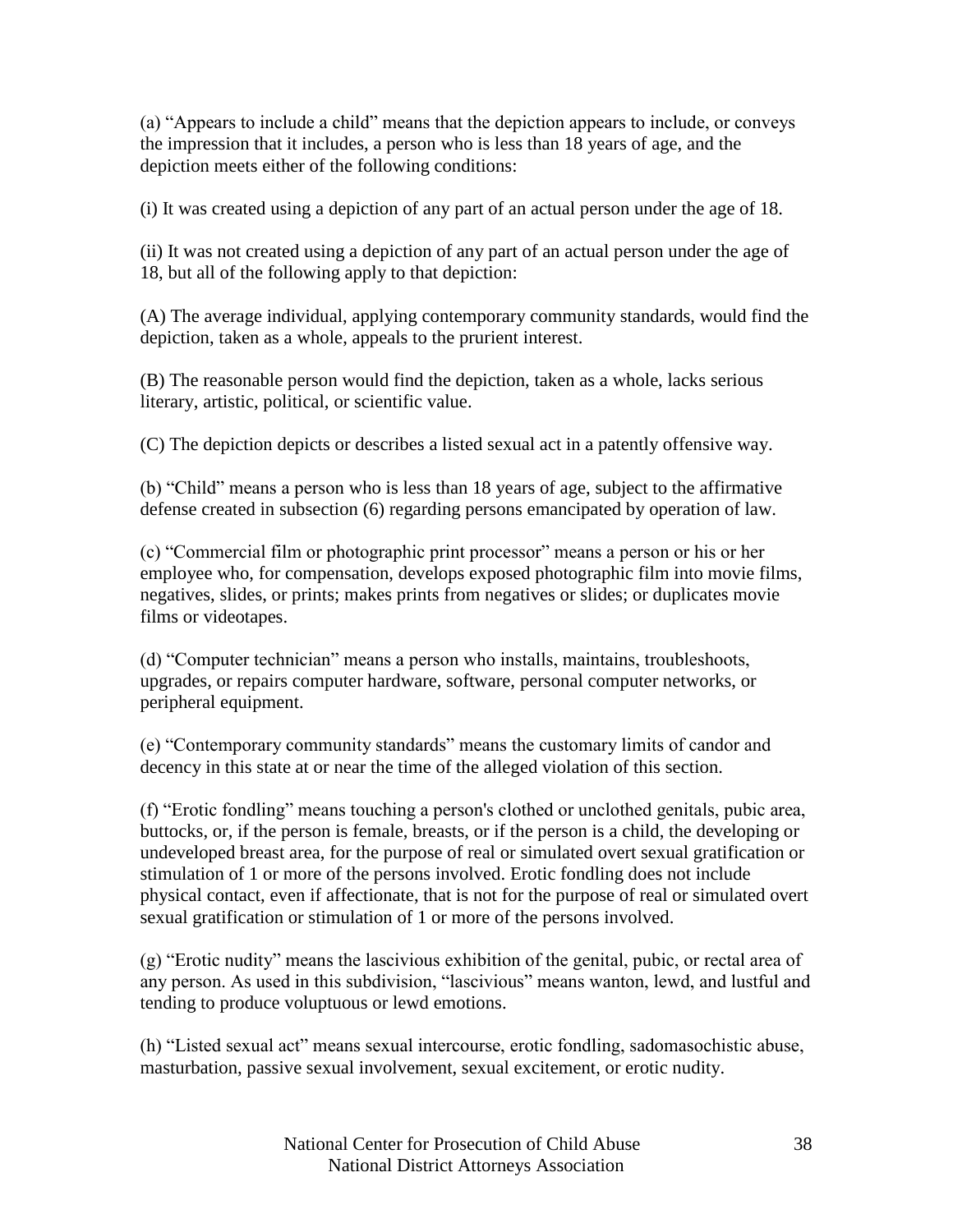(i) "Masturbation" means the real or simulated touching, rubbing, or otherwise stimulating of a person's own clothed or unclothed genitals, pubic area, buttocks, or, if the person is female, breasts, or if the person is a child, the developing or undeveloped breast area, either by manual manipulation or self-induced or with an artificial instrument, for the purpose of real or simulated overt sexual gratification or arousal of the person.

(j) "Passive sexual involvement" means an act, real or simulated, that exposes another person to or draws another person's attention to an act of sexual intercourse, erotic fondling, sadomasochistic abuse, masturbation, sexual excitement, or erotic nudity because of viewing any of these acts or because of the proximity of the act to that person, for the purpose of real or simulated overt sexual gratification or stimulation of 1 or more of the persons involved.

(k) "Prurient interest" means a shameful or morbid interest in nudity, sex, or excretion.

(l) "Child sexually abusive activity" means a child engaging in a listed sexual act.

(m) "Child sexually abusive material" means any depiction, whether made or produced by electronic, mechanical, or other means, including a developed or undeveloped photograph, picture, film, slide, video, electronic visual image, computer diskette, computer or computer-generated image, or picture, or sound recording which is of a child or appears to include a child engaging in a listed sexual act; a book, magazine, computer, computer storage device, or other visual or print or printable medium containing such a photograph, picture, film, slide, video, electronic visual image, computer, or computergenerated image, or picture, or sound recording; or any reproduction, copy, or print of such a photograph, picture, film, slide, video, electronic visual image, book, magazine, computer, or computer-generated image, or picture, other visual or print or printable medium, or sound recording.

(n) "Sadomasochistic abuse" means either of the following:

(i) Flagellation or torture, real or simulated, for the purpose of real or simulated sexual stimulation or gratification, by or upon a person.

(ii) The condition, real or simulated, of being fettered, bound, or otherwise physically restrained for sexual stimulation or gratification of a person.

(o) "Sexual excitement" means the condition, real or simulated, of human male or female genitals in a state of real or simulated overt sexual stimulation or arousal.

(p) "Sexual intercourse" means intercourse, real or simulated, whether genital-genital, oral-genital, anal-genital, or oral-anal, whether between persons of the same or opposite sex or between a human and an animal, or with an artificial genital.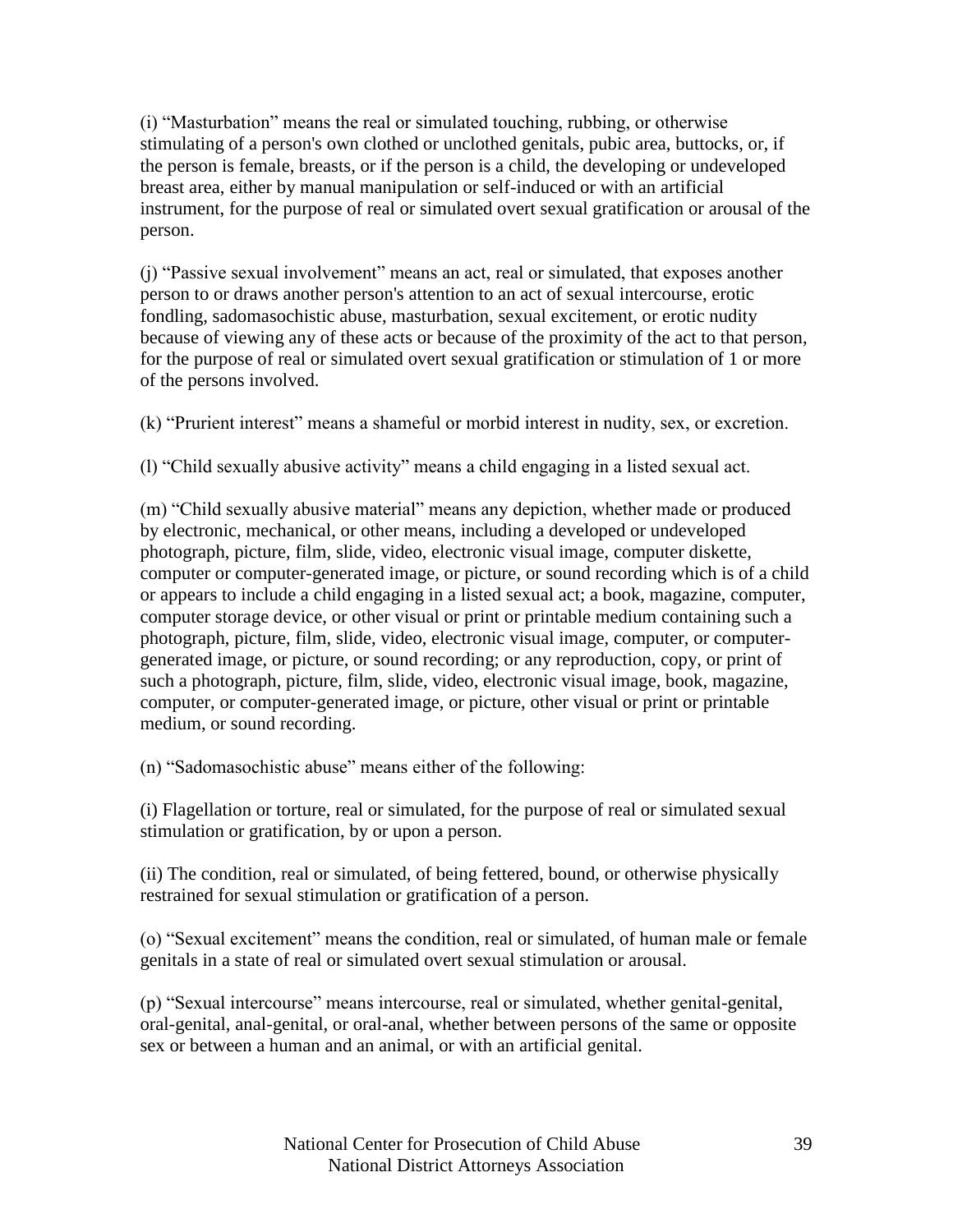(2) A person who persuades, induces, entices, coerces, causes, or knowingly allows a child to engage in a child sexually abusive activity for the purpose of producing any child sexually abusive material, or a person who arranges for, produces, makes, or finances, or a person who attempts or prepares or conspires to arrange for, produce, make, or finance any child sexually abusive activity or child sexually abusive material is guilty of a felony, punishable by imprisonment for not more than 20 years, or a fine of not more than \$100,000.00, or both, if that person knows, has reason to know, or should reasonably be expected to know that the child is a child or that the child sexually abusive material includes a child or that the depiction constituting the child sexually abusive material appears to include a child, or that person has not taken reasonable precautions to determine the age of the child.

(3) A person who distributes or promotes, or finances the distribution or promotion of, or receives for the purpose of distributing or promoting, or conspires, attempts, or prepares to distribute, receive, finance, or promote any child sexually abusive material or child sexually abusive activity is guilty of a felony, punishable by imprisonment for not more than 7 years, or a fine of not more than \$50,000.00, or both, if that person knows, has reason to know, or should reasonably be expected to know that the child is a child or that the child sexually abusive material includes a child or that the depiction constituting the child sexually abusive material appears to include a child, or that person has not taken reasonable precautions to determine the age of the child. This subsection does not apply to the persons described in section 7 of 1984 PA 343, [MCL 752.367.](http://web2.westlaw.com/find/default.wl?mt=WestlawGC&db=1000043&rs=WLW12.04&docname=MIST752.367&rp=%2ffind%2fdefault.wl&findtype=L&ordoc=11229333&tc=-1&vr=2.0&fn=_top&sv=Split&tf=-1&pbc=BA30B740&utid=%7bF73AE6BA-7B4E-4086-8848-1894C4558E02%7d)

(4) A person who knowingly possesses any child sexually abusive material is guilty of a felony punishable by imprisonment for not more than 4 years or a fine of not more than \$10,000.00, or both, if that person knows, has reason to know, or should reasonably be expected to know the child is a child or that the child sexually abusive material includes a child or that the depiction constituting the child sexually abusive material appears to include a child, or that person has not taken reasonable precautions to determine the age of the child. This subsection does not apply to any of the following:

(a) A person described in section 7 of 1984 PA 343, [MCL 752.367,](http://web2.westlaw.com/find/default.wl?mt=WestlawGC&db=1000043&rs=WLW12.04&docname=MIST752.367&rp=%2ffind%2fdefault.wl&findtype=L&ordoc=11229333&tc=-1&vr=2.0&fn=_top&sv=Split&tf=-1&pbc=BA30B740&utid=%7bF73AE6BA-7B4E-4086-8848-1894C4558E02%7d) a commercial film or photographic print processor acting pursuant to subsection (8), or a computer technician acting pursuant to subsection (9) .

(b) A police officer acting within the scope of his or her duties as a police officer.

(c) An employee or contract agent of the department of social services acting within the scope of his or her duties as an employee or contract agent.

(d) A judicial officer or judicial employee acting within the scope of his or her duties as a judicial officer or judicial employee.

(e) A party or witness in a criminal or civil proceeding acting within the scope of that criminal or civil proceeding.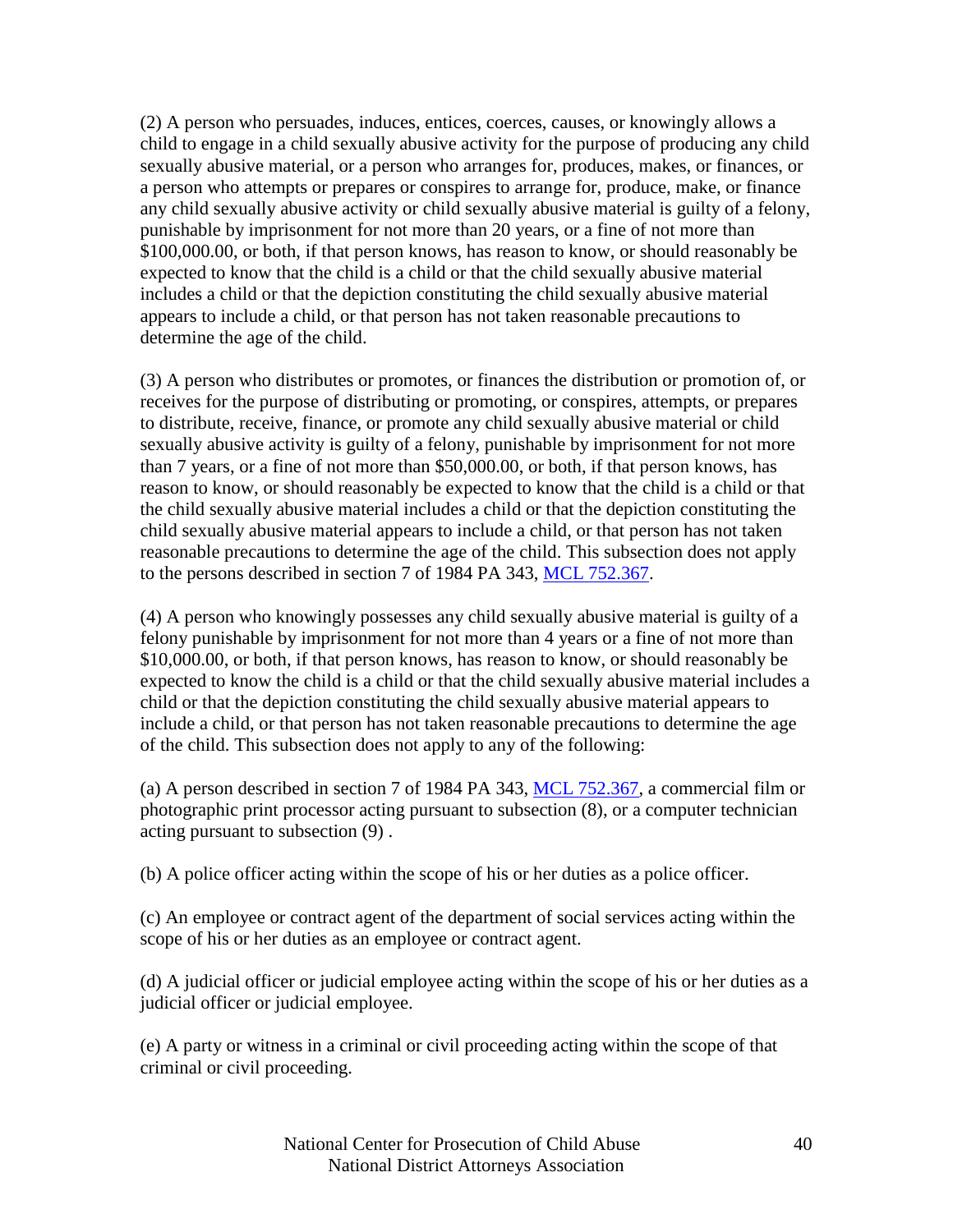(f) A physician, psychologist, limited license psychologist, professional counselor, or registered nurse licensed under the public health code, 1978 PA 368, [MCL 333.1101](http://web2.westlaw.com/find/default.wl?mt=WestlawGC&db=1000043&rs=WLW12.04&docname=MIST333.1101&rp=%2ffind%2fdefault.wl&findtype=L&ordoc=11229333&tc=-1&vr=2.0&fn=_top&sv=Split&tf=-1&pbc=BA30B740&utid=%7bF73AE6BA-7B4E-4086-8848-1894C4558E02%7d) to [333.25211,](http://web2.westlaw.com/find/default.wl?mt=WestlawGC&db=1000043&rs=WLW12.04&docname=MIST333.25211&rp=%2ffind%2fdefault.wl&findtype=L&ordoc=11229333&tc=-1&vr=2.0&fn=_top&sv=Split&tf=-1&pbc=BA30B740&utid=%7bF73AE6BA-7B4E-4086-8848-1894C4558E02%7d) acting within the scope of practice for which he or she is licensed.

(g) A social worker registered in this state under article 15 of the public health code, 1978 PA 368, [MCL 333.16101](http://web2.westlaw.com/find/default.wl?mt=WestlawGC&db=1000043&rs=WLW12.04&docname=MIST333.16101&rp=%2ffind%2fdefault.wl&findtype=L&ordoc=11229333&tc=-1&vr=2.0&fn=_top&sv=Split&tf=-1&pbc=BA30B740&utid=%7bF73AE6BA-7B4E-4086-8848-1894C4558E02%7d) to [333.18838,](http://web2.westlaw.com/find/default.wl?mt=WestlawGC&db=1000043&rs=WLW12.04&docname=MIST333.18838&rp=%2ffind%2fdefault.wl&findtype=L&ordoc=11229333&tc=-1&vr=2.0&fn=_top&sv=Split&tf=-1&pbc=BA30B740&utid=%7bF73AE6BA-7B4E-4086-8848-1894C4558E02%7d) acting within the scope of practice for which he or she is registered.

(5) Expert testimony as to the age of the child used in a child sexually abusive material or a child sexually abusive activity is admissible as evidence in court and may be a legitimate basis for determining age, if age is not otherwise proven.

(6) It is an affirmative defense to a prosecution under this section that the alleged child is a person who is emancipated by operation of law under section 4(2) of 1968 PA 293, [MCL 722.4,](http://web2.westlaw.com/find/default.wl?mt=WestlawGC&db=1000043&rs=WLW12.04&docname=MIST722.4&rp=%2ffind%2fdefault.wl&findtype=L&ordoc=11229333&tc=-1&vr=2.0&fn=_top&sv=Split&tf=-1&pbc=BA30B740&utid=%7bF73AE6BA-7B4E-4086-8848-1894C4558E02%7d) as proven by a preponderance of the evidence.

(7) If a defendant in a prosecution under this section proposes to offer in his or her defense evidence to establish that a depiction that appears to include a child was not, in fact, created using a depiction of any part of an actual person under the age of 18, the defendant shall at the time of the arraignment on the information or within 15 days after arraignment but not less than 10 days before the trial of the case, or at such other time as the court directs, file and serve upon the prosecuting attorney of record a notice in writing of his or her intention to offer that defense. The notice shall contain, as particularly as is known to the defendant or the defendant's attorney, the names of witnesses to be called in behalf of the defendant to establish that defense. The defendant's notice shall include specific information as to the facts that establish that the depiction was not, in fact, created using a depiction of any part of an actual person under the age of 18. Failure to file a timely notice in conformance with this subsection precludes a defendant from offering this defense.

(8) If a commercial film or photographic print processor reports to a law enforcement agency having jurisdiction his or her knowledge or observation, within the scope of his or her professional capacity or employment, of a film, photograph, movie film, videotape, negative, or slide depicting a person that the processor has reason to know or reason to believe is a child engaged in a listed sexual act; furnishes a copy of the film, photograph, movie film, videotape, negative, or slide to a law enforcement agency having jurisdiction; or keeps the film, photograph, movie film, videotape, negative, or slide according to the law enforcement agency's instructions, both of the following shall apply:

(a) The identity of the processor shall be confidential, subject to disclosure only with his or her consent or by judicial process.

(b) If the processor acted in good faith, he or she shall be immune from civil liability that might otherwise be incurred by his or her actions. This immunity extends only to acts described in this subsection.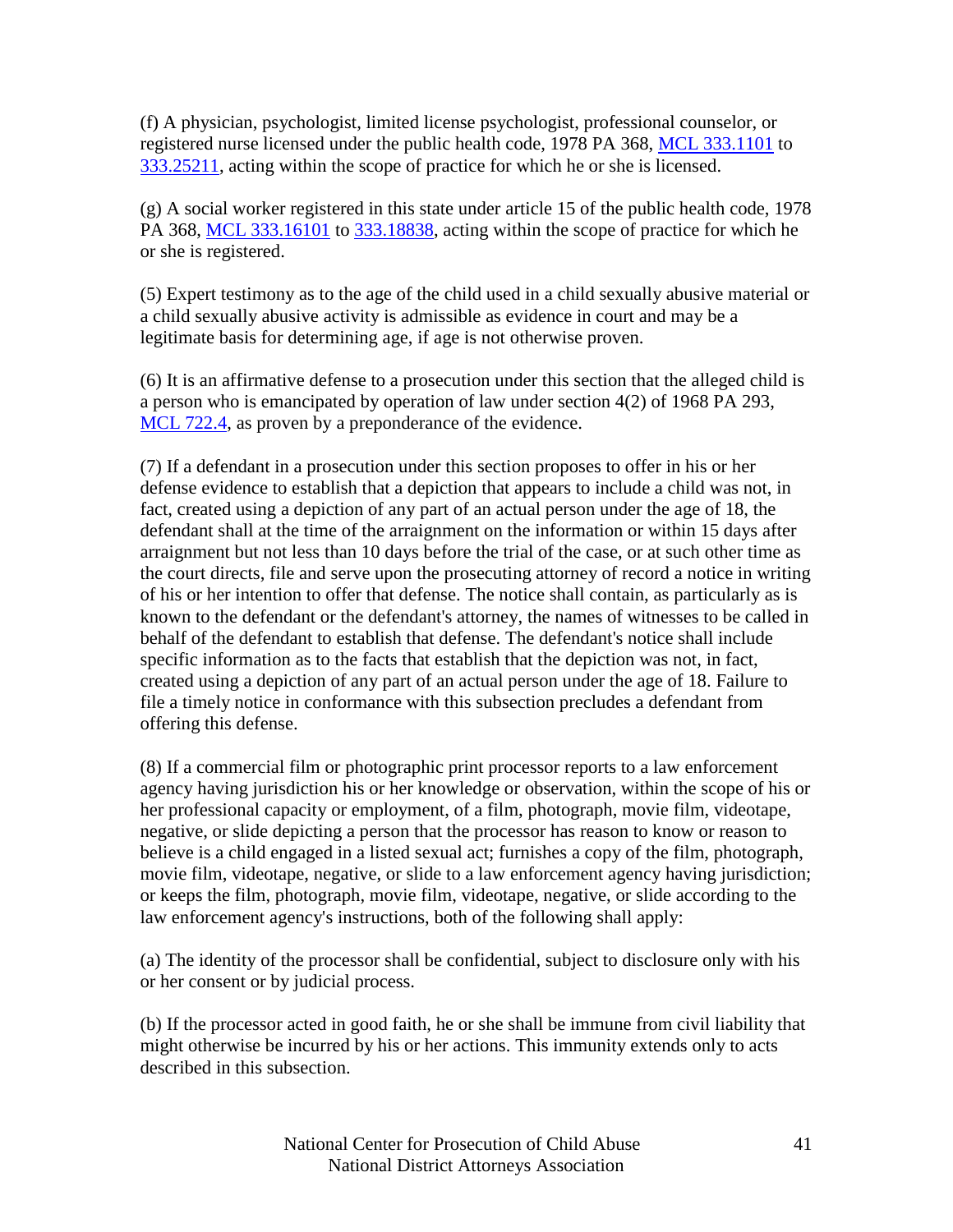(9) If a computer technician reports to a law enforcement agency having jurisdiction his or her knowledge or observation, within the scope of his or her professional capacity or employment, of an electronic visual image, computer-generated image or picture or sound recording depicting a person that the computer technician has reason to know or reason to believe is a child engaged in a listed sexual act; furnishes a copy of that image, picture, or sound recording to the law enforcement agency; or keeps the image, picture, or sound recording according to the law enforcement agency's instructions, both of the following shall apply:

(a) The identity of the computer technician shall be confidential, subject to disclosure only with his or her consent or by judicial process.

(b) If the computer technician acted in good faith, he or she shall be immune from civil liability that might otherwise be incurred by his or her actions. This immunity extends only to acts described in this subsection.

(10) This section applies uniformly throughout the state and all political subdivisions and municipalities in the state.

(11) A local municipality or political subdivision shall not enact ordinances, nor enforce existing ordinances, rules, or regulations governing child sexually abusive activity or child sexually abusive material as defined by this section.

#### <span id="page-41-0"></span>*People v. Flick***, 790 N.W.2d 295 (Mich. 2010)**

The Supreme Court of Michigan consolidated this case with *People v. Lazarus* to state that possession of child sexually abusive material under 750.145c includes constructive possession, and that intentionally viewing images on a computer screen allows the power and implies the intention to exercise dominion and control over the image in violation of MCL 750.145c(4).

## <span id="page-41-1"></span>**MINNESOTA**

#### <span id="page-41-2"></span>**MINN. STAT. ANN. § 617.247 (2012). Possession of pornographic work involving minors**

Subdivision 1. Policy; purpose. It is the policy of the legislature in enacting this section to protect minors from the physical and psychological damage caused by their being used in pornographic work depicting sexual conduct which involves minors. It is therefore the intent of the legislature to penalize possession of pornographic work depicting sexual conduct which involve minors or appears to involve minors in order to protect the identity of minors who are victimized by involvement in the pornographic work, and to protect minors from future involvement in pornographic work depicting sexual conduct.

Subd. 2. Definitions. For purposes of this section, the following terms have the meanings given them: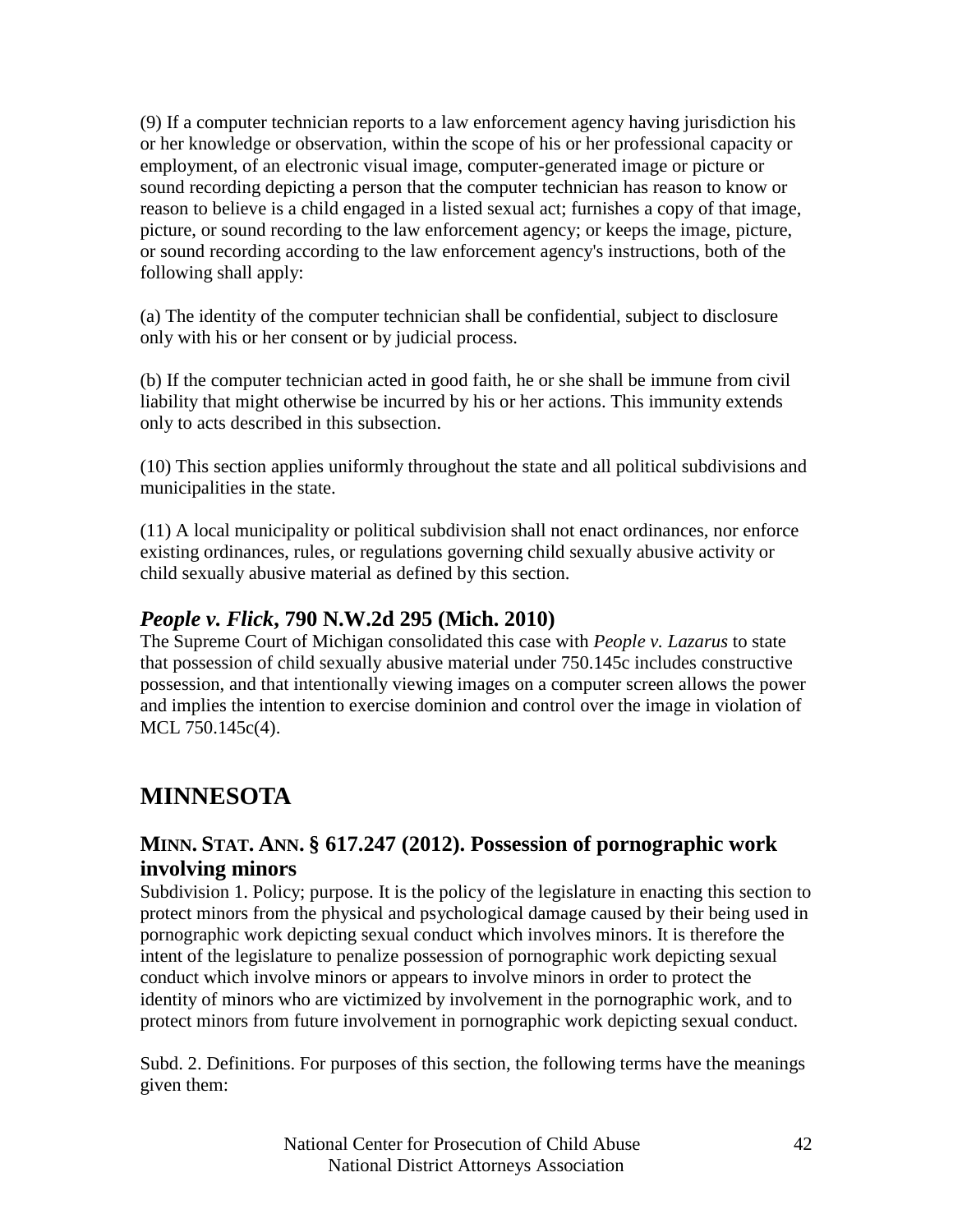(a) "Pornographic work" has the meaning given to it in [section 617.246.](http://web2.westlaw.com/find/default.wl?mt=WestlawGC&db=1000044&rs=WLW12.04&docname=MNSTS617.246&rp=%2ffind%2fdefault.wl&findtype=L&ordoc=3579288&tc=-1&vr=2.0&fn=_top&sv=Split&tf=-1&pbc=043844C3&utid=%7bF73AE6BA-7B4E-4086-8848-1894C4558E02%7d)

(b) "Sexual conduct" has the meaning given to it in [section 617.246.](http://web2.westlaw.com/find/default.wl?mt=WestlawGC&db=1000044&rs=WLW12.04&docname=MNSTS617.246&rp=%2ffind%2fdefault.wl&findtype=L&ordoc=3579288&tc=-1&vr=2.0&fn=_top&sv=Split&tf=-1&pbc=043844C3&utid=%7bF73AE6BA-7B4E-4086-8848-1894C4558E02%7d)

Subd. 3. Dissemination prohibited. (a) A person who disseminates pornographic work to an adult or a minor, knowing or with reason to know its content and character, is guilty of a felony and may be sentenced to imprisonment for not more than seven years and a fine of not more than \$10,000 for a first offense and for not more than 15 years and a fine of not more than \$20,000 for a second or subsequent offense.

(b) A person who violates paragraph (a) is guilty of a felony and may be sentenced to imprisonment for not more than 15 years if the violation occurs when the person is a registered predatory offender under [section 243.166.](http://web2.westlaw.com/find/default.wl?mt=WestlawGC&db=1000044&rs=WLW12.04&docname=MNSTS243.166&rp=%2ffind%2fdefault.wl&findtype=L&ordoc=3579288&tc=-1&vr=2.0&fn=_top&sv=Split&tf=-1&pbc=043844C3&utid=%7bF73AE6BA-7B4E-4086-8848-1894C4558E02%7d)

Subd. 4. Possession prohibited. (a) A person who possesses a pornographic work or a computer disk or computer or other electronic, magnetic, or optical storage system or a storage system of any other type, containing a pornographic work, knowing or with reason to know its content and character, is guilty of a felony and may be sentenced to imprisonment for not more than five years and a fine of not more than \$5,000 for a first offense and for not more than ten years and a fine of not more than \$10,000 for a second or subsequent offense.

(b) A person who violates paragraph (a) is guilty of a felony and may be sentenced to imprisonment for not more than ten years if the violation occurs when the person is a registered predatory offender under [section 243.166.](http://web2.westlaw.com/find/default.wl?mt=WestlawGC&db=1000044&rs=WLW12.04&docname=MNSTS243.166&rp=%2ffind%2fdefault.wl&findtype=L&ordoc=3579288&tc=-1&vr=2.0&fn=_top&sv=Split&tf=-1&pbc=043844C3&utid=%7bF73AE6BA-7B4E-4086-8848-1894C4558E02%7d)

Subd. 5. Exception. This section does not apply to the performance of official duties by peace officers, court personnel, or attorneys, nor to licensed physicians, psychologists, or social workers or persons acting at the direction of a licensed physician, psychologist, or social worker in the course of a bona fide treatment or professional education program.

Subd. 6. Consent. Consent to sexual performance by a minor or the minor's parent, guardian, or custodian is not a defense to a charge of violation of this section.

Subd. 7. Second offense. If a person is convicted of a second or subsequent violation of this section within 15 years of the prior conviction, the court shall order a mental examination of the person. The examiner shall report to the court whether treatment of the person is necessary.

Subd. 8. Affirmative defense. It shall be an affirmative defense to a charge of violating this section that the pornographic work was produced using only persons who were 18 years or older.

Subd. 9. Conditional release term. Notwithstanding the statutory maximum sentence otherwise applicable to the offense or any provision of the sentencing guidelines, when a court commits a person to the custody of the commissioner of corrections for violating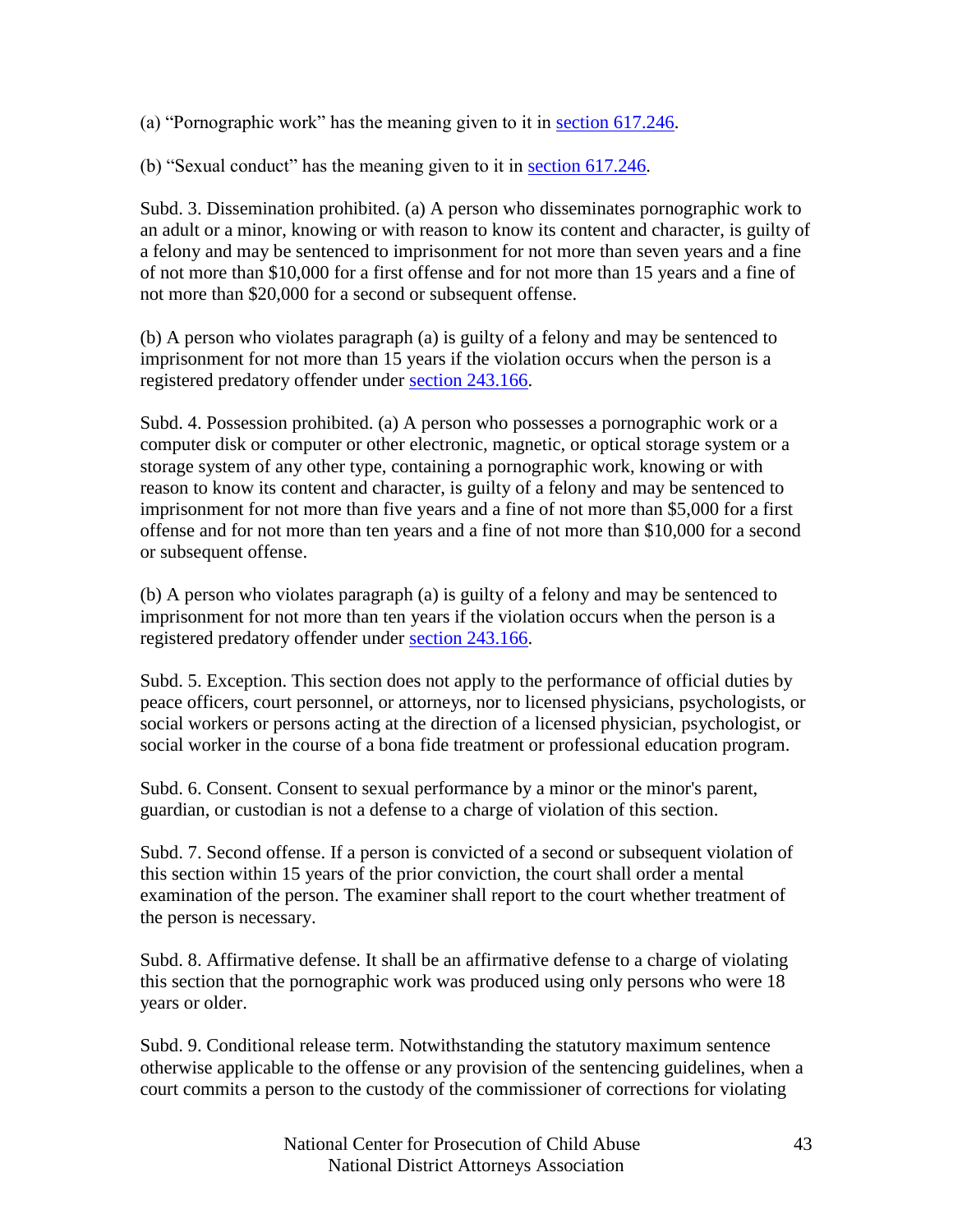this section, the court shall provide that after the person has completed the sentence imposed, the commissioner shall place the person on conditional release for five years, minus the time the offender served on supervised release. If the person has previously been convicted of a violation of this section, [section 609.342,](http://web2.westlaw.com/find/default.wl?mt=WestlawGC&db=1000044&rs=WLW12.04&docname=MNSTS609.342&rp=%2ffind%2fdefault.wl&findtype=L&ordoc=3579288&tc=-1&vr=2.0&fn=_top&sv=Split&tf=-1&pbc=043844C3&utid=%7bF73AE6BA-7B4E-4086-8848-1894C4558E02%7d) [609.343,](http://web2.westlaw.com/find/default.wl?mt=WestlawGC&db=1000044&rs=WLW12.04&docname=MNSTS609.343&rp=%2ffind%2fdefault.wl&findtype=L&ordoc=3579288&tc=-1&vr=2.0&fn=_top&sv=Split&tf=-1&pbc=043844C3&utid=%7bF73AE6BA-7B4E-4086-8848-1894C4558E02%7d) [609.344,](http://web2.westlaw.com/find/default.wl?mt=WestlawGC&db=1000044&rs=WLW12.04&docname=MNSTS609.344&rp=%2ffind%2fdefault.wl&findtype=L&ordoc=3579288&tc=-1&vr=2.0&fn=_top&sv=Split&tf=-1&pbc=043844C3&utid=%7bF73AE6BA-7B4E-4086-8848-1894C4558E02%7d) [609.345,](http://web2.westlaw.com/find/default.wl?mt=WestlawGC&db=1000044&rs=WLW12.04&docname=MNSTS609.345&rp=%2ffind%2fdefault.wl&findtype=L&ordoc=3579288&tc=-1&vr=2.0&fn=_top&sv=Split&tf=-1&pbc=043844C3&utid=%7bF73AE6BA-7B4E-4086-8848-1894C4558E02%7d) [609.3451,](http://web2.westlaw.com/find/default.wl?mt=WestlawGC&db=1000044&rs=WLW12.04&docname=MNSTS609.3451&rp=%2ffind%2fdefault.wl&findtype=L&ordoc=3579288&tc=-1&vr=2.0&fn=_top&sv=Split&tf=-1&pbc=043844C3&utid=%7bF73AE6BA-7B4E-4086-8848-1894C4558E02%7d) [609.3453,](http://web2.westlaw.com/find/default.wl?mt=WestlawGC&db=1000044&rs=WLW12.04&docname=MNSTS609.3453&rp=%2ffind%2fdefault.wl&findtype=L&ordoc=3579288&tc=-1&vr=2.0&fn=_top&sv=Split&tf=-1&pbc=043844C3&utid=%7bF73AE6BA-7B4E-4086-8848-1894C4558E02%7d) or [617.246,](http://web2.westlaw.com/find/default.wl?mt=WestlawGC&db=1000044&rs=WLW12.04&docname=MNSTS617.246&rp=%2ffind%2fdefault.wl&findtype=L&ordoc=3579288&tc=-1&vr=2.0&fn=_top&sv=Split&tf=-1&pbc=043844C3&utid=%7bF73AE6BA-7B4E-4086-8848-1894C4558E02%7d) or any similar statute of the United States, this state, or any state, the commissioner shall place the person on conditional release for ten years, minus the time the offender served on supervised release. The terms of conditional release are governed by [section 609.3455, subdivision 8.](http://web2.westlaw.com/find/default.wl?mt=WestlawGC&db=1000044&rs=WLW12.04&docname=MNSTS609.3455&rp=%2ffind%2fdefault.wl&findtype=L&ordoc=3579288&tc=-1&vr=2.0&fn=_top&sv=Split&tf=-1&referencepositiontype=T&pbc=043844C3&referenceposition=SP%3bbd400000e1673&utid=%7bF73AE6BA-7B4E-4086-8848-1894C4558E02%7d)

#### <span id="page-43-0"></span>*State v. Fingal***, 666 N.W.2d 420 (Minn. Ct. App. 2003)**

The Court of Appeals of Minnesota noted that a computer user who inadvertently finds child pornography is not guilty of possession because such a user would lack the "knowing" requirement. In stating this, the Court references "an individual who inadvertently or accidentally downloaded 'what he or she thought was a legitimate site...';" it is likely that the Court equated "downloaded" with "viewed."

### <span id="page-43-1"></span>**MISSISSIPPI**

<span id="page-43-2"></span>**No viewing statute** 

### <span id="page-43-3"></span>**MISSOURI**

<span id="page-43-4"></span>**No viewing statute** 

### <span id="page-43-5"></span>**MONTANA**

<span id="page-43-6"></span>**No viewing statute** 

### <span id="page-43-7"></span>**NEBRASKA**

<span id="page-43-8"></span>**No viewing statute** 

### <span id="page-43-9"></span>**NEVADA**

<span id="page-43-10"></span>**A.B. 377, 2011 Assemb., Reg. Sess. (2011) (The following is a proposed bill which has not been passed. It would change Nev. Rev. Stat. Ann. 200.730 by adding the bolded section)**  $\lceil \dots \rceil$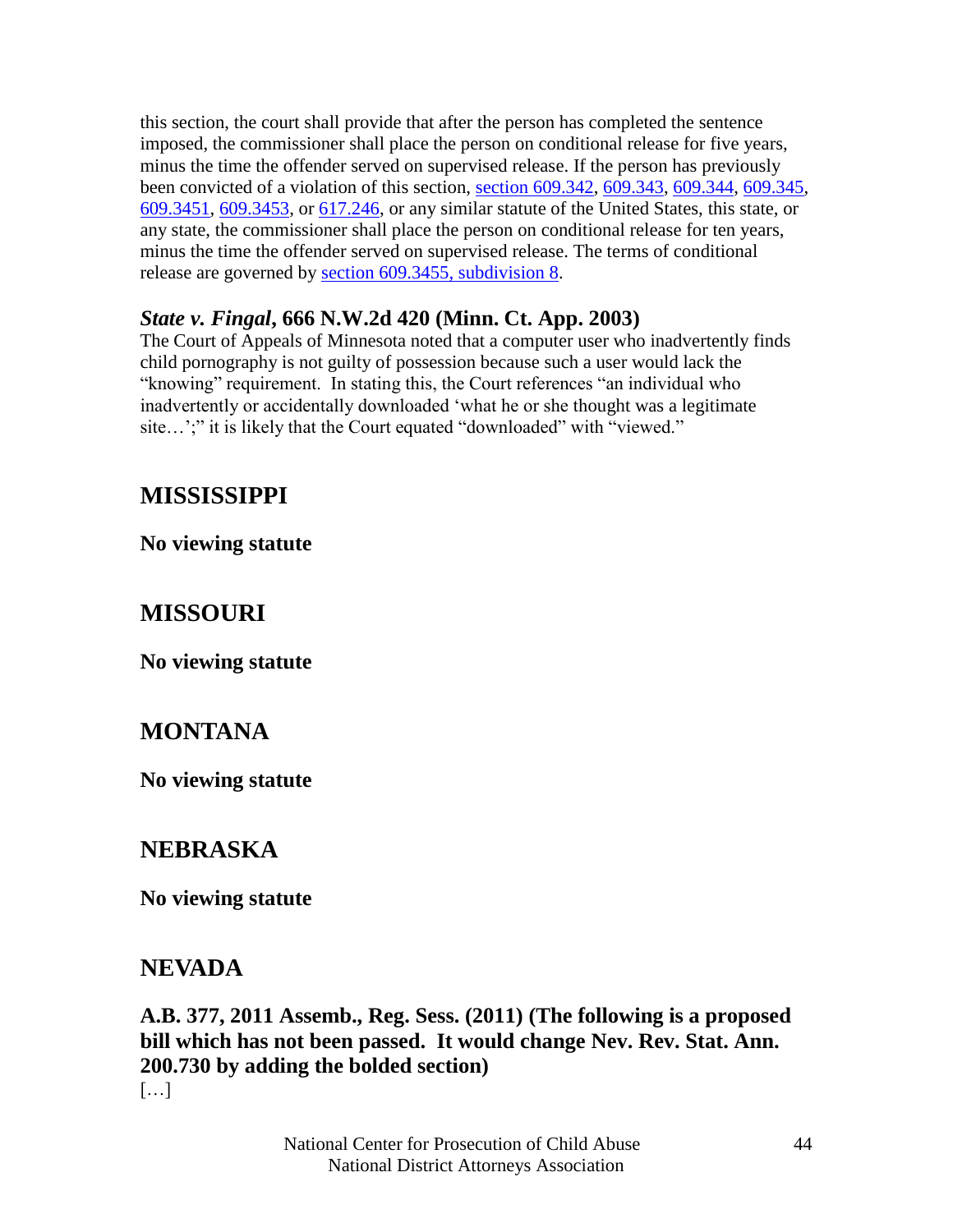Section 1. [NRS 200.730](http://web2.westlaw.com/find/default.wl?mt=WestlawGC&db=1000363&rs=WLW12.04&docname=NVST200.730&rp=%2ffind%2fdefault.wl&findtype=L&ordoc=I19640031557A11E09651F4181436147D&tc=-1&vr=2.0&fn=_top&sv=Split&tf=-1&pbc=FBA70F94&utid=%7bF73AE6BA-7B4E-4086-8848-1894C4558E02%7d) is hereby amended to read as follows:

200.730 A person who knowingly and willfully has in his or her **possession or who knowingly and willfully, with the intent to view, accesses through use of the Internet** for any purpose any film, photograph or other visual presentation depicting a person under the age of 16 years as the subject of a sexual portrayal or engaging in or simulating, or assisting others to engage in or simulate, sexual conduct:

1. For the first offense, is guilty of a category B felony and shall be punished by imprisonment in the state prison for a minimum term of not less than 1 year and a maximum term of not more than 6 years, and may be further punished by a fine of not more than \$5,000.

2. For any subsequent offense, is guilty of a category A felony and shall be punished by imprisonment in the state prison for a minimum term of not less than 1 year and a maximum term of life with the possibility of parole, and may be further punished by a fine of not more than \$5,000.  $[\dots]$ 

### <span id="page-44-0"></span>**NEW HAMPSHIRE**

<span id="page-44-1"></span>**No viewing statute** 

### <span id="page-44-2"></span>**NEW JERSEY**

#### <span id="page-44-3"></span>**N.J. REV. STAT. § 2C:24-4 (2012). Endangering welfare of children**

a. Any person having a legal duty for the care of a child or who has assumed responsibility for the care of a child who engages in sexual conduct which would impair or debauch the morals of the child, or who causes the child harm that would make the child an abused or neglected child as defined in [R.S.9:6-1,](http://web2.westlaw.com/find/default.wl?mt=WestlawGC&db=1000045&rs=WLW12.04&docname=NJST9%3a6-1&rp=%2ffind%2fdefault.wl&findtype=L&ordoc=2462164&tc=-1&vr=2.0&fn=_top&sv=Split&tf=-1&pbc=43609F05&utid=%7bF73AE6BA-7B4E-4086-8848-1894C4558E02%7d) [R.S.9:6-3](http://web2.westlaw.com/find/default.wl?mt=WestlawGC&db=1000045&rs=WLW12.04&docname=NJST9%3a6-3&rp=%2ffind%2fdefault.wl&findtype=L&ordoc=2462164&tc=-1&vr=2.0&fn=_top&sv=Split&tf=-1&pbc=43609F05&utid=%7bF73AE6BA-7B4E-4086-8848-1894C4558E02%7d) and P.L.1974, c. 119, s.1 [\(C.9:6-8.21\)](http://web2.westlaw.com/find/default.wl?mt=WestlawGC&db=1000045&rs=WLW12.04&docname=NJST9%3a6-8.21&rp=%2ffind%2fdefault.wl&findtype=L&ordoc=2462164&tc=-1&vr=2.0&fn=_top&sv=Split&tf=-1&pbc=43609F05&utid=%7bF73AE6BA-7B4E-4086-8848-1894C4558E02%7d) is guilty of a crime of the second degree. Any other person who engages in conduct or who causes harm as described in this subsection to a child under the age of 16 is guilty of a crime of the third degree.

b. (1) As used in this subsection:

"Child" means any person under 16 years of age.

"Internet" means the international computer network of both federal and non-federal interoperable packet switched data networks.

"Prohibited sexual act" means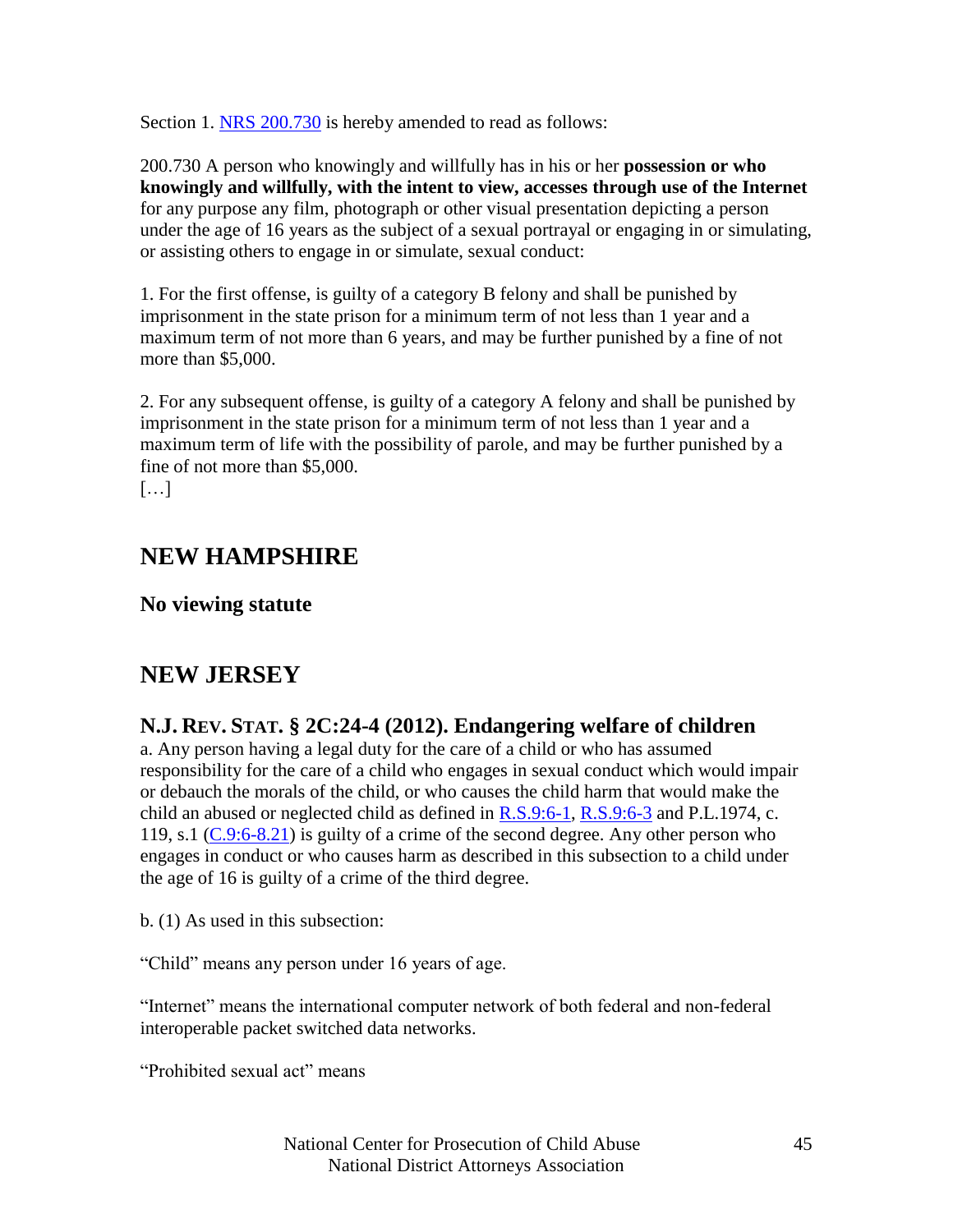- (a) Sexual intercourse; or
- (b) Anal intercourse; or
- (c) Masturbation; or
- (d) Bestiality; or
- (e) Sadism; or
- (f) Masochism; or
- (g) Fellatio; or

(h) Cunnilingus;

(i) Nudity, if depicted for the purpose of sexual stimulation or gratification of any person who may view such depiction ; or

(j) Any act of sexual penetration or sexual contact as defined in  $N.J.S.2C:14-1$ .

"Reproduction" means, but is not limited to, computer generated images.

 $(2)$  (Deleted by amendment, [P.L.2001, c. 291\)](http://web2.westlaw.com/find/default.wl?mt=WestlawGC&db=1077005&rs=WLW12.04&docname=UUID(I17068A4647-C0427CA06BC-001E97EA290)&rp=%2ffind%2fdefault.wl&findtype=l&ordoc=2462164&tc=-1&vr=2.0&fn=_top&sv=Split&tf=-1&pbc=43609F05&utid=%7bF73AE6BA-7B4E-4086-8848-1894C4558E02%7d).

(3) A person commits a crime of the second degree if he causes or permits a child to engage in a prohibited sexual act or in the simulation of such an act if the person knows, has reason to know or intends that the prohibited act may be photographed, filmed, reproduced, or reconstructed in any manner, including on the Internet, or may be part of an exhibition or performance. If the person is a parent, guardian or other person legally charged with the care or custody of the child, the person shall be guilty of a crime of the first degree.

(4) Any person who photographs or films a child in a prohibited sexual act or in the simulation of such an act or who uses any device, including a computer, to reproduce or reconstruct the image of a child in a prohibited sexual act or in the simulation of such an act is guilty of a crime of the second degree.

(5) (a) Any person who knowingly receives for the purpose of selling or who knowingly sells, procures, manufactures, gives, provides, lends, trades, mails, delivers, transfers, publishes, distributes, circulates, disseminates, presents, exhibits, advertises, offers or agrees to offer, through any means, including the Internet, any photograph, film, videotape, computer program or file, video game or any other reproduction or reconstruction which depicts a child engaging in a prohibited sexual act or in the simulation of such an act, is guilty of a crime of the second degree.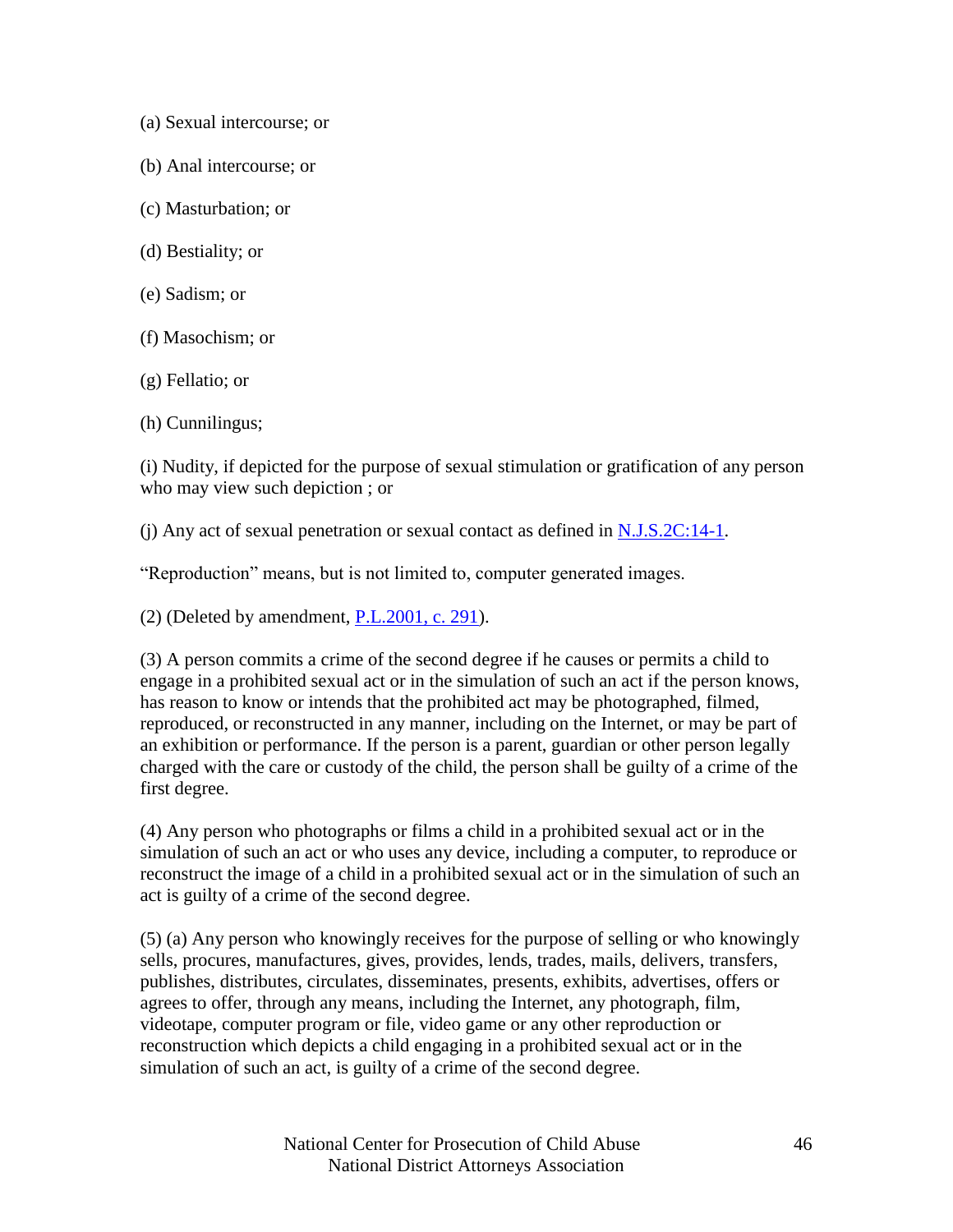(b) Any person who knowingly possesses or knowingly views any photograph, film, videotape, computer program or file, video game or any other reproduction or reconstruction which depicts a child engaging in a prohibited sexual act or in the simulation of such an act, including on the Internet, is guilty of a crime of the fourth degree.

(6) For purposes of this subsection, a person who is depicted as or presents the appearance of being under the age of 16 in any photograph, film, videotape, computer program or file, video game or any other reproduction or reconstruction shall be rebuttably presumed to be under the age of 16. If the child who is depicted as engaging in, or who is caused to engage in, a prohibited sexual act or simulation of a prohibited sexual act is under the age of 16, the actor shall be strictly liable and it shall not be a defense that the actor did not know that the child was under the age of 16, nor shall it be a defense that the actor believed that the child was 16 years of age or older, even if such a mistaken belief was reasonable.

### <span id="page-46-0"></span>**NEW MEXICO**

<span id="page-46-1"></span>**No viewing statute** 

### <span id="page-46-2"></span>**NEW YORK**

### <span id="page-46-4"></span><span id="page-46-3"></span>**A.B.10161, 2011 Assem., 235th Leg. Sess. (2012) S.B.7407, 2011 Sen., 235th Leg. Sess. (2012) (These currently unenacted identical bills would add the bold portion to existing possession laws)**

AN ACT to amend the penal law, in relation to amending the crime of possessing an obscene sexual performance by a child to include knowingly accessing such material with intent to view

The People of the State of New York, represented in Senate and Assembly, do enact as follows:

Section 1. [Section 263.11 of the penal law,](http://web2.westlaw.com/find/default.wl?mt=WestlawGC&db=1000115&rs=WLW12.04&docname=NYPES263.11&rp=%2ffind%2fdefault.wl&findtype=L&ordoc=IF5CE14B19A8F11E181108354662978DB&tc=-1&vr=2.0&fn=_top&sv=Split&tf=-1&pbc=426EC499&utid=%7bF73AE6BA-7B4E-4086-8848-1894C4558E02%7d) as added by chapter 11 of the laws of 1996, is amended to read as follows:

§ 263.11 Possessing an obscene sexual performance by a child.

A person is guilty of possessing an obscene sexual performance by a child when, knowing the character and content thereof, he knowingly has in his possession or control, **or knowingly accesses with intent to view**, any obscene performance which includes sexual conduct by a child less than sixteen years of age.

Possessing an obscene sexual performance by a child is a class E felony.

National Center for Prosecution of Child Abuse National District Attorneys Association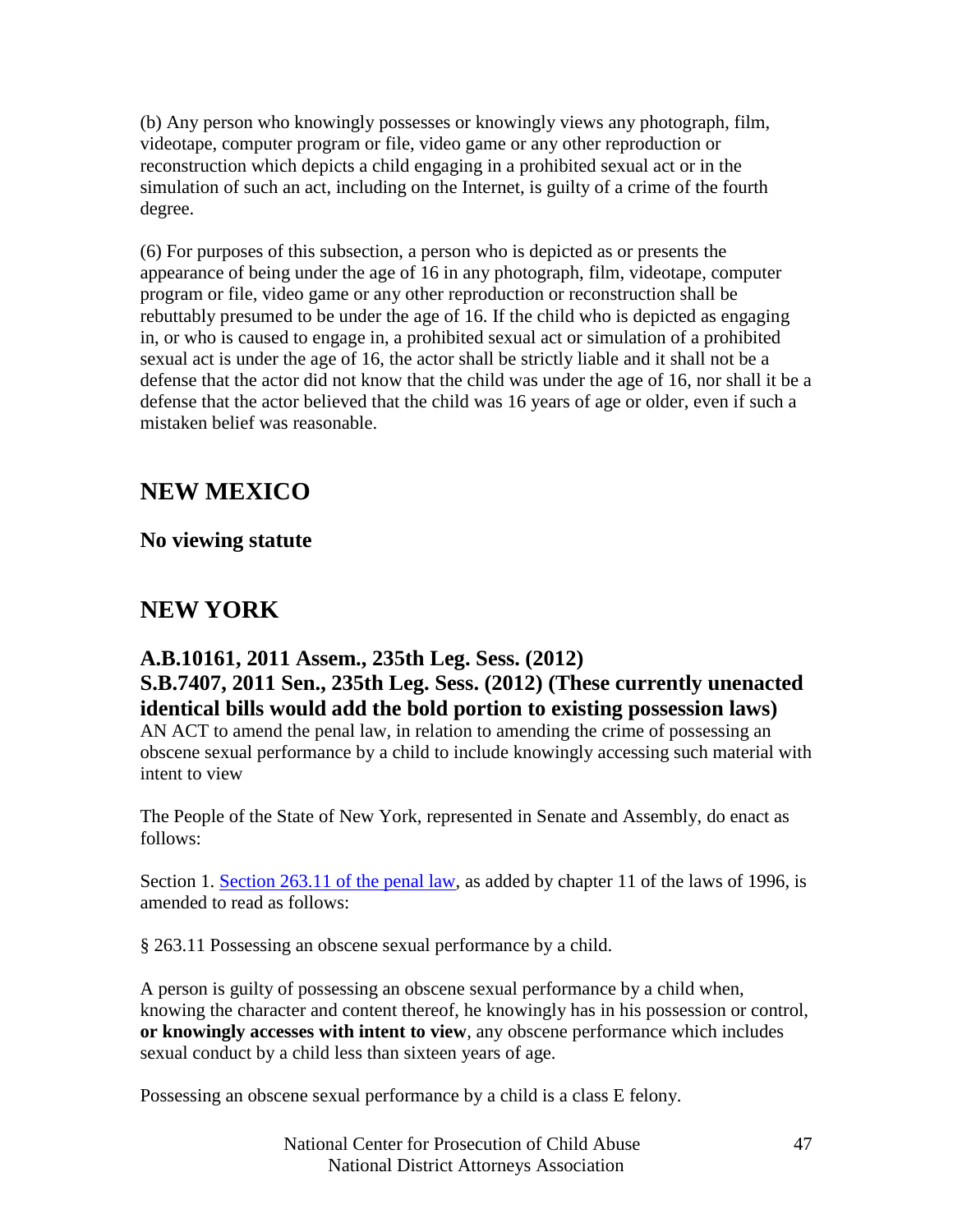§ 2. [Section 263.16 of the penal law,](http://web2.westlaw.com/find/default.wl?mt=WestlawGC&db=1000115&rs=WLW12.04&docname=NYPES263.16&rp=%2ffind%2fdefault.wl&findtype=L&ordoc=IF5CE14B19A8F11E181108354662978DB&tc=-1&vr=2.0&fn=_top&sv=Split&tf=-1&pbc=426EC499&utid=%7bF73AE6BA-7B4E-4086-8848-1894C4558E02%7d) as added by chapter 11 of the laws of 1996, is amended to read as follows:

§ 263.16 Possessing a sexual performance by a child.

A person is guilty of possessing a sexual performance by a child when, knowing the character and content thereof, he knowingly has in his possession or control, **or knowingly accesses with intent to view**, any performance which includes sexual conduct by a child less than sixteen years of age.

Possessing a sexual performance by a child is a class E felony.

§ 3. This act shall take effect immediately.

### <span id="page-47-0"></span>**NORTH CAROLINA**

<span id="page-47-1"></span>**No viewing statute**

### <span id="page-47-2"></span>**NORTH DAKOTA**

<span id="page-47-3"></span>**No viewing statute**

### <span id="page-47-4"></span>**OHIO**

### <span id="page-47-5"></span>**OHIO REV. CODE ANN. § 2907.323 (2012). Illegal use of a minor in nudity-oriented material or performance**

(A) No person shall do any of the following:

(1) Photograph any minor who is not the person's child or ward in a state of nudity, or create, direct, produce, or transfer any material or performance that shows the minor in a state of nudity, unless both of the following apply:

(a) The material or performance is, or is to be, sold, disseminated, displayed, possessed, controlled, brought or caused to be brought into this state, or presented for a bona fide artistic, medical, scientific, educational, religious, governmental, judicial, or other proper purpose, by or to a physician, psychologist, sociologist, scientist, teacher, person pursuing bona fide studies or research, librarian, member of the clergy, prosecutor, judge, or other person having a proper interest in the material or performance;

(b) The minor's parents, guardian, or custodian consents in writing to the photographing of the minor, to the use of the minor in the material or performance, or to the transfer of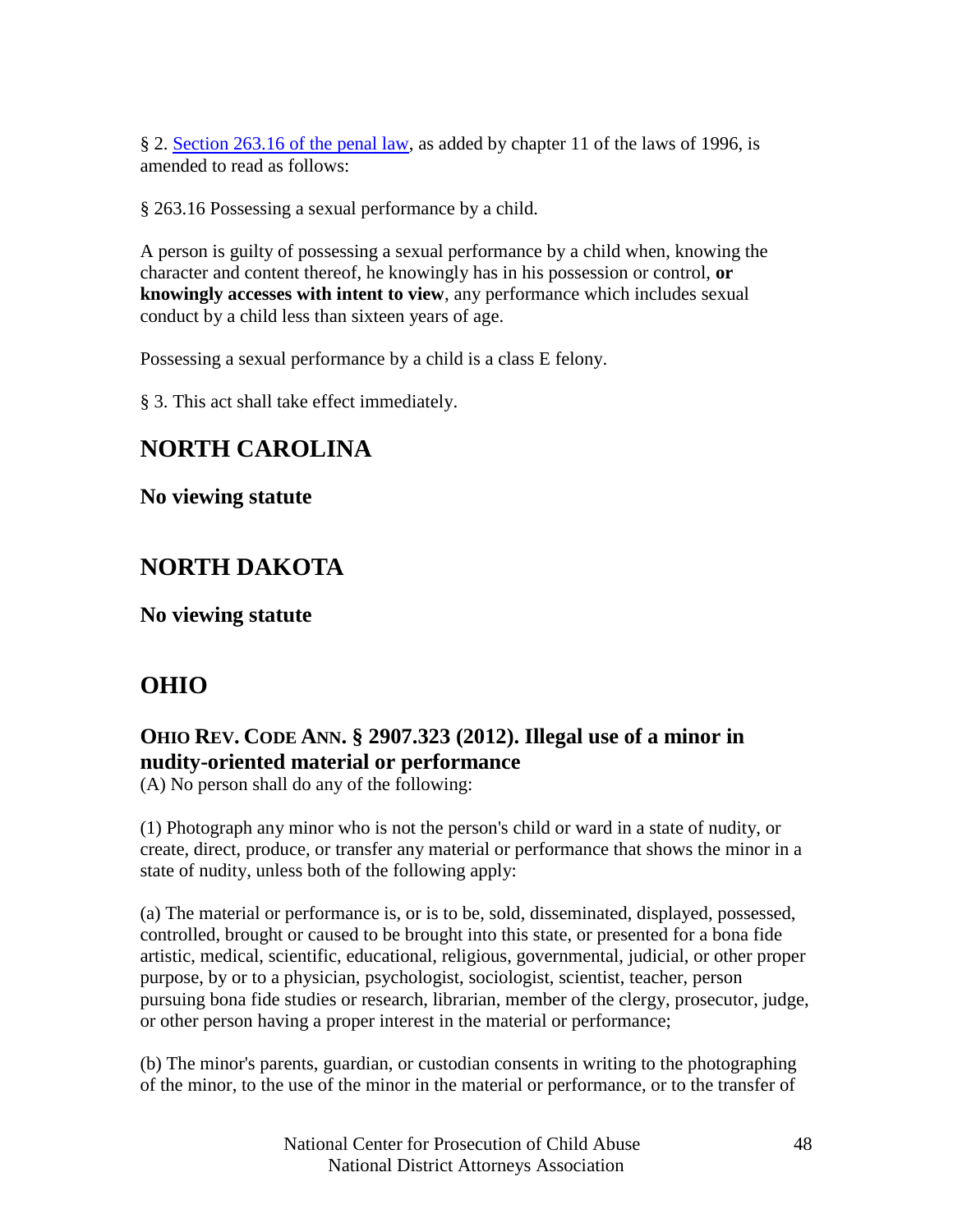the material and to the specific manner in which the material or performance is to be used.

(2) Consent to the photographing of the person's minor child or ward, or photograph the person's minor child or ward, in a state of nudity or consent to the use of the person's minor child or ward in a state of nudity in any material or performance, or use or transfer a material or performance of that nature, unless the material or performance is sold, disseminated, displayed, possessed, controlled, brought or caused to be brought into this state, or presented for a bona fide artistic, medical, scientific, educational, religious, governmental, judicial, or other proper purpose, by or to a physician, psychologist, sociologist, scientist, teacher, person pursuing bona fide studies or research, librarian, member of the clergy, prosecutor, judge, or other person having a proper interest in the material or performance;

(3) Possess or view any material or performance that shows a minor who is not the person's child or ward in a state of nudity, unless one of the following applies:

(a) The material or performance is sold, disseminated, displayed, possessed, controlled, brought or caused to be brought into this state, or presented for a bona fide artistic, medical, scientific, educational, religious, governmental, judicial, or other proper purpose, by or to a physician, psychologist, sociologist, scientist, teacher, person pursuing bona fide studies or research, librarian, member of the clergy, prosecutor, judge, or other person having a proper interest in the material or performance.

(b) The person knows that the parents, guardian, or custodian has consented in writing to the photographing or use of the minor in a state of nudity and to the manner in which the material or performance is used or transferred.

(B) Whoever violates this section is guilty of illegal use of a minor in a nudity-oriented material or performance. Whoever violates division  $(A)(1)$  or  $(2)$  of this section is guilty of a felony of the second degree. Except as otherwise provided in this division, whoever violates division (A)(3) of this section is guilty of a felony of the fifth degree. If the offender previously has been convicted of or pleaded guilty to a violation of this section or [section 2907.321](http://web2.westlaw.com/find/default.wl?mt=WestlawGC&db=1000279&rs=WLW12.04&docname=OHSTS2907.321&rp=%2ffind%2fdefault.wl&findtype=L&ordoc=11335031&tc=-1&vr=2.0&fn=_top&sv=Split&tf=-1&pbc=A3BBB1E0&utid=%7bF73AE6BA-7B4E-4086-8848-1894C4558E02%7d) or [2907.322 of the Revised Code,](http://web2.westlaw.com/find/default.wl?mt=WestlawGC&db=1000279&rs=WLW12.04&docname=OHSTS2907.322&rp=%2ffind%2fdefault.wl&findtype=L&ordoc=11335031&tc=-1&vr=2.0&fn=_top&sv=Split&tf=-1&pbc=A3BBB1E0&utid=%7bF73AE6BA-7B4E-4086-8848-1894C4558E02%7d) illegal use of a minor in a nudityoriented material or performance in violation of division (A)(3) of this section is a felony of the fourth degree. If the offender who violates division  $(A)(1)$  or  $(2)$  of this section also is convicted of or pleads guilty to a specification as described in [section 2941.1422](http://web2.westlaw.com/find/default.wl?mt=WestlawGC&db=1000279&rs=WLW12.04&docname=OHSTS2941.1422&rp=%2ffind%2fdefault.wl&findtype=L&ordoc=11335031&tc=-1&vr=2.0&fn=_top&sv=Split&tf=-1&pbc=A3BBB1E0&utid=%7bF73AE6BA-7B4E-4086-8848-1894C4558E02%7d)  [of the Revised Code](http://web2.westlaw.com/find/default.wl?mt=WestlawGC&db=1000279&rs=WLW12.04&docname=OHSTS2941.1422&rp=%2ffind%2fdefault.wl&findtype=L&ordoc=11335031&tc=-1&vr=2.0&fn=_top&sv=Split&tf=-1&pbc=A3BBB1E0&utid=%7bF73AE6BA-7B4E-4086-8848-1894C4558E02%7d) that was included in the indictment, count in the indictment, or information charging the offense, the court shall sentence the offender to a mandatory prison term as provided in [division \(B\)\(7\) of section 2929.14 of the Revised Code](http://web2.westlaw.com/find/default.wl?mt=WestlawGC&db=1000279&rs=WLW12.04&docname=OHSTS2929.14&rp=%2ffind%2fdefault.wl&findtype=L&ordoc=11335031&tc=-1&vr=2.0&fn=_top&sv=Split&tf=-1&referencepositiontype=T&pbc=A3BBB1E0&referenceposition=SP%3b47dd0000d9ea7&utid=%7bF73AE6BA-7B4E-4086-8848-1894C4558E02%7d) and shall order the offender to make restitution as provided in [division \(B\)\(8\) of section](http://web2.westlaw.com/find/default.wl?mt=WestlawGC&db=1000279&rs=WLW12.04&docname=OHSTS2929.18&rp=%2ffind%2fdefault.wl&findtype=L&ordoc=11335031&tc=-1&vr=2.0&fn=_top&sv=Split&tf=-1&referencepositiontype=T&pbc=A3BBB1E0&referenceposition=SP%3be1c300006f030&utid=%7bF73AE6BA-7B4E-4086-8848-1894C4558E02%7d)  [2929.18 of the Revised Code.](http://web2.westlaw.com/find/default.wl?mt=WestlawGC&db=1000279&rs=WLW12.04&docname=OHSTS2929.18&rp=%2ffind%2fdefault.wl&findtype=L&ordoc=11335031&tc=-1&vr=2.0&fn=_top&sv=Split&tf=-1&referencepositiontype=T&pbc=A3BBB1E0&referenceposition=SP%3be1c300006f030&utid=%7bF73AE6BA-7B4E-4086-8848-1894C4558E02%7d)

# <span id="page-48-0"></span>**OKLAHOMA**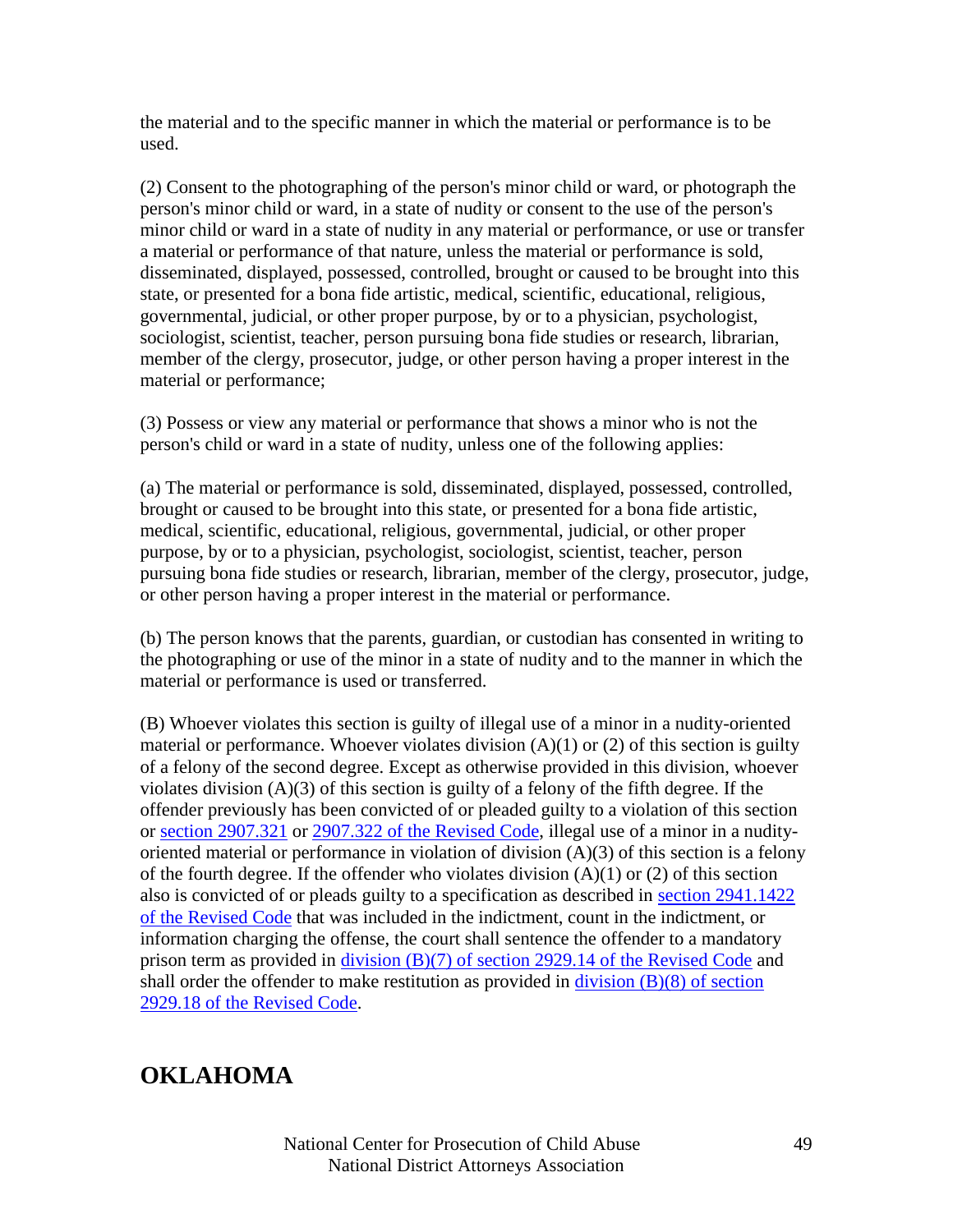#### <span id="page-49-0"></span>**No viewing statute**

## <span id="page-49-1"></span>**OREGON**

#### <span id="page-49-2"></span>**OR. REV. STAT. ANN. § 163.686 (2012). Encouraging child sexual abuse in the second degree**

(1) A person commits the crime of encouraging child sexual abuse in the second degree if the person:

 $(a)(A)(i)$  Knowingly possesses or controls, or knowingly accesses with the intent to view, a visual recording of sexually explicit conduct involving a child for the purpose of arousing or satisfying the sexual desires of the person or another person; or

(ii) Knowingly pays, exchanges or gives anything of value to obtain or view a visual recording of sexually explicit conduct involving a child for the purpose of arousing or satisfying the sexual desires of the person or another person; and

(B) Knows or is aware of and consciously disregards the fact that creation of the visual recording of sexually explicit conduct involved child abuse; or

(b)(A) Knowingly pays, exchanges or gives anything of value to observe sexually explicit conduct by a child or knowingly observes, for the purpose of arousing or gratifying the sexual desire of the person, sexually explicit conduct by a child; and

(B) Knows or is aware of and consciously disregards the fact that the conduct constitutes child abuse.

(2) Encouraging child sexual abuse in the second degree is a Class C felony.

#### <span id="page-49-3"></span>**Or. Rev. Stat. Ann. § 163.687 (2012). Encouraging child sexual abuse in the third degree**

(1) A person commits the crime of encouraging child sexual abuse in the third degree if the person:

 $(a)(A)(i)$  Knowingly possesses or controls, or knowingly accesses with the intent to view, a visual recording of sexually explicit conduct involving a child for the purpose of arousing or satisfying the sexual desires of the person or another person; or

(ii) Knowingly pays, exchanges or gives anything of value to obtain or view a visual recording of sexually explicit conduct involving a child for the purpose of arousing or satisfying the sexual desires of the person or another person; and

(B) Knows or fails to be aware of a substantial and unjustifiable risk that the creation of the visual recording of sexually explicit conduct involved child abuse; or

> National Center for Prosecution of Child Abuse National District Attorneys Association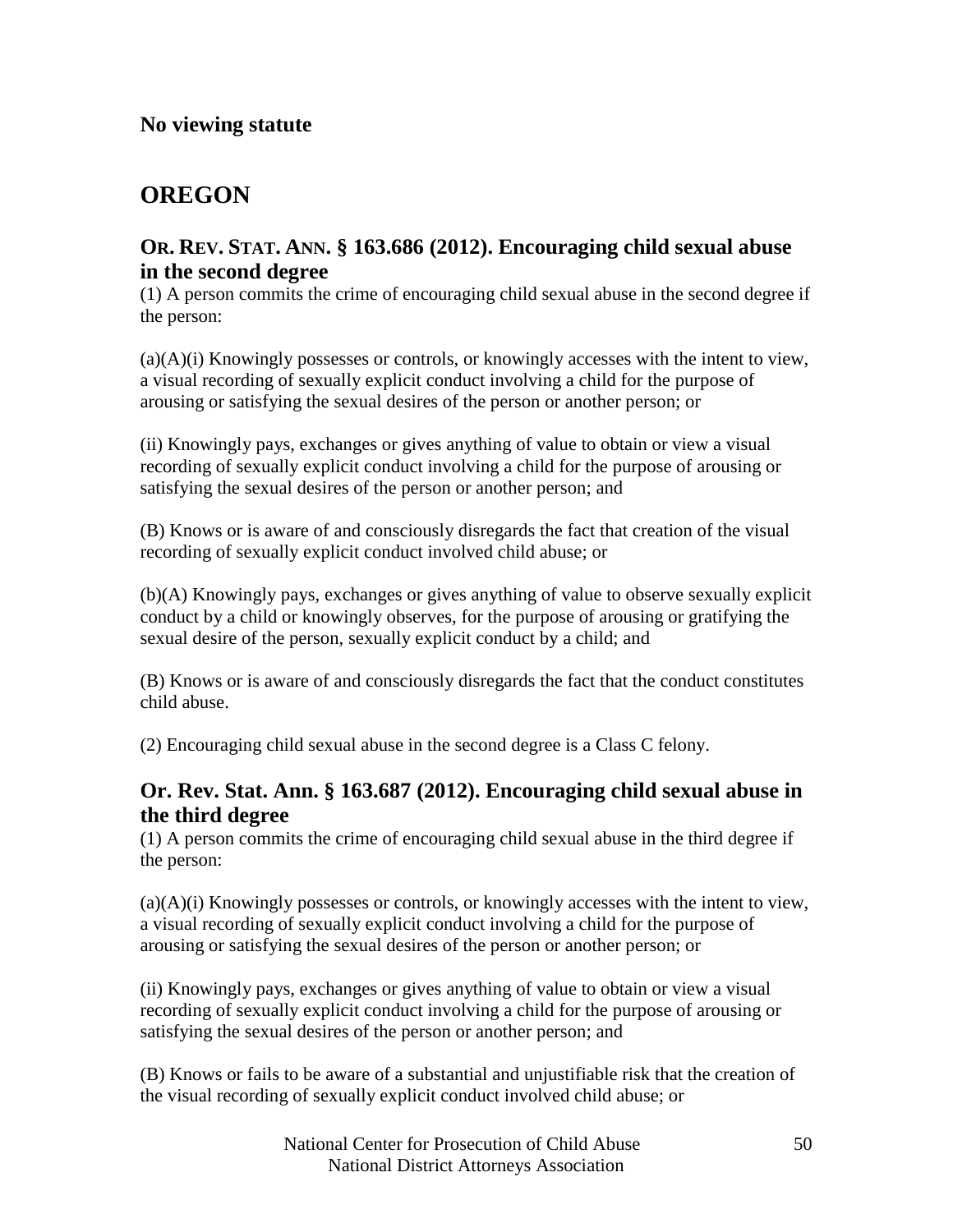(b)(A) Knowingly pays, exchanges or gives anything of value to observe sexually explicit conduct by a child or knowingly observes, for the purpose of arousing or gratifying the sexual desire of the person, sexually explicit conduct by a child; and

(B) Knows or fails to be aware of a substantial and unjustifiable risk that the conduct constitutes child abuse.

(2) Encouraging child sexual abuse in the third degree is a Class A misdemeanor.

## <span id="page-50-0"></span>**PENNSYLVANIA**

#### <span id="page-50-1"></span>**18 Pa. Cons. Stat. Ann. § 6312 (2012). Sexual abuse of children**

(a) Deleted by [2009, July 14, P.L. 63, No. 15, § 1,](http://web2.westlaw.com/find/default.wl?mt=WestlawGC&db=1077005&rs=WLW12.04&docname=UUID(I1CCEBDD076-1711DE8C07D-4372B046D1B)&rp=%2ffind%2fdefault.wl&findtype=l&ordoc=1710937&tc=-1&vr=2.0&fn=_top&sv=Split&tf=-1&pbc=D553E905&utid=%7bF73AE6BA-7B4E-4086-8848-1894C4558E02%7d) effective in 60 days [Sept. 14, 2009].

(b) Photographing, videotaping, depicting on computer or filming sexual acts.--Any person who causes or knowingly permits a child under the age of 18 years to engage in a prohibited sexual act or in the simulation of such act is guilty of a felony of the second degree if such person knows, has reason to know or intends that such act may be photographed, videotaped, depicted on computer or filmed. Any person who knowingly photographs, videotapes, depicts on computer or films a child under the age of 18 years engaging in a prohibited sexual act or in the simulation of such an act is guilty of a felony of the second degree.

(c) Dissemination of photographs, videotapes, computer depictions and films.--

(1) Any person who knowingly sells, distributes, delivers, disseminates, transfers, displays or exhibits to others, or who possesses for the purpose of sale, distribution, delivery, dissemination, transfer, display or exhibition to others, any book, magazine, pamphlet, slide, photograph, film, videotape, computer depiction or other material depicting a child under the age of 18 years engaging in a prohibited sexual act or in the simulation of such act commits an offense.

(2) A first offense under this subsection is a felony of the third degree, and a second or subsequent offense under this subsection is a felony of the second degree.

(d) Child pornography.--

(1) Any person who intentionally views or knowingly possesses or controls any book, magazine, pamphlet, slide, photograph, film, videotape, computer depiction or other material depicting a child under the age of 18 years engaging in a prohibited sexual act or in the simulation of such act commits an offense.

(2) A first offense under this subsection is a felony of the third degree, and a second or subsequent offense under this subsection is a felony of the second degree.

> National Center for Prosecution of Child Abuse National District Attorneys Association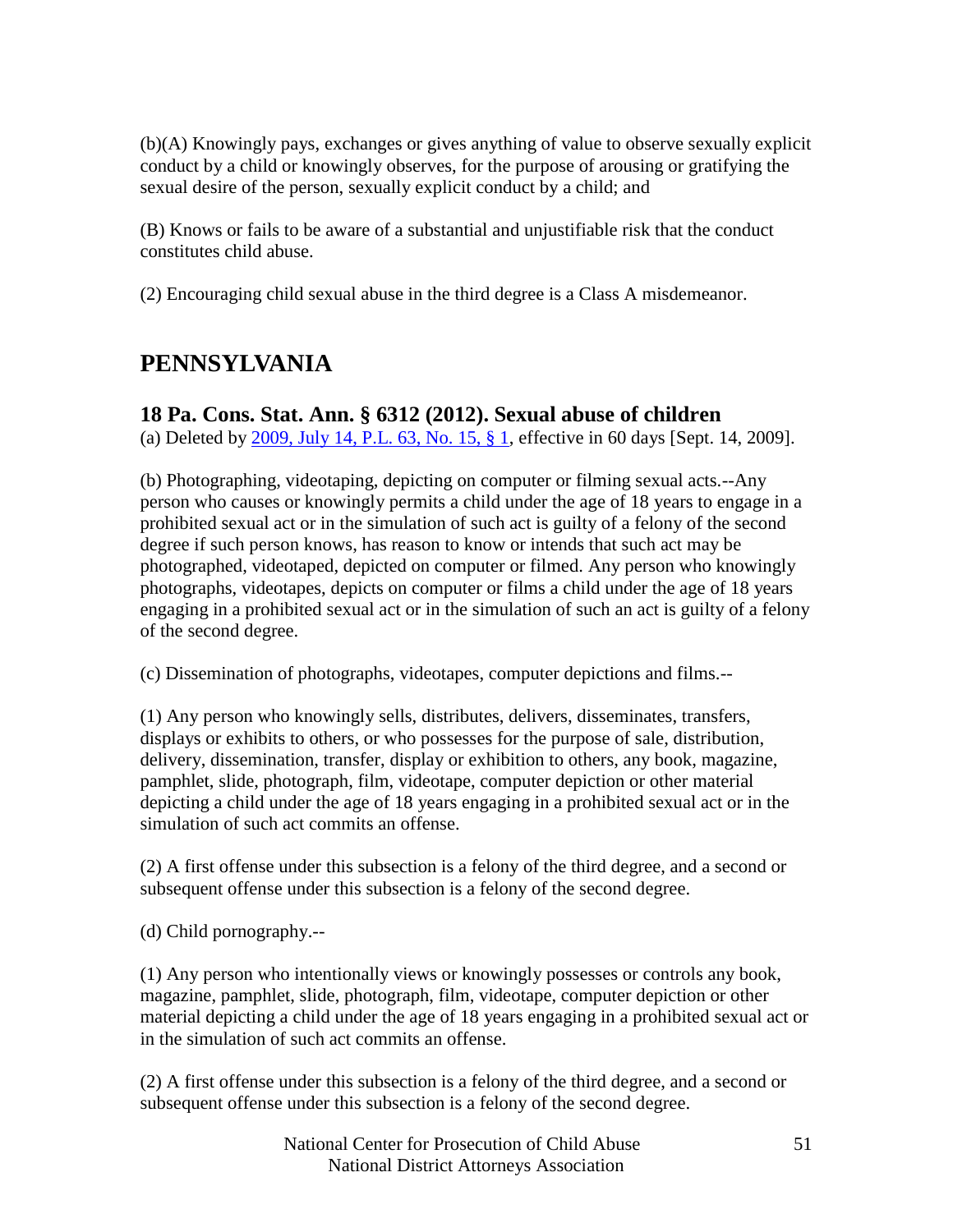(e) Evidence of age.--In the event a person involved in a prohibited sexual act is alleged to be a child under the age of 18 years, competent expert testimony shall be sufficient to establish the age of said person.

(e.1) Mistake as to age.--Under subsection (b) only, it is no defense that the defendant did not know the age of the child. Neither a misrepresentation of age by the child nor a bona fide belief that the person is over the specified age shall be a defense.

(f) Exceptions.--This section does not apply to any material that is viewed, possessed, controlled, brought or caused to be brought into this Commonwealth, or presented for a bona fide educational, scientific, governmental or judicial purpose.

(f.1) Criminal action.--

(1) A district attorney shall have the authority to investigate and to institute criminal proceedings for any violation of this section.

(2) In addition to the authority conferred upon the Attorney General by the act of October 15, 1980 (P.L. 950, No. 164), [\[FN1\]](http://web2.westlaw.com/result/%09%09%09%09%09%09#IF5DE2BD0474111E18F73A0D7DC06CAF9) known as the Commonwealth Attorneys Act, the Attorney General shall have the authority to investigate and to institute criminal proceedings for any violation of this section or any series of violations of this section involving more than one county of this Commonwealth or involving any county of this Commonwealth and another state. No person charged with a violation of this section by the Attorney General shall have standing to challenge the authority of the Attorney General to investigate or prosecute the case, and, if any such challenge is made, the challenge shall be dismissed and no relief shall be available in the courts of this Commonwealth to the person making the challenge.

(g) Definitions.--As used in this section, the following words and phrases shall have the meanings given to them in this subsection:

"Intentionally views." The deliberate, purposeful, voluntary viewing of material depicting a child under 18 years of age engaging in a prohibited sexual act or in the simulation of such act. The term shall not include the accidental or inadvertent viewing of such material.

"Prohibited sexual act." Sexual intercourse as defined in [section 3101](http://web2.westlaw.com/find/default.wl?mt=WestlawGC&db=1000262&rs=WLW12.04&docname=PA18S3101&rp=%2ffind%2fdefault.wl&findtype=L&ordoc=1710937&tc=-1&vr=2.0&fn=_top&sv=Split&tf=-1&pbc=D553E905&utid=%7bF73AE6BA-7B4E-4086-8848-1894C4558E02%7d) (relating to definitions), masturbation, sadism, masochism, bestiality, fellatio, cunnilingus, lewd exhibition of the genitals or nudity if such nudity is depicted for the purpose of sexual stimulation or gratification of any person who might view such depiction.

### <span id="page-51-0"></span>**RHODE ISLAND**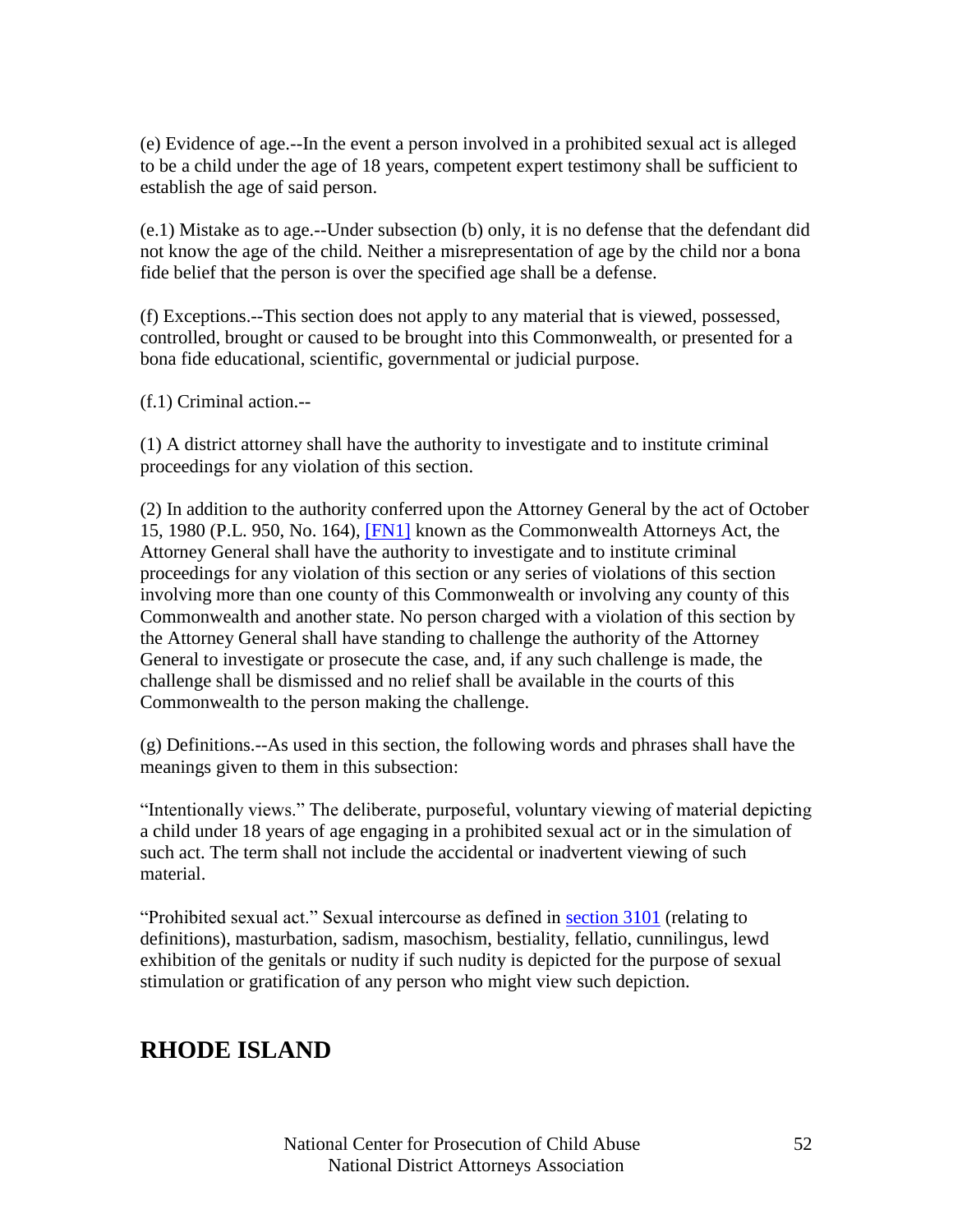<span id="page-52-0"></span>**No viewing statute** 

### <span id="page-52-1"></span>**SOUTH CAROLINA**

<span id="page-52-2"></span>**No viewing statute** 

### <span id="page-52-3"></span>**SOUTH DAKOTA**

#### <span id="page-52-4"></span>**S.D. Codified Laws § 22-24A-3 (2011). Possessing, manufacturing, or distributing child pornography--Felonies--Assessment**

A person is guilty of possessing, manufacturing, or distributing child pornography if the person:

(1) Creates any visual depiction of a minor engaging in a prohibited sexual act, or in the simulation of such an act;

(2) Causes or knowingly permits the creation of any visual depiction of a minor engaged in a prohibited sexual act, or in the simulation of such an act; or

(3) Knowingly possesses, distributes, or otherwise disseminates any visual depiction of a minor engaging in a prohibited sexual act, or in the simulation of such an act.

Consent to performing these proscribed acts by a minor or a minor's parent, guardian, or custodian, or mistake as to the minor's age is not a defense to a charge of violating this section.

A violation of this section is a Class 4 felony. If a person is convicted of a second or subsequent violation of this section within fifteen years of the prior conviction, the violation is a Class 3 felony.

The court shall order an assessment pursuant to  $\S$  22-22-1.3 of any person convicted of violating this section.

#### <span id="page-52-5"></span>*State v. Helland***, 707 N.W.S2d 262 (S.D. 2005)**

Overturning a suppression ruling, the Supreme Court of South Dakota found that the third party discovery of images of young nude boys in an Internet cache did rise to the level of probable cause for possession of child pornography, and that the issue of pop-up ads resulting in the pictures could be a possible defense to the "knowing" requirement once a case proceeds to trial.

### <span id="page-52-6"></span>**TENNESSEE**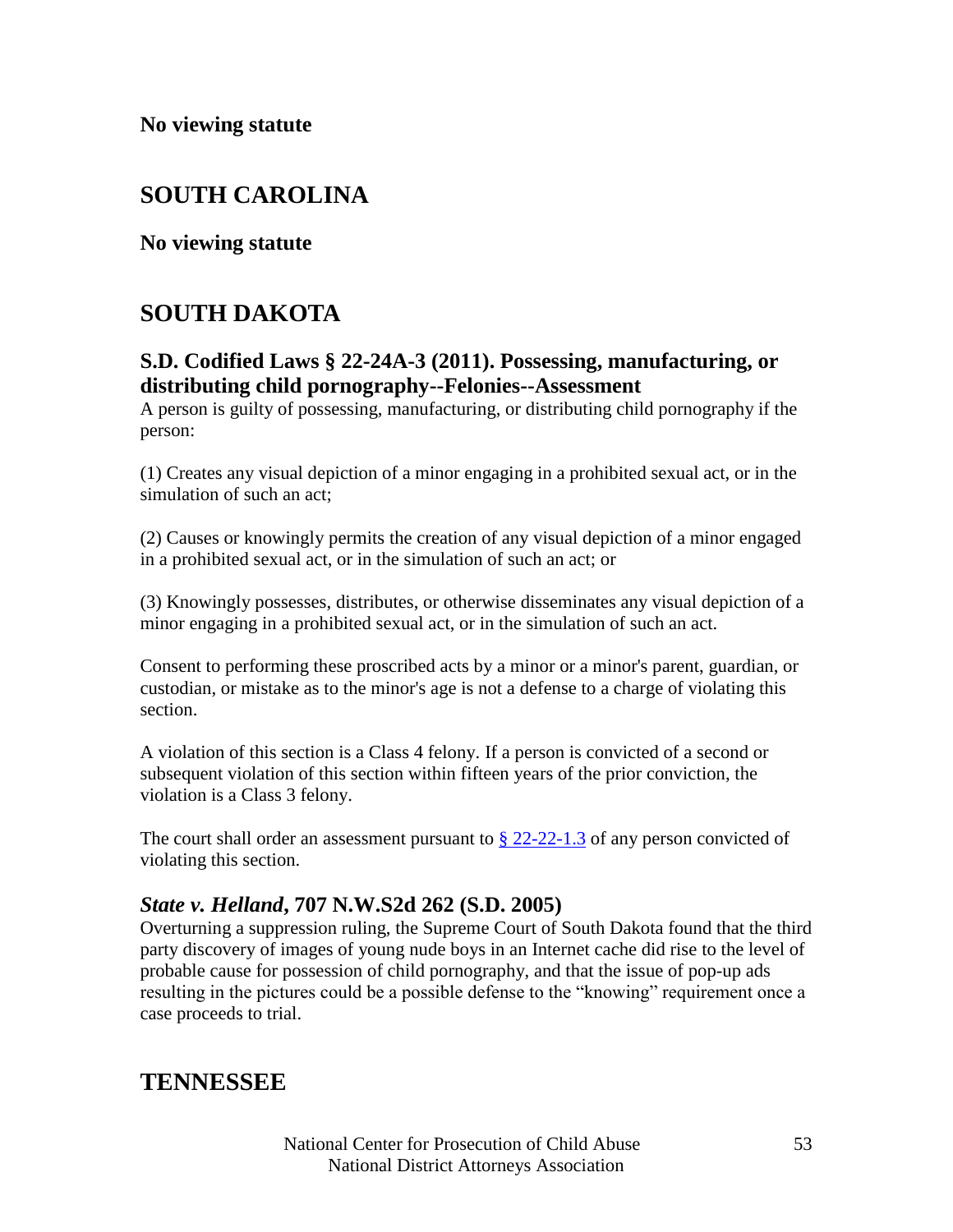#### <span id="page-53-0"></span>**TENN. CODE ANN. § 39-17-1003 (2012). Sexual exploitation**

(a) It is unlawful for any person to knowingly possess material that includes a minor engaged in:

(1) Sexual activity; or

(2) Simulated sexual activity that is patently offensive.

(b) A person possessing material that violates subsection (a) may be charged in a separate count for each individual image, picture, drawing, photograph, motion picture film, videocassette tape, or other pictorial representation. Where the number of materials possessed is greater than fifty (50), the person may be charged in a single count to enhance the class of offense under subsection (d).

(c) In a prosecution under this section, the trier of fact may consider the title, text, visual representation, Internet history, physical development of the person depicted, expert medical testimony, expert computer forensic testimony, and any other relevant evidence, in determining whether a person knowingly possessed the material, or in determining whether the material or image otherwise represents or depicts that a participant is a minor.

(d) A violation of this section is a Class D felony; however, if the number of individual images, materials, or combination of images and materials, that are possessed is more than fifty (50), then the offense shall be a Class C felony. If the number of individual images, materials, or combination of images and materials, exceeds one hundred (100), the offense shall be a Class B felony.

(e) In a prosecution under this section, the state is not required to prove the actual identity or age of the minor.

### <span id="page-53-1"></span>*State v. Pickett***, 211 S.W.3d 696 (Tenn. 2007)**

The Supreme Court of Tennessee upheld one conviction for possession of child pornography for defendant who accessed a website featuring child pornography as shown by a cached image and held that 39-17-1003 was not unconstitutionally vague in using the word "possess" because the modifier "knowingly" negates the possibility of prosecution for someone who stumbles across online child pornography.

### <span id="page-53-2"></span>**TEXAS**

### <span id="page-53-3"></span>**TEX. PENAL CODE ANN. § 43.26 (2012). Possession or Promotion of Child Pornography**

(a) A person commits an offense if: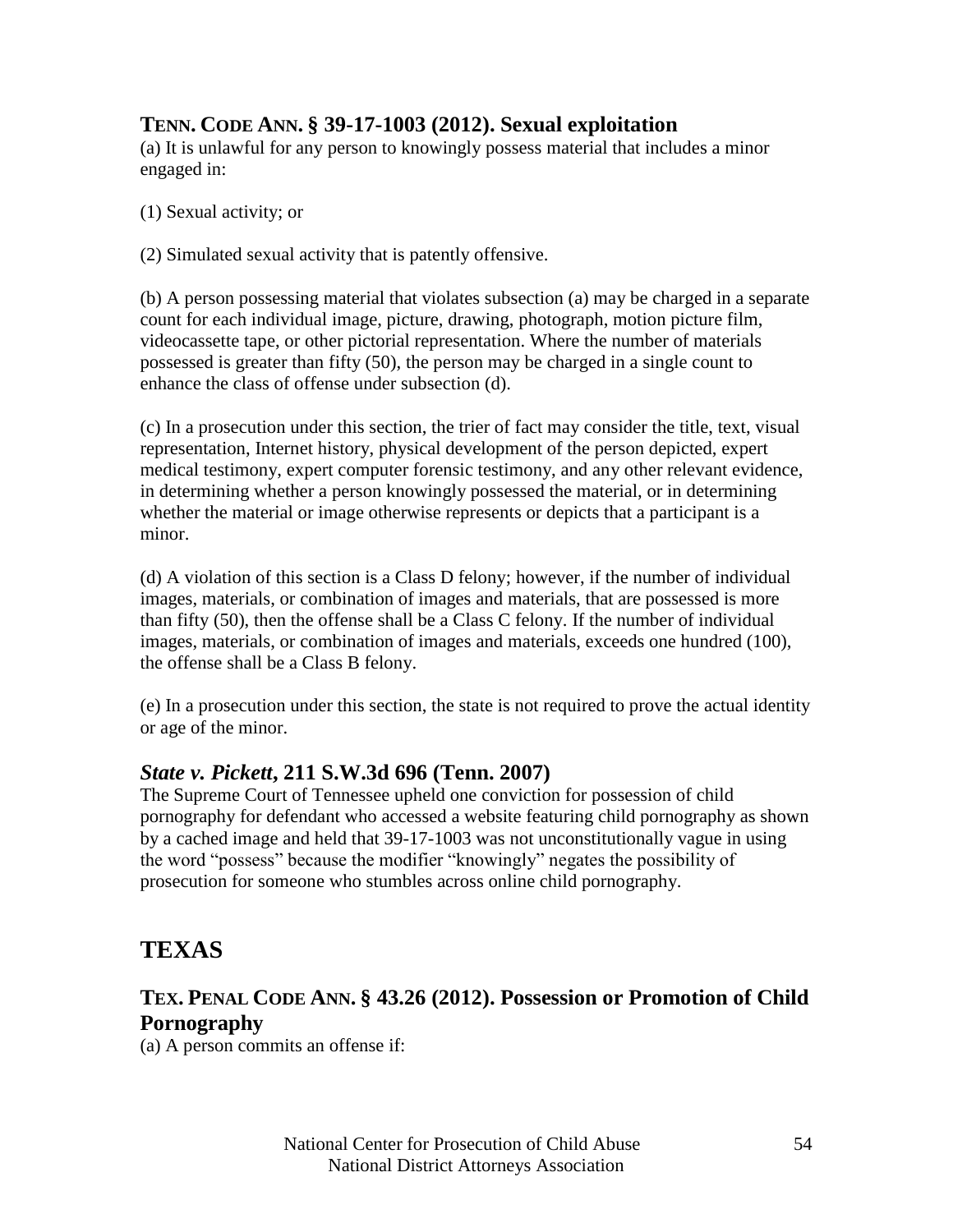(1) the person knowingly or intentionally possesses visual material that visually depicts a child younger than 18 years of age at the time the image of the child was made who is engaging in sexual conduct; and

(2) the person knows that the material depicts the child as described by Subdivision (1).

(b) In this section:

(1) "Promote" has the meaning assigned by [Section 43.25.](http://web2.westlaw.com/find/default.wl?mt=WestlawGC&db=1000182&rs=WLW12.04&docname=TXPES43.25&rp=%2ffind%2fdefault.wl&findtype=L&ordoc=978750&tc=-1&vr=2.0&fn=_top&sv=Split&tf=-1&pbc=DA327D23&utid=%7bF73AE6BA-7B4E-4086-8848-1894C4558E02%7d)

(2) "Sexual conduct" has the meaning assigned by [Section 43.25.](http://web2.westlaw.com/find/default.wl?mt=WestlawGC&db=1000182&rs=WLW12.04&docname=TXPES43.25&rp=%2ffind%2fdefault.wl&findtype=L&ordoc=978750&tc=-1&vr=2.0&fn=_top&sv=Split&tf=-1&pbc=DA327D23&utid=%7bF73AE6BA-7B4E-4086-8848-1894C4558E02%7d)

(3) "Visual material" means:

(A) any film, photograph, videotape, negative, or slide or any photographic reproduction that contains or incorporates in any manner any film, photograph, videotape, negative, or slide; or

(B) any disk, diskette, or other physical medium that allows an image to be displayed on a computer or other video screen and any image transmitted to a computer or other video screen by telephone line, cable, satellite transmission, or other method.

(c) The affirmative defenses provided by **Section 43.25(f)** also apply to a prosecution under this section.

(d) An offense under Subsection (a) is a felony of the third degree.

(e) A person commits an offense if:

(1) the person knowingly or intentionally promotes or possesses with intent to promote material described by Subsection (a)(1); and

(2) the person knows that the material depicts the child as described by Subsection (a)(1).

(f) A person who possesses visual material that contains six or more identical visual depictions of a child as described by Subsection (a)(1) is presumed to possess the material with the intent to promote the material.

(g) An offense under Subsection (e) is a felony of the second degree.

(h) It is a defense to prosecution under Subsection (a) or (e) that the actor is a law enforcement officer or a school administrator who:

(1) possessed the visual material in good faith solely as a result of an allegation of a violation of [Section 43.261;](http://web2.westlaw.com/find/default.wl?mt=WestlawGC&db=1000182&rs=WLW12.04&docname=TXPES43.261&rp=%2ffind%2fdefault.wl&findtype=L&ordoc=978750&tc=-1&vr=2.0&fn=_top&sv=Split&tf=-1&pbc=DA327D23&utid=%7bF73AE6BA-7B4E-4086-8848-1894C4558E02%7d)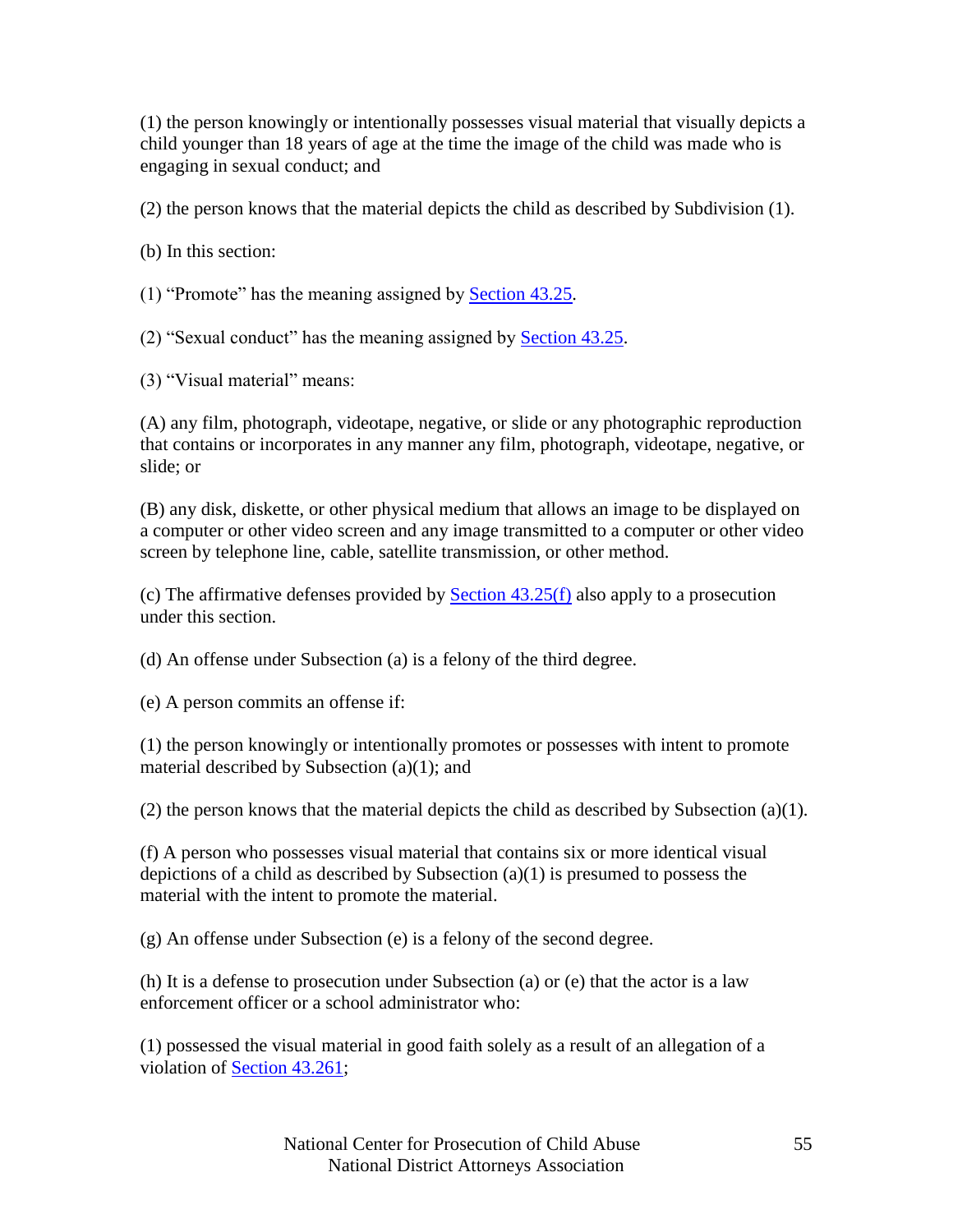(2) allowed other law enforcement or school administrative personnel to access the material only as appropriate based on the allegation described by Subdivision (1); and

(3) took reasonable steps to destroy the material within an appropriate period following the allegation described by Subdivision (1).

### <span id="page-55-0"></span>*Gant v. State***, 278 S.W.3d 836 (Tex. App. 2009)**

Faced with an appeal from eight convictions of possession of child pornography based on images discovered in temporary internet files, the Court found that the controlling issue is whether the defendant intentionally sought out the images or the images appeared by default, and that intent can be inferred from circumstantial evidence.

# <span id="page-55-1"></span>**UTAH**

#### <span id="page-55-2"></span>**Utah Code Ann. § 76-5b-201 (2011). Sexual exploitation of a minor-- Offenses**

(1) A person is guilty of sexual exploitation of a minor:

(a) when the person:

(i) knowingly produces, possesses, or possesses with intent to distribute child pornography; or

(ii) intentionally distributes or views child pornography; or

(b) if the person is a minor's parent or legal guardian and knowingly consents to or permits the minor to be sexually exploited as described in Subsection (1)(a).

(2) Sexual exploitation of a minor is a second degree felony.

(3) It is a separate offense under this section:

(a) for each minor depicted in the child pornography; and

(b) for each time the same minor is depicted in different child pornography.

(4) It is an affirmative defense to a charge of violating this section that no person under 18 years of age was actually depicted in the visual depiction or used in producing or advertising the visual depiction.

(5) In proving a violation of this section in relation to an identifiable minor, proof of the actual identity of the identifiable minor is not required.

(6) This section may not be construed to impose criminal or civil liability on:

National Center for Prosecution of Child Abuse National District Attorneys Association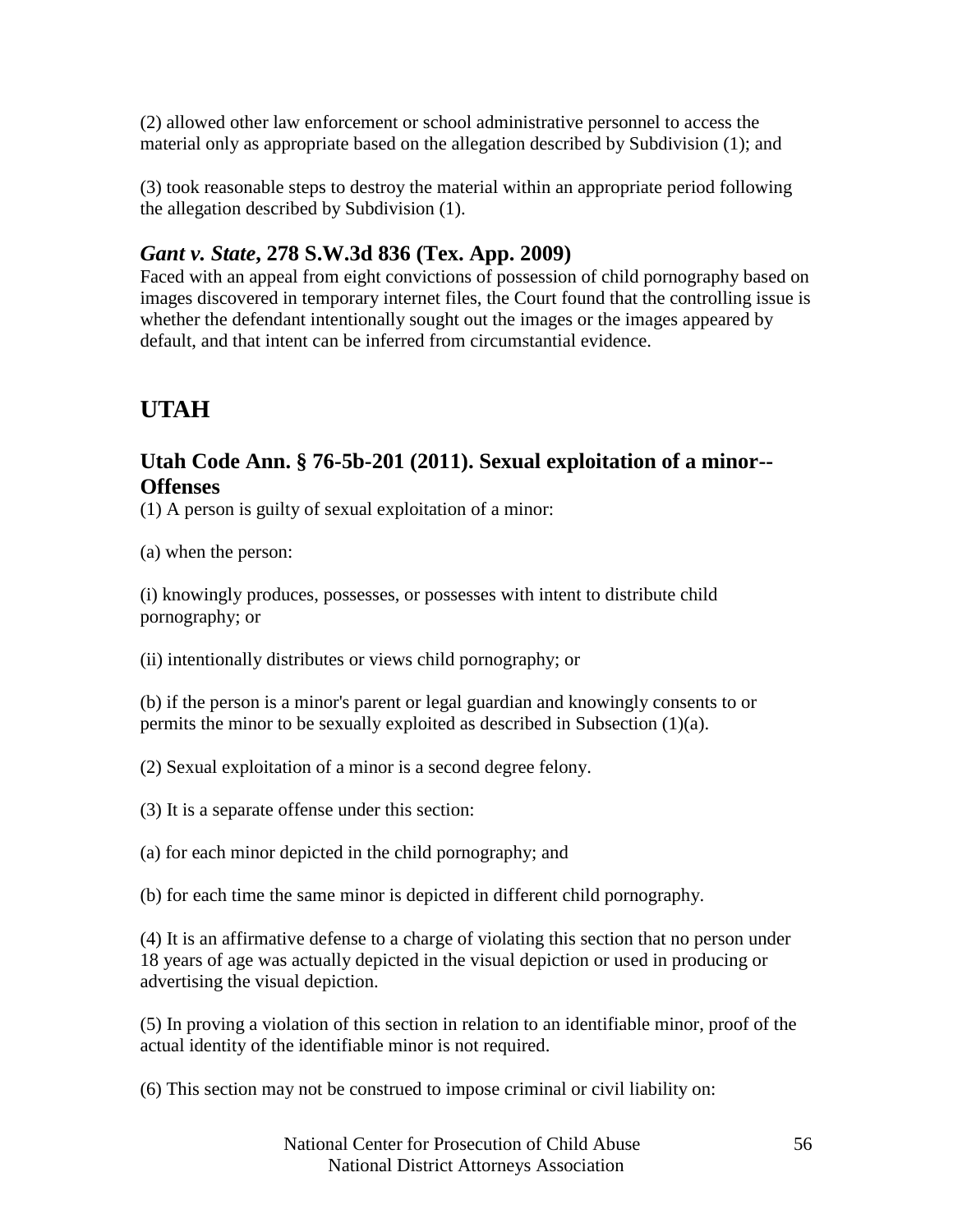(a) any entity or an employee, director, officer, or agent of an entity when acting within the scope of employment, for the good faith performance of:

(i) reporting or data preservation duties required under any federal or state law; or

(ii) implementing a policy of attempting to prevent the presence of child pornography on any tangible or intangible property, or of detecting and reporting the presence of child pornography on the property; or

(b) any law enforcement officer acting within the scope of a criminal investigation.

### <span id="page-56-0"></span>**VERMONT**

#### <span id="page-56-1"></span>**No viewing statute**

## <span id="page-56-2"></span>**VIRGINIA**

#### <span id="page-56-3"></span>**VA. CODE ANN. § 18.2-374.1 (2012). Production, publication, sale, financing, etc., of child pornography; presumption as to age; severability**

A. For purposes of this article and Article 4 [\(§ 18.2-362 et seq.\)](http://web2.westlaw.com/find/default.wl?mt=WestlawGC&db=1000040&rs=WLW12.04&docname=VASTS18.2-362&rp=%2ffind%2fdefault.wl&findtype=L&ordoc=9153193&tc=-1&vr=2.0&fn=_top&sv=Split&tf=-1&pbc=8705C719&utid=%7bF73AE6BA-7B4E-4086-8848-1894C4558E02%7d) of this chapter, "child pornography" means sexually explicit visual material which utilizes or has as a subject an identifiable minor. An identifiable minor is a person who was a minor at the time the visual depiction was created, adapted, or modified; or whose image as a minor was used in creating, adapting or modifying the visual depiction; and who is recognizable as an actual person by the person's face, likeness, or other distinguishing characteristic, such as a unique birthmark or other recognizable feature; and shall not be construed to require proof of the actual identity of the identifiable minor.

For the purposes of this article and Article 4 ( $\S$  18.2-362 et seq.) of this chapter, the term "sexually explicit visual material" means a picture, photograph, drawing, sculpture, motion picture film, digital image, including such material stored in a computer's temporary Internet cache when three or more images or streaming videos are present, or similar visual representation which depicts sexual bestiality, a lewd exhibition of nudity, as nudity is defined in  $\S$  18.2-390, or sexual excitement, sexual conduct or sadomasochistic abuse, as also defined in  $\S$  18.2-390, or a book, magazine or pamphlet which contains such a visual representation. An undeveloped photograph or similar visual material may be sexually explicit material notwithstanding that processing or other acts may be required to make its sexually explicit content apparent.

B. A person shall be guilty of production of child pornography who: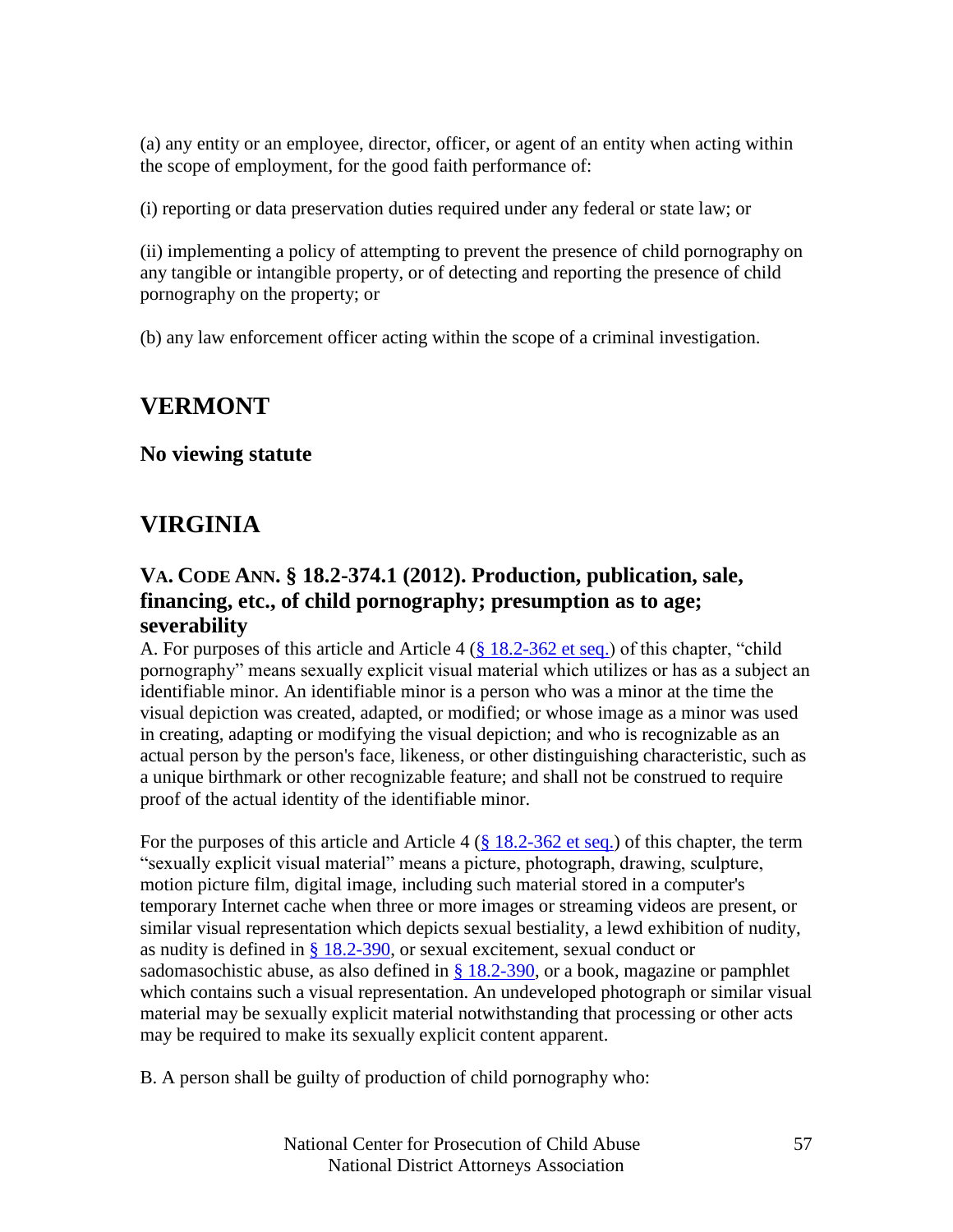1. Accosts, entices or solicits a person less than 18 years of age with intent to induce or force such person to perform in or be a subject of child pornography; or

2. Produces or makes or attempts or prepares to produce or make child pornography; or

3. Who knowingly takes part in or participates in the filming, photographing, or other production of child pornography by any means; or

4. Knowingly finances or attempts or prepares to finance child pornography.

5. Repealed.

B1. Repealed.

C1. Any person who violates this section, when the subject of the child pornography is a child less than 15 years of age, shall be punished by not less than five years nor more than 30 years in a state correctional facility. However, if the person is at least seven years older than the subject of the child pornography the person shall be punished by a term of imprisonment of not less than five years nor more than 30 years in a state correctional facility, five years of which shall be a mandatory minimum term of imprisonment. Any person who commits a second or subsequent violation of this section where the person is at least seven years older than the subject shall be punished by a term of imprisonment of not less than 15 years nor more than 40 years, 15 years of which shall be a mandatory minimum term of imprisonment.

C2. Any person who violates this section, when the subject of the child pornography is a person at least 15 but less than 18 years of age, shall be punished by not less than one year nor more than 20 years in a state correctional facility. However, if the person is at least seven years older than the subject of the child pornography the person shall be punished by term of imprisonment of not less than three years nor more than 30 years in a state correctional facility, three years of which shall be a mandatory minimum term of imprisonment. Any person who commits a second or subsequent violation of this section when he is at least seven years older than the subject shall be punished by a term of imprisonment of not less than 10 years nor more than 30 years, 10 years of which shall be a mandatory minimum term of imprisonment.

D. For the purposes of this section it may be inferred by text, title or appearance that a person who is depicted as or presents the appearance of being less than 18 years of age in sexually explicit visual material is less than 18 years of age.

E. Venue for a prosecution under this section may lie in the jurisdiction where the unlawful act occurs or where any sexually explicit visual material associated with a violation of this section is produced, reproduced, found, stored, or possessed.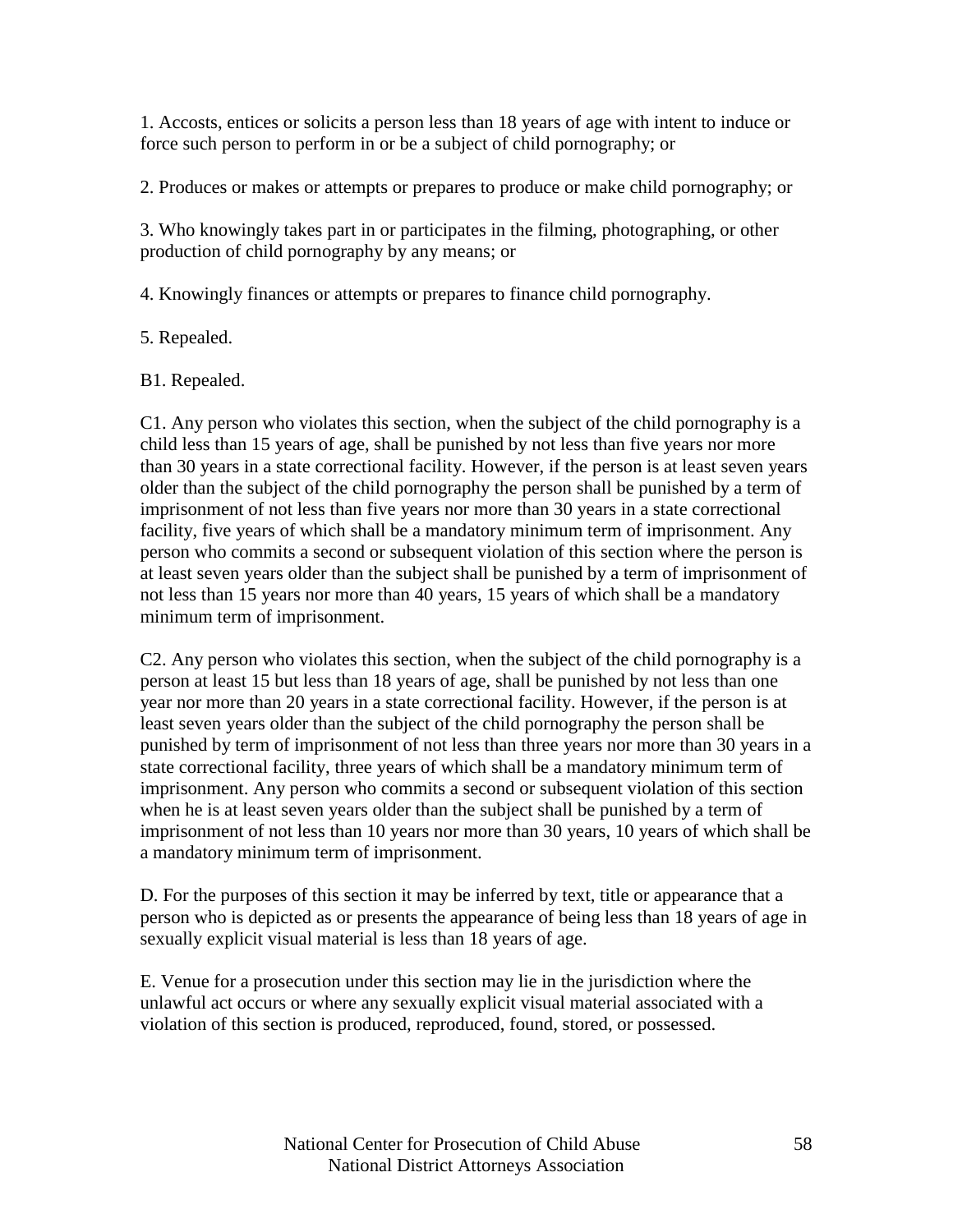F. The provisions of this section shall be severable and, if any of its provisions shall be held unconstitutional by a court of competent jurisdiction, then the decision of such court shall not affect or impair any of the remaining provisions.

### <span id="page-58-0"></span>**VA .CODE ANN. § 18.2-374.1:1 (2012). Possession, reproduction, distribution, and facilitation of child pornography; penalty**

A. Any person who knowingly possesses child pornography is guilty of a Class 6 felony.

B. Any person who commits a second or subsequent violation of subsection A is guilty of a Class 5 felony.

C. Any person who reproduces by any means, including by computer, sells, gives away, distributes, electronically transmits, displays with lascivious intent, purchases, or possesses with intent to sell, give away, distribute, transmit, or display child pornography with lascivious intent shall be punished by not less than five years nor more than 20 years in a state correctional facility. Any person who commits a second or subsequent violation under this subsection shall be punished by a term of imprisonment of not less than five years nor more than 20 years in a state correctional facility, five years of which shall be a mandatory minimum term of imprisonment.

D. Any person who intentionally operates an Internet website for the purpose of facilitating the payment for access to child pornography is guilty of a Class 4 felony.

E. All child pornography shall be subject to lawful seizure and forfeiture pursuant to  $\frac{8}{9}$ [19.2-386.31.](http://web2.westlaw.com/find/default.wl?mt=WestlawGC&db=1000040&rs=WLW12.04&docname=VASTS19.2-386.31&rp=%2ffind%2fdefault.wl&findtype=L&ordoc=9153194&tc=-1&vr=2.0&fn=_top&sv=Split&tf=-1&pbc=563F57C1&utid=%7bF73AE6BA-7B4E-4086-8848-1894C4558E02%7d)

F. For purposes of this section it may be inferred by text, title or appearance that a person who is depicted as or presents the appearance of being less than 18 years of age in sexually explicit visual material is less than 18 years of age.

G. Venue for a prosecution under this section may lie in the jurisdiction where the unlawful act occurs or where any child pornography is produced, reproduced, found, stored, received, or possessed in violation of this section.

H. The provisions of this section shall not apply to any such material that is possessed for a bona fide medical, scientific, governmental, law-enforcement, or judicial purpose by a physician, psychologist, scientist, attorney, employee of a law-enforcement agency, or judge who possesses such material in the course of conducting his professional duties as such.

# <span id="page-58-1"></span>**WASHINGTON**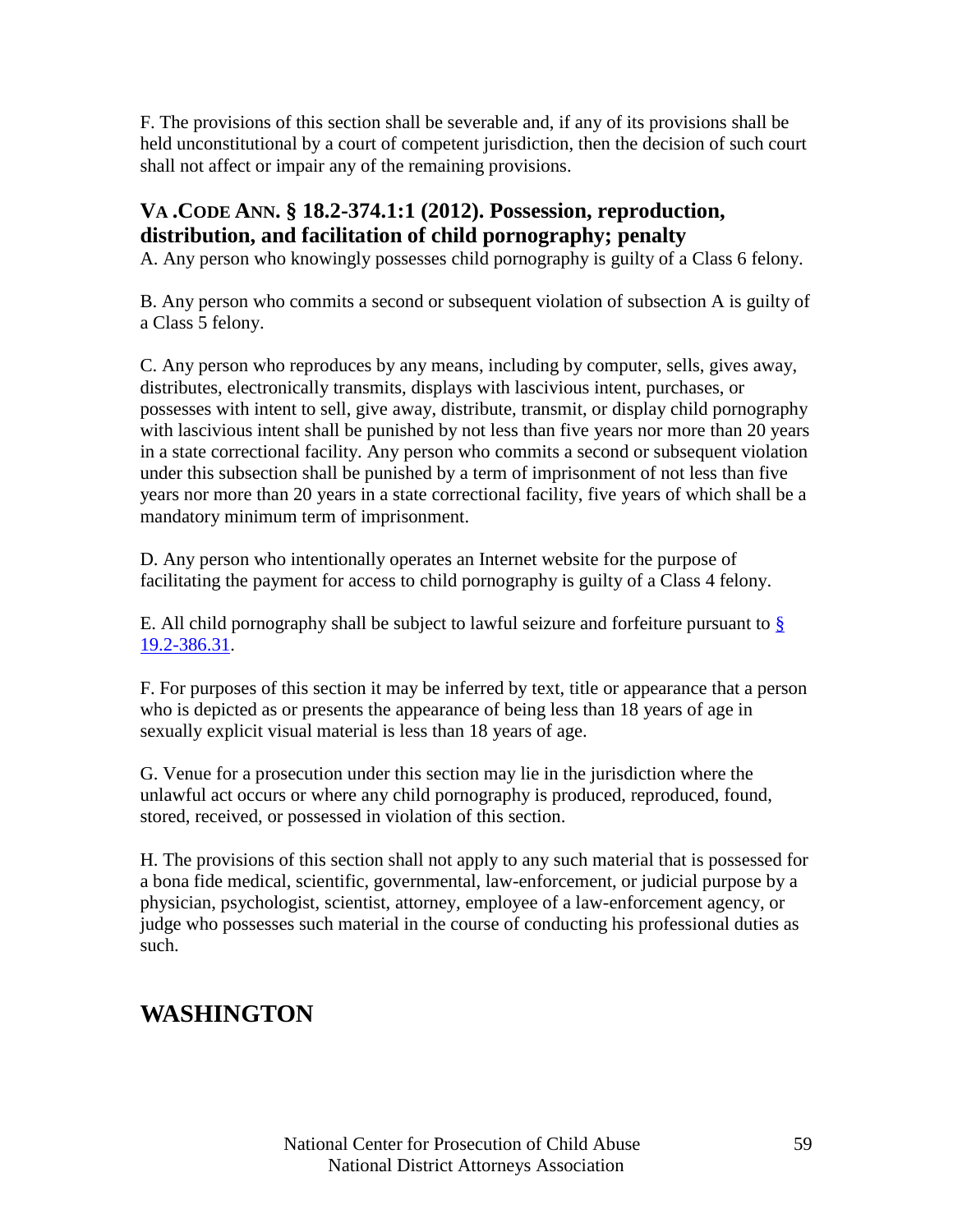### <span id="page-59-0"></span>**WASH. REV. CODE § 9.68A.075 (2012). Viewing depictions of a minor engaged in sexually explicit conduct**

(1) A person who intentionally views over the internet visual or printed matter depicting a minor engaged in sexually explicit conduct as defined in [RCW 9.68A.011\(4\)](http://web2.westlaw.com/find/default.wl?mt=WestlawGC&db=1000259&rs=WLW12.04&docname=WAST9.68A.011&rp=%2ffind%2fdefault.wl&findtype=L&ordoc=996454705&tc=-1&vr=2.0&fn=_top&sv=Split&tf=-1&referencepositiontype=T&pbc=0FB1B87E&referenceposition=SP%3b0bd500007a412&utid=%7bF73AE6BA-7B4E-4086-8848-1894C4558E02%7d) (a) through (e) is guilty of viewing depictions of a minor engaged in sexually explicit conduct in the first degree, a class B felony punishable under chapter 9A.20 RCW.

(2) A person who intentionally views over the internet visual or printed matter depicting a minor engaged in sexually explicit conduct as defined in [RCW 9.68A.011\(4\)](http://web2.westlaw.com/find/default.wl?mt=WestlawGC&db=1000259&rs=WLW12.04&docname=WAST9.68A.011&rp=%2ffind%2fdefault.wl&findtype=L&ordoc=996454705&tc=-1&vr=2.0&fn=_top&sv=Split&tf=-1&referencepositiontype=T&pbc=0FB1B87E&referenceposition=SP%3b0bd500007a412&utid=%7bF73AE6BA-7B4E-4086-8848-1894C4558E02%7d) (f) or (g) is guilty of viewing depictions of a minor engaged in sexually explicit conduct in the second degree, a class C felony punishable under chapter 9A.20 RCW.

(3) For the purposes of determining whether a person intentionally viewed over the internet a visual or printed matter depicting a minor engaged in sexually explicit conduct in subsection (1) or (2) of this section, the trier of fact shall consider the title, text, and content of the visual or printed matter, as well as the internet history, search terms, thumbnail images, downloading activity, expert computer forensic testimony, number of visual or printed matter depicting minors engaged in sexually explicit conduct, defendant's access to and control over the electronic device and its contents upon which the visual or printed matter was found, or any other relevant evidence. The state must prove beyond a reasonable doubt that the viewing was initiated by the user of the computer where the viewing occurred.

(4) For the purposes of this section, each separate internet session of intentionally viewing over the internet visual or printed matter depicting a minor engaged in sexually explicit conduct constitutes a separate offense.

## <span id="page-59-1"></span>**WEST VIRGINIA**

### <span id="page-59-2"></span>**No viewing statute**

### <span id="page-59-3"></span>**WISCONSIN**

### <span id="page-59-4"></span>**WIS. STAT. ANN. § 948.12 (2012). Possession of child pornography**

(1m) Whoever possesses, or accesses in any way with the intent to view, any undeveloped film, photographic negative, photograph, motion picture, videotape, or other recording of a child engaged in sexually explicit conduct under all of the following circumstances may be penalized under sub. (3):

(a) The person knows that he or she possesses or has accessed the material.

(b) The person knows , or reasonably should know, that the material that is possessed or accessed contains depictions of sexually explicit conduct .

> National Center for Prosecution of Child Abuse National District Attorneys Association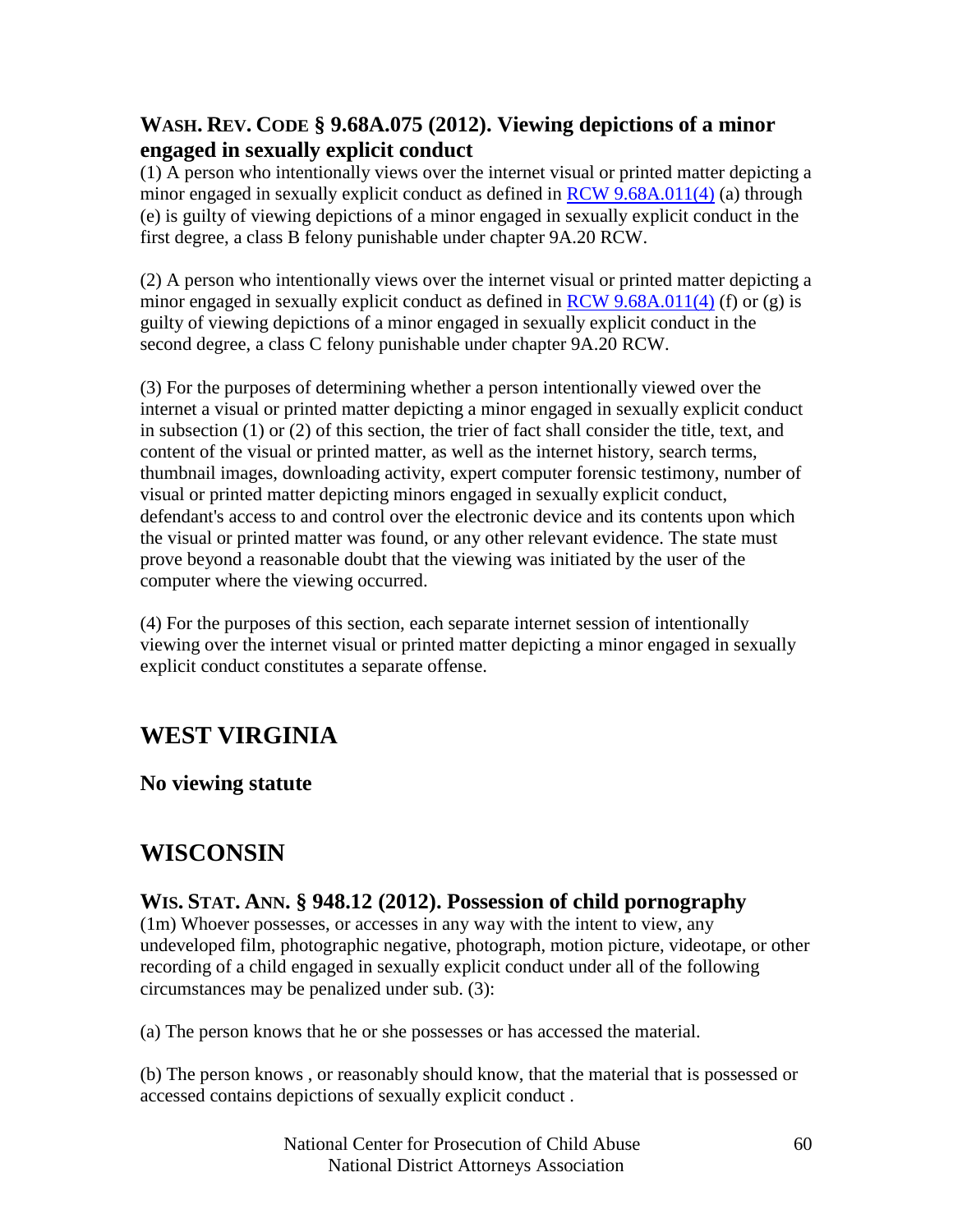(c) The person knows or reasonably should know that the child depicted in the material who is engaged in sexually explicit conduct has not attained the age of 18 years.

(2m) Whoever exhibits or plays a recording of a child engaged in sexually explicit conduct, if all of the following apply, may be penalized under sub. (3):

(a) The person knows that he or she has exhibited or played the recording.

(b) Before the person exhibited or played the recording, he or she knew the character and content of the sexually explicit conduct.

(c) Before the person exhibited or played the recording, he or she knew or reasonably should have known that the child engaged in sexually explicit conduct had not attained the age of 18 years.

(3)(a) Except as provided in par. (b), a person who violates sub. (1m) or (2m) is guilty of a Class D felony.

(b) A person who violates sub. (1m) or (2m) is guilty of a Class I felony if the person is under 18 years of age when the offense occurs.

### <span id="page-60-0"></span>**WYOMING**

#### <span id="page-60-1"></span>**No viewing statute**

### <span id="page-60-2"></span>**FEDERAL**

### <span id="page-60-3"></span>**18 USCS § 2252A (2012). Certain activities relating to material constituting or containing child pornography**

(a) Any person who--

(1) knowingly mails, or transports or ships using any means or facility of interstate or foreign commerce or in or affecting interstate or foreign commerce by any means, including by computer, any child pornography;

(2) knowingly receives or distributes--

(A) any child pornography that has been mailed, or using any means or facility of interstate or foreign commerce shipped or transported in or affecting interstate or foreign commerce by any means, including by computer; or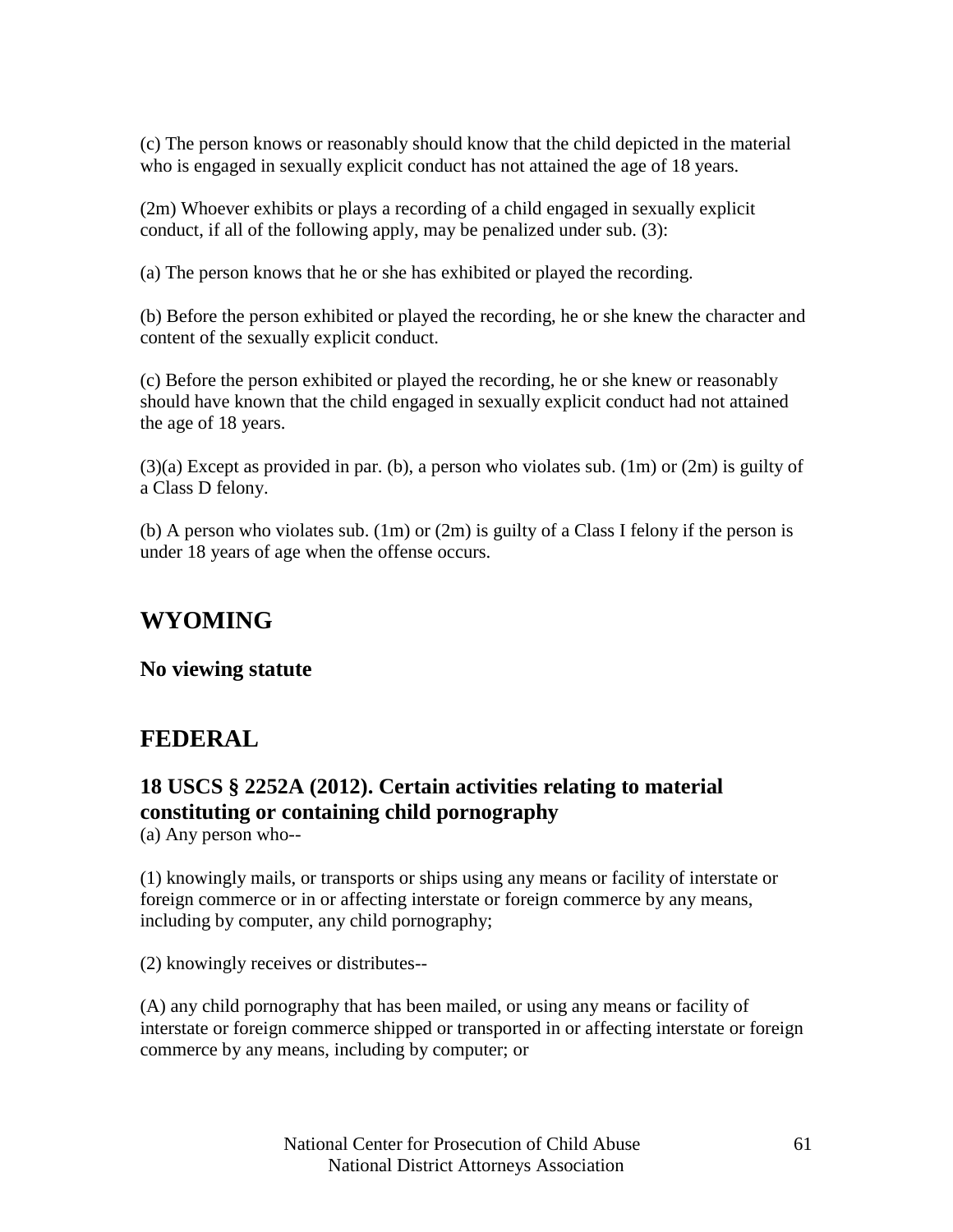(B) any material that contains child pornography that has been mailed, or using any means or facility of interstate or foreign commerce shipped or transported in or affecting interstate or foreign commerce by any means, including by computer;

(3) knowingly--

(A) reproduces any child pornography for distribution through the mails, or using any means or facility of interstate or foreign commerce or in or affecting interstate or foreign commerce by any means, including by computer; or

(B) advertises, promotes, presents, distributes, or solicits through the mails, or using any means or facility of interstate or foreign commerce or in or affecting interstate or foreign commerce by any means, including by computer, any material or purported material in a manner that reflects the belief, or that is intended to cause another to believe, that the material or purported material is, or contains--

(i) an obscene visual depiction of a minor engaging in sexually explicit conduct; or

(ii) a visual depiction of an actual minor engaging in sexually explicit conduct;

(4) either--

(A) in the special maritime and territorial jurisdiction of the United States, or on any land or building owned by, leased to, or otherwise used by or under the control of the United States Government, or in the Indian country (as defined in [section 1151\)](http://web2.westlaw.com/find/default.wl?mt=WestlawGC&db=1000546&rs=WLW12.04&docname=18USCAS1151&rp=%2ffind%2fdefault.wl&findtype=L&ordoc=7974473&tc=-1&vr=2.0&fn=_top&sv=Split&tf=-1&pbc=C33D8797&utid=%7bF73AE6BA-7B4E-4086-8848-1894C4558E02%7d), knowingly sells or possesses with the intent to sell any child pornography; or

(B) knowingly sells or possesses with the intent to sell any child pornography that has been mailed, or shipped or transported using any means or facility of interstate or foreign commerce or in or affecting interstate or foreign commerce by any means, including by computer, or that was produced using materials that have been mailed, or shipped or transported in or affecting interstate or foreign commerce by any means, including by computer;

 $(5)$  either--

(A) in the special maritime and territorial jurisdiction of the United States, or on any land or building owned by, leased to, or otherwise used by or under the control of the United States Government, or in the Indian country (as defined in [section 1151\)](http://web2.westlaw.com/find/default.wl?mt=WestlawGC&db=1000546&rs=WLW12.04&docname=18USCAS1151&rp=%2ffind%2fdefault.wl&findtype=L&ordoc=7974473&tc=-1&vr=2.0&fn=_top&sv=Split&tf=-1&pbc=C33D8797&utid=%7bF73AE6BA-7B4E-4086-8848-1894C4558E02%7d), knowingly possesses, or knowingly accesses with intent to view, any book, magazine, periodical, film, videotape, computer disk, or any other material that contains an image of child pornography; or

(B) knowingly possesses, or knowingly accesses with intent to view, any book, magazine, periodical, film, videotape, computer disk, or any other material that contains an image of child pornography that has been mailed, or shipped or transported using any means or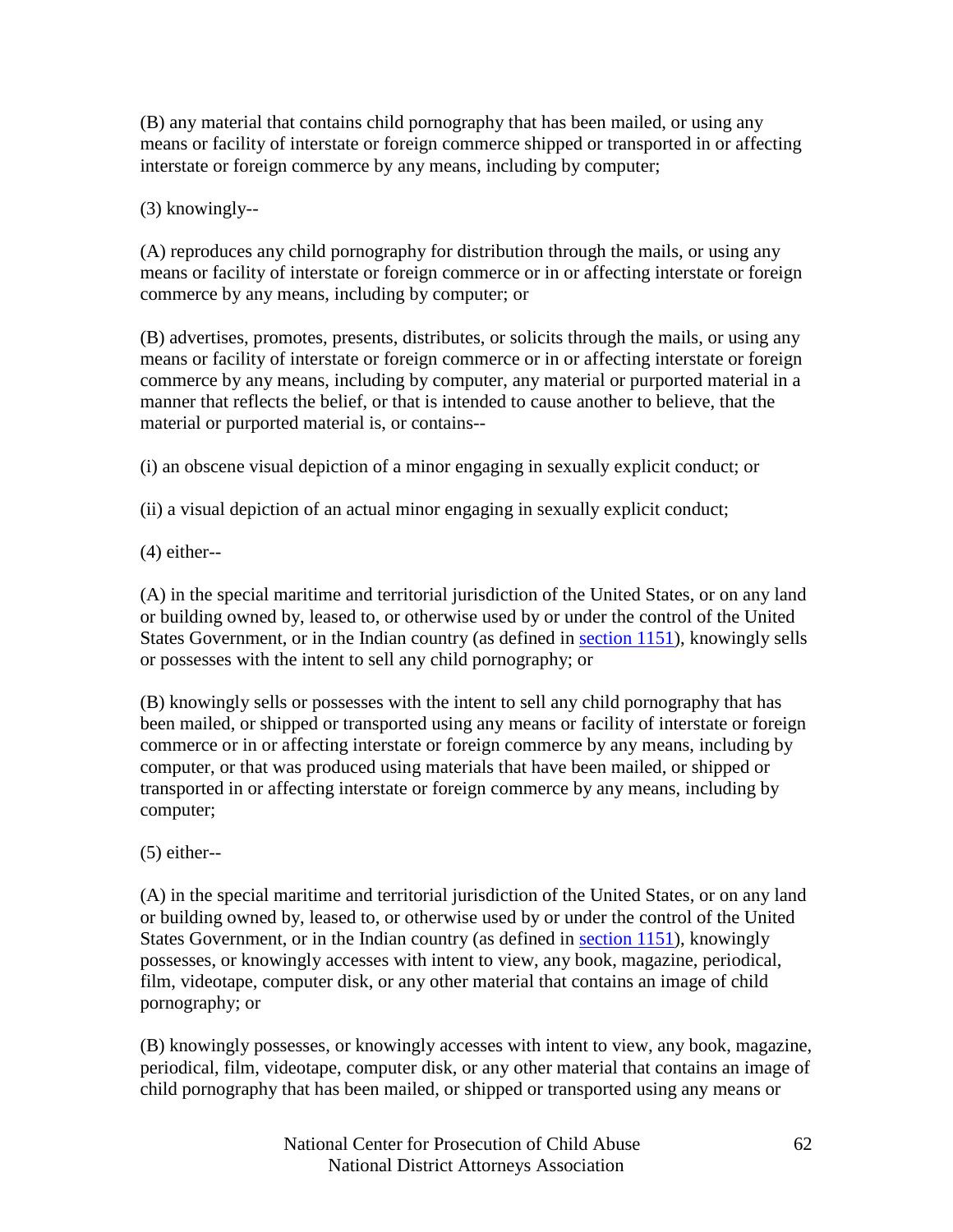facility of interstate or foreign commerce or in or affecting interstate or foreign commerce by any means, including by computer, or that was produced using materials that have been mailed, or shipped or transported in or affecting interstate or foreign commerce by any means, including by computer;

(6) knowingly distributes, offers, sends, or provides to a minor any visual depiction, including any photograph, film, video, picture, or computer generated image or picture, whether made or produced by electronic, mechanical, or other means, where such visual depiction is, or appears to be, of a minor engaging in sexually explicit conduct--

(A) that has been mailed, shipped, or transported using any means or facility of interstate or foreign commerce or in or affecting interstate or foreign commerce by any means, including by computer;

(B) that was produced using materials that have been mailed, shipped, or transported in or affecting interstate or foreign commerce by any means, including by computer; or

(C) which distribution, offer, sending, or provision is accomplished using the mails or any means or facility of interstate or foreign commerce,

for purposes of inducing or persuading a minor to participate in any activity that is illegal; or

(7) knowingly produces with intent to distribute, or distributes, by any means, including a computer, in or affecting interstate or foreign commerce, child pornography that is an adapted or modified depiction of an identifiable minor.

shall be punished as provided in subsection (b).

 $(b)(1)$  Whoever violates, or attempts or conspires to violate, paragraph  $(1)$ ,  $(2)$ ,  $(3)$ ,  $(4)$ , or (6) of subsection (a) shall be fined under this title and imprisoned not less than 5 years and not more than 20 years, but, if such person has a prior conviction under this chapter, [section 1591,](http://web2.westlaw.com/find/default.wl?mt=WestlawGC&db=1000546&rs=WLW12.04&docname=18USCAS1591&rp=%2ffind%2fdefault.wl&findtype=L&ordoc=7974473&tc=-1&vr=2.0&fn=_top&sv=Split&tf=-1&pbc=C33D8797&utid=%7bF73AE6BA-7B4E-4086-8848-1894C4558E02%7d) chapter 71, chapter 109A, chapter 117, or under [section 920 of title 10](http://web2.westlaw.com/find/default.wl?mt=WestlawGC&db=1000546&rs=WLW12.04&docname=10USCAS920&rp=%2ffind%2fdefault.wl&findtype=L&ordoc=7974473&tc=-1&vr=2.0&fn=_top&sv=Split&tf=-1&pbc=C33D8797&utid=%7bF73AE6BA-7B4E-4086-8848-1894C4558E02%7d) [\(article 120 of the Uniform Code of Military Justice\)](http://web2.westlaw.com/find/default.wl?mt=WestlawGC&db=1093470&rs=WLW12.04&docname=UCMJART120&rp=%2ffind%2fdefault.wl&findtype=L&ordoc=7974473&tc=-1&vr=2.0&fn=_top&sv=Split&tf=-1&pbc=C33D8797&utid=%7bF73AE6BA-7B4E-4086-8848-1894C4558E02%7d), or under the laws of any State relating to aggravated sexual abuse, sexual abuse, or abusive sexual conduct involving a minor or ward, or the production, possession, receipt, mailing, sale, distribution, shipment, or transportation of child pornography, or sex trafficking of children, such person shall be fined under this title and imprisoned for not less than 15 years nor more than 40 years.

(2) Whoever violates, or attempts or conspires to violate, subsection (a)(5) shall be fined under this title or imprisoned not more than 10 years, or both, but, if such person has a prior conviction under this chapter, chapter 71, chapter 109A, or chapter 117, or under [section 920 of title 10](http://web2.westlaw.com/find/default.wl?mt=WestlawGC&db=1000546&rs=WLW12.04&docname=10USCAS920&rp=%2ffind%2fdefault.wl&findtype=L&ordoc=7974473&tc=-1&vr=2.0&fn=_top&sv=Split&tf=-1&pbc=C33D8797&utid=%7bF73AE6BA-7B4E-4086-8848-1894C4558E02%7d) [\(article 120 of the Uniform Code of Military Justice\)](http://web2.westlaw.com/find/default.wl?mt=WestlawGC&db=1093470&rs=WLW12.04&docname=UCMJART120&rp=%2ffind%2fdefault.wl&findtype=L&ordoc=7974473&tc=-1&vr=2.0&fn=_top&sv=Split&tf=-1&pbc=C33D8797&utid=%7bF73AE6BA-7B4E-4086-8848-1894C4558E02%7d), or under the laws of any State relating to aggravated sexual abuse, sexual abuse, or abusive sexual conduct involving a minor or ward, or the production, possession, receipt, mailing, sale,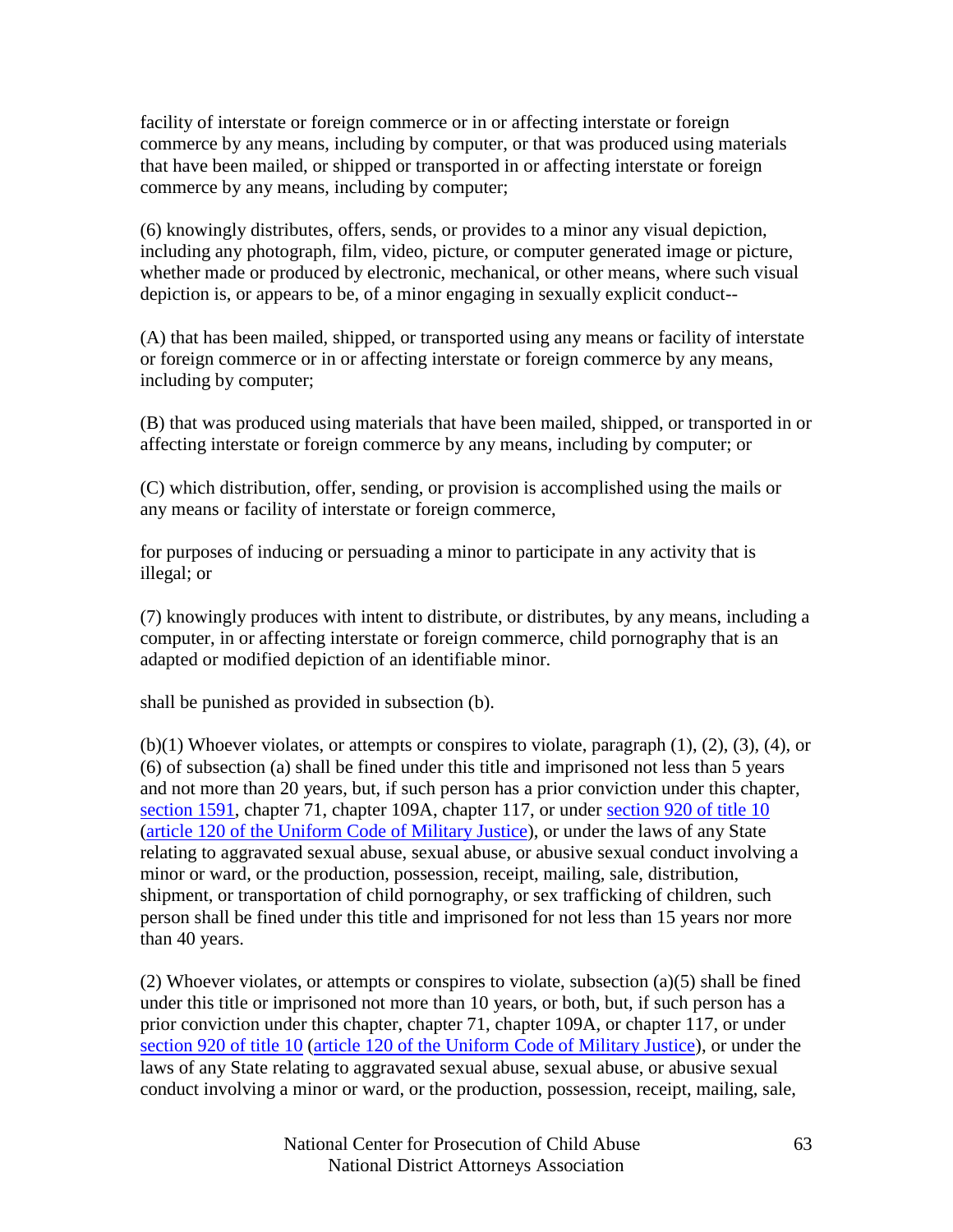distribution, shipment, or transportation of child pornography, such person shall be fined under this title and imprisoned for not less than 10 years nor more than 20 years.

(3) Whoever violates, or attempts or conspires to violate, subsection (a)(7) shall be fined under this title or imprisoned not more than 15 years, or both.

(c) It shall be an affirmative defense to a charge of violating paragraph  $(1)$ ,  $(2)$ ,  $(3)(A)$ ,  $(4)$ , or  $(5)$  of subsection  $(a)$  that--

(1)(A) the alleged child pornography was produced using an actual person or persons engaging in sexually explicit conduct; and

(B) each such person was an adult at the time the material was produced; or

(2) the alleged child pornography was not produced using any actual minor or minors.

No affirmative defense under subsection  $(c)(2)$  shall be available in any prosecution that involves child pornography as described in section  $2256(8)(C)$ . A defendant may not assert an affirmative defense to a charge of violating paragraph  $(1)$ ,  $(2)$ ,  $(3)(A)$ ,  $(4)$ , or  $(5)$ of subsection (a) unless, within the time provided for filing pretrial motions or at such time prior to trial as the judge may direct, but in no event later than 14 days before the commencement of the trial, the defendant provides the court and the United States with notice of the intent to assert such defense and the substance of any expert or other specialized testimony or evidence upon which the defendant intends to rely. If the defendant fails to comply with this subsection, the court shall, absent a finding of extraordinary circumstances that prevented timely compliance, prohibit the defendant from asserting such defense to a charge of violating paragraph  $(1)$ ,  $(2)$ ,  $(3)(A)$ ,  $(4)$ , or  $(5)$ of subsection (a) or presenting any evidence for which the defendant has failed to provide proper and timely notice.

(d) Affirmative defense.--It shall be an affirmative defense to a charge of violating subsection  $(a)(5)$  that the defendant--

(1) possessed less than three images of child pornography; and

(2) promptly and in good faith, and without retaining or allowing any person, other than a law enforcement agency, to access any image or copy thereof--

(A) took reasonable steps to destroy each such image; or

(B) reported the matter to a law enforcement agency and afforded that agency access to each such image.

(e) Admissibility of evidence.--On motion of the government, in any prosecution under this chapter or [section 1466A,](http://web2.westlaw.com/find/default.wl?mt=WestlawGC&db=1000546&rs=WLW12.04&docname=18USCAS1466A&rp=%2ffind%2fdefault.wl&findtype=L&ordoc=7974473&tc=-1&vr=2.0&fn=_top&sv=Split&tf=-1&pbc=C33D8797&utid=%7bF73AE6BA-7B4E-4086-8848-1894C4558E02%7d) except for good cause shown, the name, address, social security number, or other nonphysical identifying information, other than the age or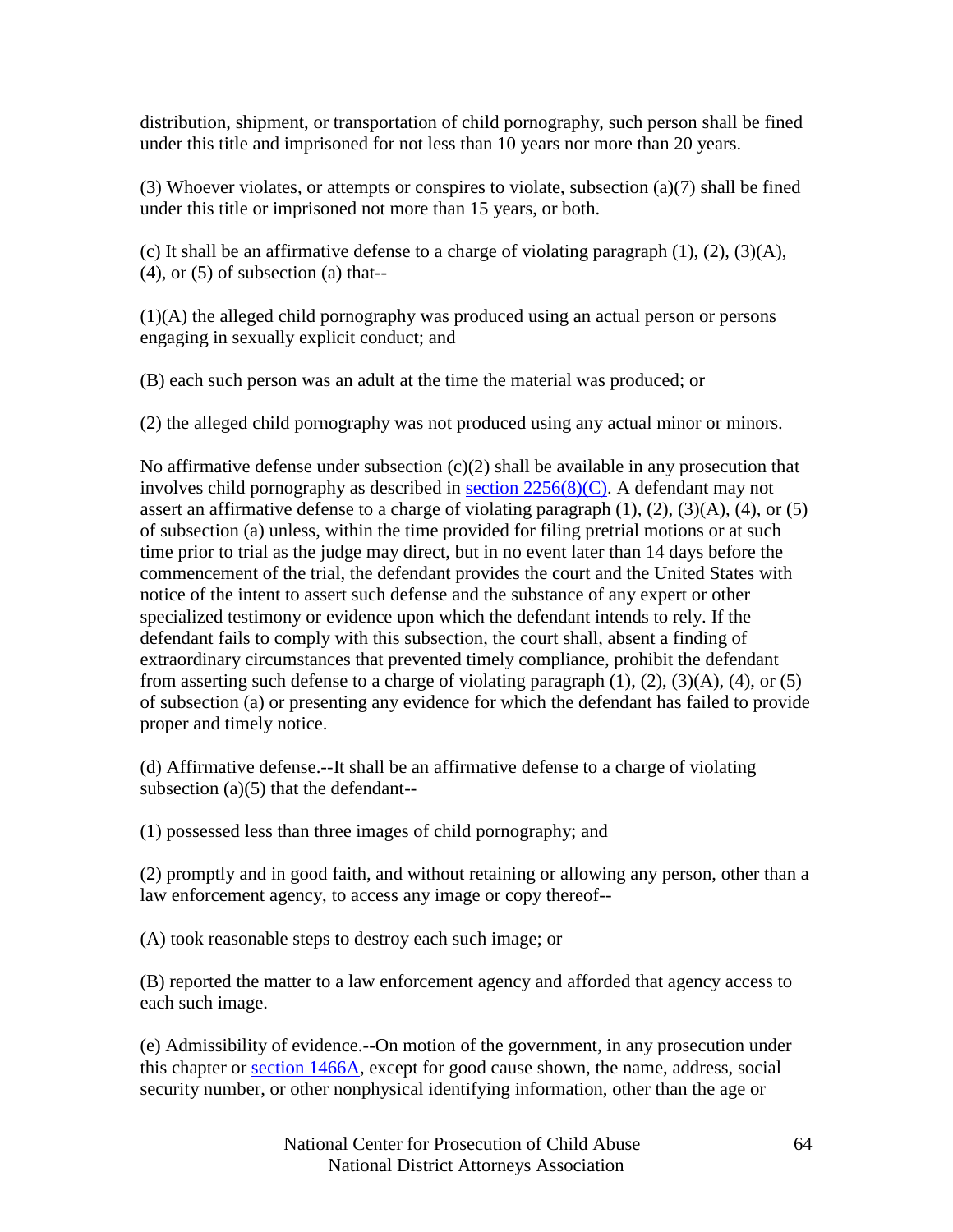approximate age, of any minor who is depicted in any child pornography shall not be admissible and may be redacted from any otherwise admissible evidence, and the jury shall be instructed, upon request of the United States, that it can draw no inference from the absence of such evidence in deciding whether the child pornography depicts an actual minor.

(f) Civil remedies.--

(1) In general.--Any person aggrieved by reason of the conduct prohibited under subsection (a) or (b) or section  $1466A$  may commence a civil action for the relief set forth in paragraph (2).

(2) Relief.--In any action commenced in accordance with paragraph (1), the court may award appropriate relief, including--

(A) temporary, preliminary, or permanent injunctive relief;

- (B) compensatory and punitive damages; and
- (C) the costs of the civil action and reasonable fees for attorneys and expert witnesses.

(g) Child exploitation enterprises.--

(1) Whoever engages in a child exploitation enterprise shall be fined under this title and imprisoned for any term of years not less than 20 or for life.

(2) A person engages in a child exploitation enterprise for the purposes of this section if the person violates [section 1591,](http://web2.westlaw.com/find/default.wl?mt=WestlawGC&db=1000546&rs=WLW12.04&docname=18USCAS1591&rp=%2ffind%2fdefault.wl&findtype=L&ordoc=7974473&tc=-1&vr=2.0&fn=_top&sv=Split&tf=-1&pbc=C33D8797&utid=%7bF73AE6BA-7B4E-4086-8848-1894C4558E02%7d) [section 1201](http://web2.westlaw.com/find/default.wl?mt=WestlawGC&db=1000546&rs=WLW12.04&docname=18USCAS1201&rp=%2ffind%2fdefault.wl&findtype=L&ordoc=7974473&tc=-1&vr=2.0&fn=_top&sv=Split&tf=-1&pbc=C33D8797&utid=%7bF73AE6BA-7B4E-4086-8848-1894C4558E02%7d) if the victim is a minor, or chapter 109A (involving a minor victim), 110 (except for [sections 2257](http://web2.westlaw.com/find/default.wl?mt=WestlawGC&db=1000546&rs=WLW12.04&docname=18USCAS2257&rp=%2ffind%2fdefault.wl&findtype=L&ordoc=7974473&tc=-1&vr=2.0&fn=_top&sv=Split&tf=-1&pbc=C33D8797&utid=%7bF73AE6BA-7B4E-4086-8848-1894C4558E02%7d) and [2257A\)](http://web2.westlaw.com/find/default.wl?mt=WestlawGC&db=1000546&rs=WLW12.04&docname=18USCAS2257A&rp=%2ffind%2fdefault.wl&findtype=L&ordoc=7974473&tc=-1&vr=2.0&fn=_top&sv=Split&tf=-1&pbc=C33D8797&utid=%7bF73AE6BA-7B4E-4086-8848-1894C4558E02%7d), or 117 (involving a minor victim), as a part of a series of felony violations constituting three or more separate incidents and involving more than one victim, and commits those offenses in concert with three or more other persons.

# <span id="page-64-0"></span>**AMERICAN SAMOA**

<span id="page-64-1"></span>**No viewing statute** 

### <span id="page-64-2"></span>**GUAM**

<span id="page-64-3"></span>**No viewing statute**